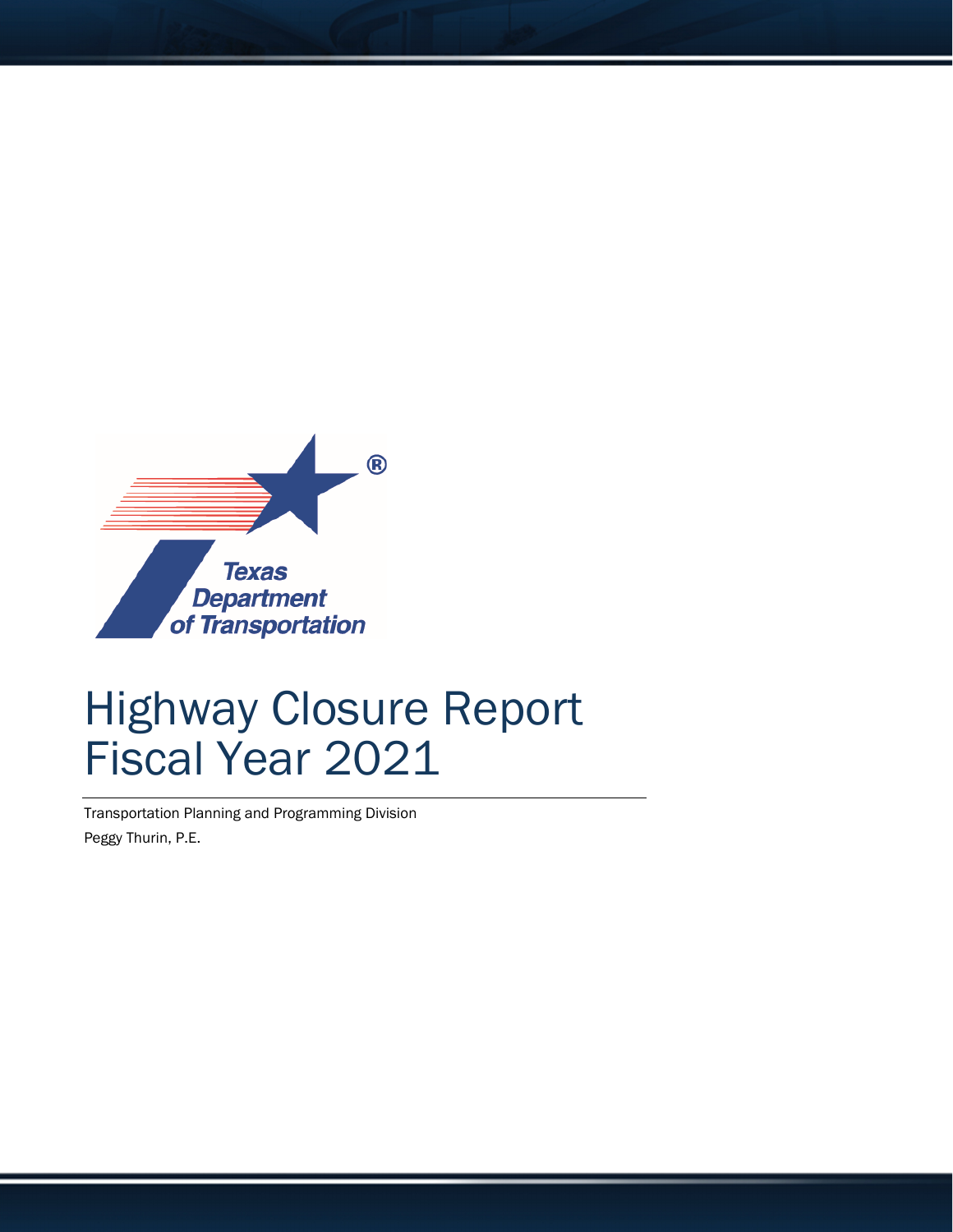## **Background**

Senate Bill 312 from the 85<sup>th</sup> legislative session included a new provision on highway closures during certain periods. When a proposed improvement will require the closing of a highway, the department will need to coordinate the closure with public officials from municipalities affected by the closure. The construction contract must contain a provision identifying the days that a highway may not be closed. In addition, the department must determine the estimated economic impact of the closure during periods of increased travel on holidays and other periods of high commercial activity. This change becomes effective September 1, 2017.

Sec. 224.034. HIGHWAY CLOSURES DURING CERTAIN PERIODS. (a) If a proposed improvement of the state highway system requires the closing of a highway, the department shall, before entering into a contract for the proposed improvement, coordinate the highway closure by communicating in person or by telephone call, email, or other direct method of communication with public officials from municipalities affected by the closure to avoid any adverse economic impact on the municipalities during:

(1) periods of increased travel on the state highway system, including major state and federal holidays and school holidays; and

(2) other periods of high commercial activity in the state, including limited periods in which certain items are exempted from the sales tax imposed by Chapter 151, Tax Code.

(b) A contract for the proposed improvement of the state highway system that requires the closing of a highway as described by Subsection (a) must include a provision identifying the days on which the highway may not be closed.

(c) The department shall submit an annual report to the governor, the lieutenant governor, the speaker of the house of representatives, and each member of the legislature detailing all highway closures during periods listed in Subsection (a) and the estimated economic impact of those closures.

In November of 2017, the Texas Department of Transportation's Design Division provided the districts guidelines for how to handle road closures. It was determined that during the project development phase of each project the following processes are recommended at the district level:

- Maintain a database of key dates / special events for which roadway closures are prohibited under the provisions of Transportation Code, Section 224.034. This includes ramp closures.
- Coordinate between the Public Officials of Municipalities and the District's Public Involvement Officer(s) to identify and confirm specific key dates / special events which could affect the specific project.
- Once these key dates/special events are confirmed, they should be documented in the project's Design Summary Report.

During the development of plans, specifications and estimates, it is required that "Special Provision 007-010" to be added to the letting documents which states:

 "If the construction of the project requires the closing of a highway, as directed, coordinate the closure with the Engineer and work to ensure all lanes and ramps possible are available during peak traffic periods before, during, and after significant traffic generator events to avoid any adverse economic impact on the municipalities during: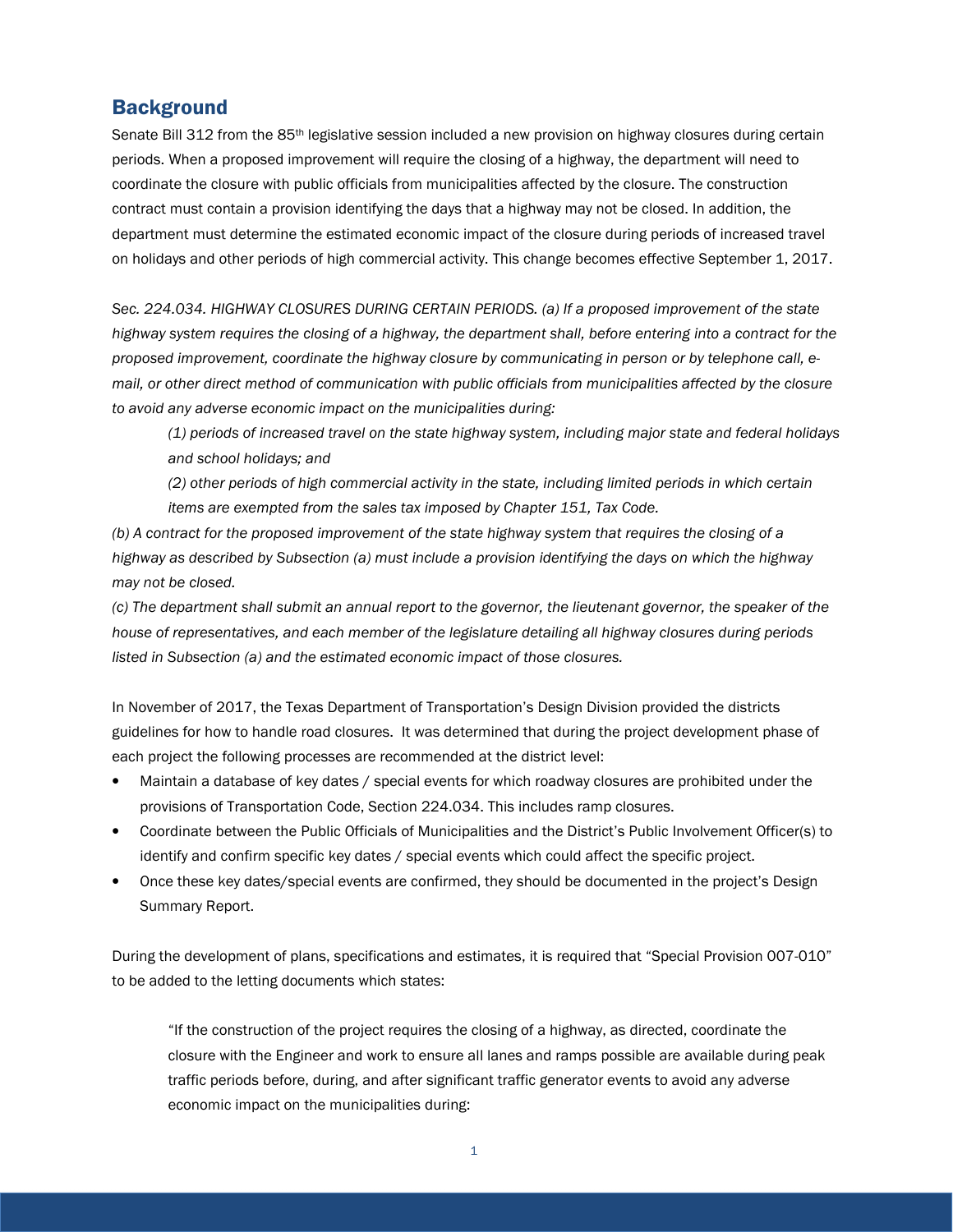- Dates or events as shown on the plans, and
- Other dates as directed."

## - SP 007-010

In addition, general notes are required for all projects stating that either no significant traffic generator or events had been identified or specifying when road closures would be prohibited.

If a road closure during the specified key dates / special events is unavoidable, an Economic Analysis is required. Should this happen, the district would begin coordination with the Transportation Planning and Programming Division to provide:

- Description of the project
- Description of the road closure
- Dates of the closure location
- Information on the key dates/special events

## Fiscal Year 2021

During the twelve-month period from September 1, 2020 to August 31, 2021 there were 115 new projects that contained lane closure restrictions in addition to another 158 ongoing projects. Through project planning and scheduling, TxDOT and its contractors avoided any lane closures on these projects during specified peak times. As a result, there was no need for an economic analysis.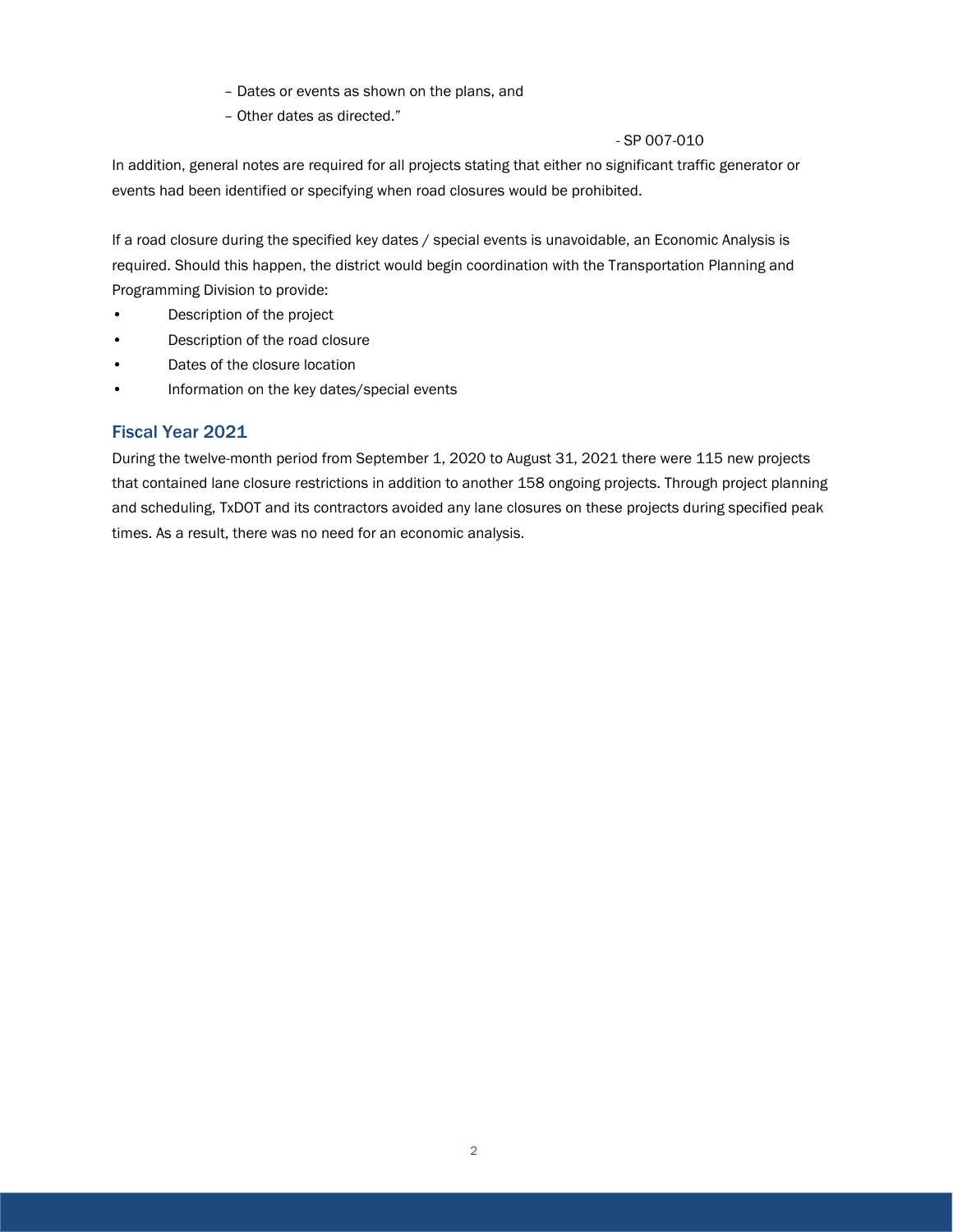| <b>Status</b><br>Active/Completed | <b>Contract Let</b><br>Month | <b>Completed Date</b> | <b>District</b> | County     | <b>CSJ</b>  | Highway         | <b>Location Description</b> | From                   | To          | <b>Work Description</b>                | <b>Project Length</b><br>(Miles) | Contract \$    | Lanes Closure Restriction Dates                                                                                                                                                                                                                                                                                                                                                                                                                                                                                                                                                                                                                                                                                                                                                            | Unscheduled<br>closure on<br>restricted date |
|-----------------------------------|------------------------------|-----------------------|-----------------|------------|-------------|-----------------|-----------------------------|------------------------|-------------|----------------------------------------|----------------------------------|----------------|--------------------------------------------------------------------------------------------------------------------------------------------------------------------------------------------------------------------------------------------------------------------------------------------------------------------------------------------------------------------------------------------------------------------------------------------------------------------------------------------------------------------------------------------------------------------------------------------------------------------------------------------------------------------------------------------------------------------------------------------------------------------------------------------|----------------------------------------------|
| Active                            | August-21                    |                       | Fort Worth - 02 | Tarrant    | 0008-05-031 | SH 180          | <b>Tarrant County</b>       | North Kentucky Ave     | Beach St.   | Construct Pedestrian<br>Infrastructure | 0.01 Miles                       | \$1,686,027.00 | The following Holiday/Event lane closure restriction<br>requirements apply to this project: No work that estricts<br>or interferes with traffic shall be allowed between 3 PM<br>on the day preceding a Holiday or Event and 9 AM on the<br>day after the Holiday or Event. Holiday Lane Closure<br>Restrictions: New Year's Eve and New Year's Day. Easter<br>Holiday Weekend (Friday through Sunday). Memorial Day<br>Weekend (Friday through Monday). Independence Day<br>(July 3 through July 5. Labor Day Weekend (Friday<br>through Monday). Thanksgiving Holiday (Wednesday<br>through Sunday). Christmas Holiday (December 23<br>through December 26). Plan work schedules around the<br>appropriate dates above to ensure productive work is<br>performed without lane closures   | None to date                                 |
| Active                            | August-21                    |                       | Fort Worth - 02 | Tarrant    | 0014-01-025 | <b>BU 28 7P</b> | <b>Tarrant County</b>       | At SH 183              | At SH 183   | <b>Install Traffic Signal</b>          | 0.02 Miles                       | \$360,530.00   | The following Holiday/Event lane closure restriction<br>requirements apply to this project: No work that restricts<br>or interferes with traffic shall be allowed between 3 PM<br>on the day preceding a Holiday or Event and 9 AM on the<br>day after the Holiday or Event. Holiday Lane Closure<br>Restrictions: New Year's Eve and New Year's Day. Easter<br>Holiday Weekend (Friday through Sunday). Memorial Day<br>Weekend (Friday through Monday). Independence Day<br>(July 3 through July 5. Labor Day Weekend (Friday<br>through Monday). Thanksgiving Holiday (Wednesday<br>through Sunday). Christmas Holiday (December 23<br>through December 26). Plan work schedules around the<br>appropriate dates above to ensure productive work is<br>performed without lane closures. | None to date                                 |
| Active                            | August-21                    |                       | Austin - 14     | Williamson | 0015-09-194 | IH 35           | <b>Williamson County</b>    | <b>US 79</b>           | SH 45 North | Reconstruction<br>Interchange          | 0.01 Miles                       | \$9,323,423.00 | No closures will be allowed on the weekends, working<br>day prior, and working day after the<br>National Holidays defined in the Standard Specifications,<br>Good Friday, and Easter weekend.<br>Closures the Sunday of the Super Bowl will not be<br>allowed from 1 P to 11 P. No closures will<br>be allowed on Friday and the weekends for projects<br>within 20 miles of Formula 1 at COTA,<br>ACL Fest, SXSW, ROT Rally, UT home football games<br>(includes games not on a Friday or<br>weekend), sales tax holiday, Dell Match Play (includes<br>Thursday) or other special events that<br>could be impacted by the construction. All lanes will be<br>open by noon of the day before these<br>special events.                                                                      | None to date                                 |
| Active                            | August-21                    |                       | Austin - 14     | Travis     | 0015-10-071 | IH 35           | <b>Travis County</b>        | Greenlawn<br>Boulivard | FM 1825     | Reconstruction<br>Interchange          | 0.01 Miles                       | \$775,820.00   | No closures will be allowed on the weekends, working<br>day prior, and working day after the<br>National Holidays defined in the Standard Specifications,<br>Good Friday, and Easter weekend.<br>Closures the Sunday of the Super Bowl will not be<br>allowed from 1 P to 11 P. No closures will<br>be allowed on Friday and the weekends for projects<br>within 20 miles of Formula 1 at COTA,<br>ACL Fest, SXSW, ROT Rally, UT home football games<br>(includes games not on a Friday or<br>weekend), sales tax holiday, Dell Match Play (includes<br>Thursday) or other special events that<br>could be impacted by the construction. All lanes will be<br>open by noon of the day before these<br>special events.                                                                      | None to date                                 |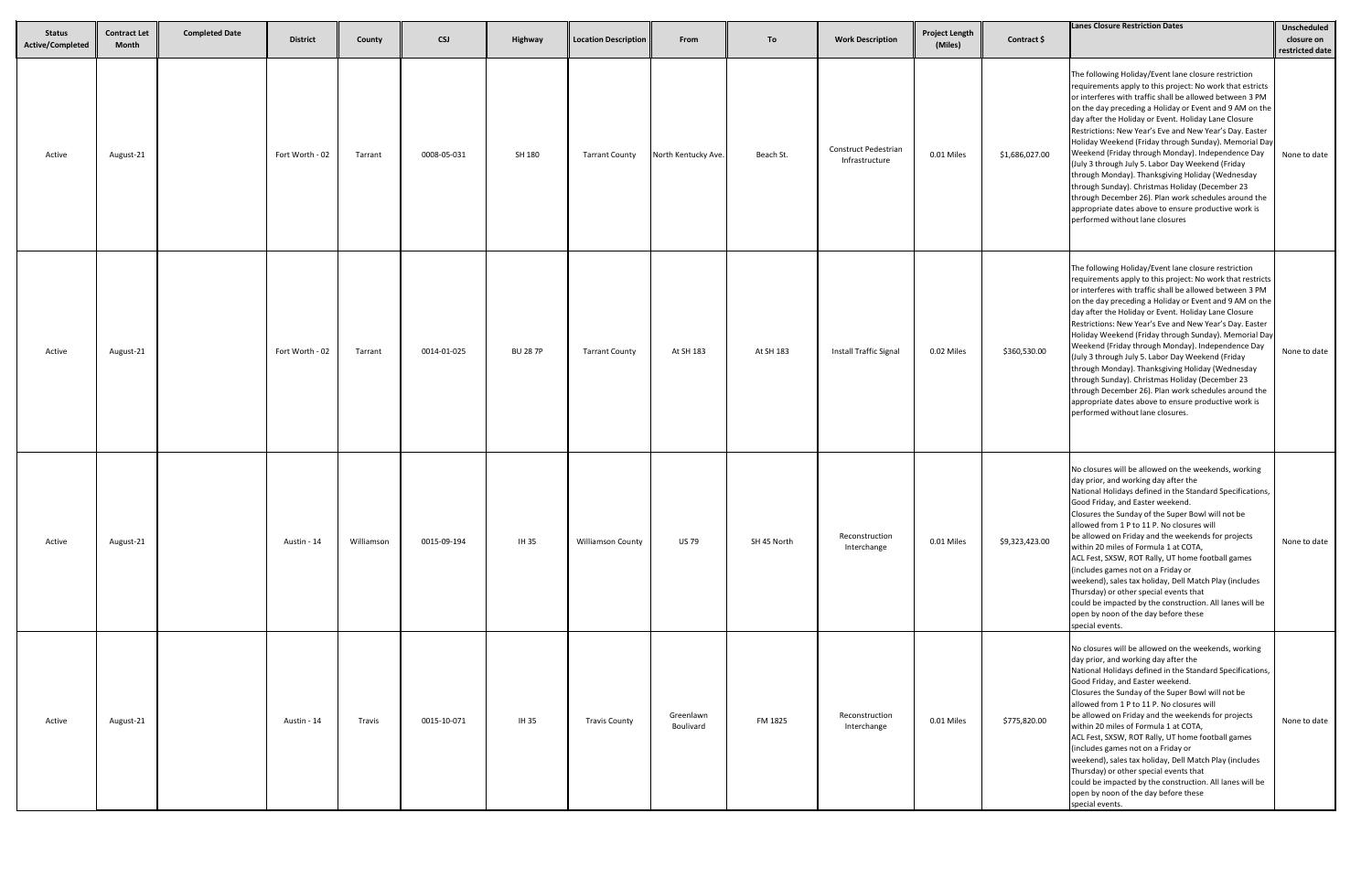| <b>Status</b><br>Active/Completed | <b>Contract Let</b><br>Month | <b>Completed Date</b> | <b>District</b>  | County     | <b>CSJ</b>  | Highway         | <b>Location Description</b> | From                        | To                           | <b>Work Description</b>       | <b>Project Length</b><br>(Miles) | Contract \$     | Lanes Closure Restriction Dates                                                                                                                                                                                                                                                                                                                                                                                                                                                                                                                                                                                                                                                                              | Unscheduled<br>closure on<br>restricted date |
|-----------------------------------|------------------------------|-----------------------|------------------|------------|-------------|-----------------|-----------------------------|-----------------------------|------------------------------|-------------------------------|----------------------------------|-----------------|--------------------------------------------------------------------------------------------------------------------------------------------------------------------------------------------------------------------------------------------------------------------------------------------------------------------------------------------------------------------------------------------------------------------------------------------------------------------------------------------------------------------------------------------------------------------------------------------------------------------------------------------------------------------------------------------------------------|----------------------------------------------|
| Active                            | August-21                    |                       | Austin - 14      | Travis     | 0015-13-419 | IH 35           | <b>Travis County</b>        | <b>Woodward Street</b>      | <b>River Street</b>          | Reconstruction<br>Interchange | 0.01 Miles                       | \$1,419,858.00  | No closures will be allowed on the weekends, working<br>day prior, and working day after the National Holidays<br>defined in the Standard Specifications, Good Friday, and<br>Easter weekend. Closures the Sunday of the Super Bowl<br>will not be allowed from 1 P to 11 P. No closures will be<br>allowed on Friday and the weekends for projects within<br>20 miles of Formula 1 at COTA, ACL Fest, SXSW, ROT<br>Rally, UT home football games (includes games not on a<br>Friday or weekend), sales tax holiday, Dell Match Play<br>(includes Thursday) or other special events that could be<br>impacted by the construction. All lanes will be open by<br>noon of the day before these special events. | None to date                                 |
| Active                            | August-21                    |                       | San Antonio - 15 | Bexar      | 0024-07-063 | <b>US 90</b>    | <b>Bexar County</b>         | At Montgomary<br>Road       | At Montgomary Road           | Reconstruction<br>Interchange | 1.072 Miles                      | \$2,885,970.00  | No closures will be allowed on t Roadway closures during<br>the following key dates and/or special event are<br>prohibited. NO LANE CLOSURES WILL BE PERMITTED FOR<br>THE FOLLOWING DATES: BETWEEN DECEMBER 15 AND<br>JANUARY 1. FIESTA WEEK AND TAX-FREE WEEKEND.<br>(BEXAR COUNTY ONLY). WEDNESDAY BEFORE<br>THANKSGIVING THRU THE SUNDAY AFTER<br>THANKSGIVING. SATURDAY AND SUNDAY BEFORE<br>MEMORIAL DAY AND LABOR DAY. SATURDAY OR SUNDAY<br>WHEN JULY 4 FALLS ON A FRIDAY OR MONDAY. ELECTION<br>DAYS (BEXAR COUNTY ONLY). EASTER WEEKEND - APRIL<br>15th, 2002 through April 17th, 2022.day before these<br>special events.                                                                          | None to date                                 |
| Active                            | August-21                    |                       | Bryan - 17       | Robertson  | 0049-14-014 | <b>FM46</b>     | <b>Robertson County</b>     | Falls County Line           | SH 14                        | Reconstruction<br>Interchange | 0.01 Miles                       | \$26,988.00     | Roadway closures during the following key dates and/or<br>special events are prohibited: Day before and day of<br>Texas A&M home football games. Texas A&M<br>graduation. Texas A&M Parents Weekend. The Engineer<br>may decide to restrict construction operations or lane<br>closures on these key dates and/or special events.                                                                                                                                                                                                                                                                                                                                                                            | None to date                                 |
| Active                            | August-21                    |                       | Bryan - 17       | Grimes     | 0050-03-096 | SH <sub>6</sub> | <b>Grimes County</b>        | At FM 2                     | At FM 2                      | Reconstruction<br>Interchange | 1.04 Miles                       | \$18,724,906.00 | Roadway closures during the following key dates and/or<br>special events are prohibited: Day before and day of<br>Texas A&M home football games. Texas A&M<br>graduation. Texas A&M Parents Weekend. The Engineer<br>may decide to restrict construction operations or lane<br>closures on these or other dates for the safety and<br>convenience of the public. If working hours are restricted<br>to less than 7 continuous hours between 7:00AM and<br>6:00PM or less than 7 off-peak hours for night-time work,<br>a credit day will be granted.                                                                                                                                                         | None to date                                 |
| Active                            | August-21                    |                       | San Antonio - 15 | Bexar      | 0100-02-068 | <b>US 181</b>   | <b>Bexar Cunty</b>          | At Kilowatt Road            | At Kilowatt Road             | Reconstruction<br>Interchange | 0.02 Miles                       | \$113,354.00    | Roadway closures during the following key dates and/or<br>special event are prohibited. No Lane closures will be<br>permitted for the following dates: Between December 15<br>and January 1. Fiesta week and Tax-Free weekend. (Bexal<br>county only). Wednesday before Thanksgiving through<br>the Sunday after thanksgiving. Saturday and Sunday<br>before Memorial Day and Labor Day. Saturday or Sunday<br>when July 4th falls on Friday or Memorial. Election Days<br>(Bexar County only). Easter Weekend. April 15th, 2002<br>through April 17th, 2022.                                                                                                                                                |                                              |
| Active                            | August-21                    |                       | Bryan - 17       | Washington | 0114-09-089 | <b>US 290</b>   | <b>Washington County</b>    | 0.1 Miles West of<br>FM 390 | 0.1 Miles East of FM<br>2679 | Reconstruction<br>Interchange | 0.01 Miles                       | \$239,546.00    | Roadway closures during the following key dates and/or<br>special events are prohibited:<br>Day before and day of Texas A&M home football games.<br>Texas A&M graduation. Texas A&M Parents Weekend.<br>The Engineer may decide to restrict construction<br>operations or lane closures on these key dates and/or<br>special events.                                                                                                                                                                                                                                                                                                                                                                         | None to date                                 |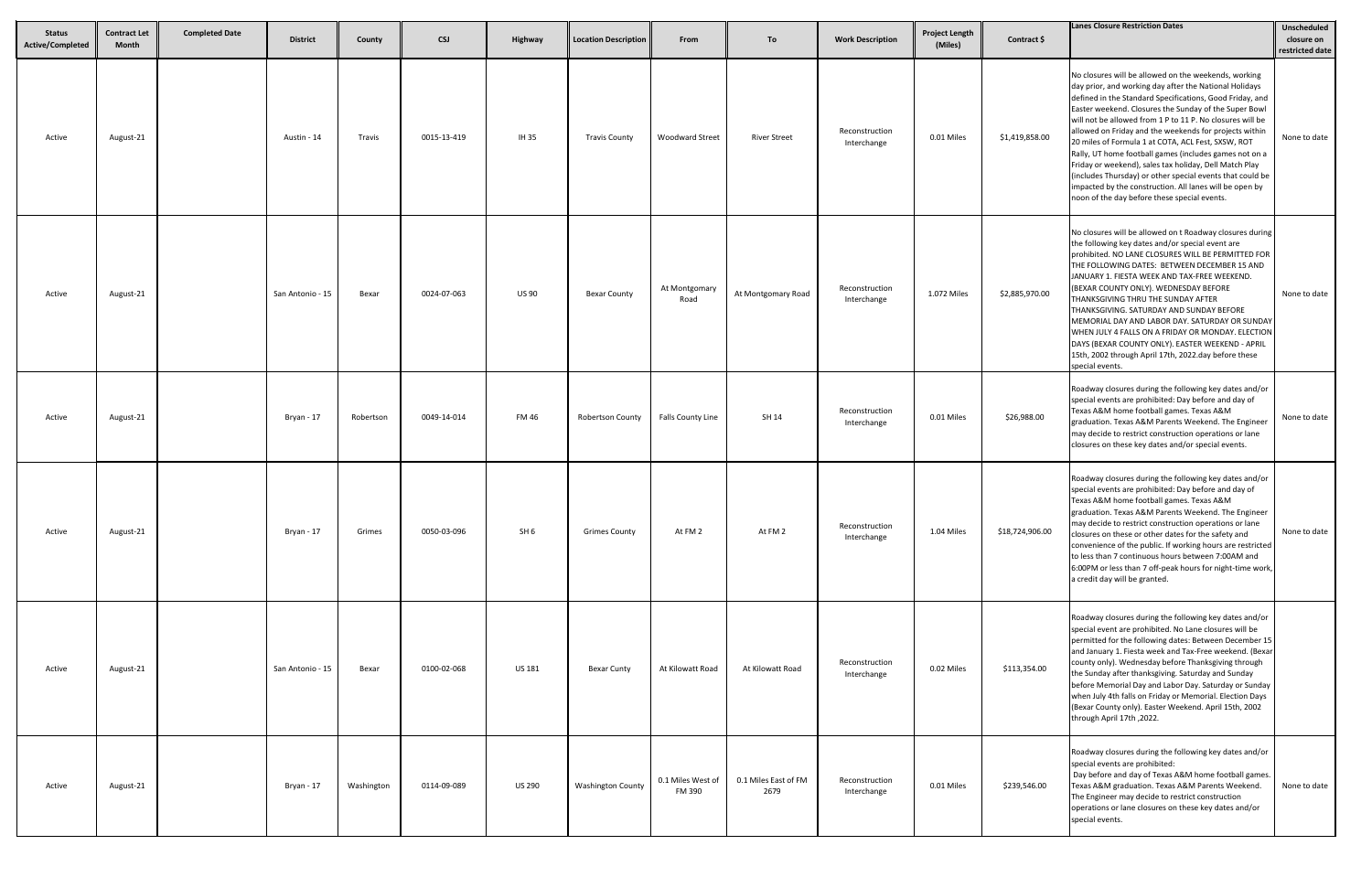| <b>Status</b><br><b>Active/Completed</b> | <b>Contract Let</b><br>Month | <b>Completed Date</b> | <b>District</b>    | County     | <b>CSJ</b>  | Highway         | <b>Location Description</b> | From                          | To                                       | <b>Work Description</b>       | <b>Project Length</b><br>(Miles) | Contract \$     | <b>Lanes Closure Restriction Dates</b>                                                                                                                                                                                                                                                                                                                                                                                                                                                                                                                                                                                                                                                                       | Unscheduled<br>closure on<br>restricted date |
|------------------------------------------|------------------------------|-----------------------|--------------------|------------|-------------|-----------------|-----------------------------|-------------------------------|------------------------------------------|-------------------------------|----------------------------------|-----------------|--------------------------------------------------------------------------------------------------------------------------------------------------------------------------------------------------------------------------------------------------------------------------------------------------------------------------------------------------------------------------------------------------------------------------------------------------------------------------------------------------------------------------------------------------------------------------------------------------------------------------------------------------------------------------------------------------------------|----------------------------------------------|
| Active                                   | August-21                    |                       | Austin - 14        | Llano      | 0150-04-046 | SH 29           | Liano County                | 0.3 Miles Weast of<br>RM 2241 | 3.8 Miles East of RM<br>2241             | Reconstruction<br>Interchange | 4.0 Miles                        | \$7,398,988.00  | No closures will be allowed on the weekends, working<br>day prior, and working day after the National Holidays<br>defined in the Standard Specifications, Good Friday, and<br>Easter weekend. Closures the Sunday of the Super Bowl<br>will not be allowed from 1 P to 11 P. No closures will be<br>allowed on Friday and the weekends for projects within<br>20 miles of Formula 1 at COTA, ACL Fest, SXSW, ROT<br>Rally, UT home football games (includes games not on a<br>Friday or weekend), sales tax holiday, Dell Match Play<br>(includes Thursday) or other special events that could be<br>impacted by the construction. All lanes will be open by<br>noon of the day before these special events. | None to date                                 |
| Active                                   | August-21                    |                       | Dallas - 18        | Dallas     | 0197-02-132 | <b>US 175</b>   | Dallas County               | SH 310                        | Malloy Bridge Road                       | Reconstruction<br>Interchange | 15.115 Miles                     | \$1,839,517.00  | This is a list of the dates and/or events lane and ramp<br>closures will be prohibited:<br>State Fair of Texas. The University of Texas vs. University<br>of Oklahoma football game. The First Responder Bowl.<br>Dallas Mavericks Home Games. Dallas Stars Home<br>Games. Texas Rangers Home. Dallas Cowboys Home<br>Games. Major Events at the American Airline Center,<br>Globe Life Park in Arlington, AT&T Stadium with expected<br>attendance exceeding 15,000. Major Downtown Dallas<br>Events. This category could include, but is not limited to,<br>parades for sports championships, major political events,<br>major Art District Events, and large athletic events such<br>as marathons.        | None to date                                 |
| Active                                   | August-21                    |                       | Wichita Falls - 03 | Montague   | 0224-03-060 | <b>US 287</b>   | <b>Montague County</b>      | Near Jackson Road             | US 81                                    | Reconstruction<br>Interchange | 5.828 Miles                      | \$3,227,338.00  | Roadway closures during the following key dates and/or<br>special events are prohibited: "Second Monday Trade<br>Days" the weekend prior to the second Monday of each<br>month beginning on Friday and running through Sunday                                                                                                                                                                                                                                                                                                                                                                                                                                                                                | None to date                                 |
| Active                                   | August-21                    |                       | San Antonio - 15   | Frio       | 0236-04-029 | FM 117          | <b>Frio County</b>          |                               | Zavala County Line Klopek Road (CR 4614) | Reconstruction<br>Interchange | 16.26 Miles                      | \$24,787,006.00 | Roadway closures during the following key dates and/or<br>special event are prohibited. See the TCP Narrative for<br>these dates. Lane closures shall be limited to 1 mile<br>(5,250 feet) unless otherwise show on the plans or<br>approved by the engineer.                                                                                                                                                                                                                                                                                                                                                                                                                                                | None to date                                 |
| Active                                   | August-21                    |                       | Waco - 09          | McLennan   | 0258-09-142 | SH <sub>6</sub> | <b>McLennan County</b>      | <b>US 84</b>                  | IH 35                                    | Reconstruction<br>Interchange | 0.01 Miles                       | \$45,200,328.00 | Roadway closures during the following key dates and /or<br>special events are prohibited.                                                                                                                                                                                                                                                                                                                                                                                                                                                                                                                                                                                                                    | None to date                                 |
| Active                                   | August-21                    |                       | Austin - 14        | Williamson | 0273-04-048 | <b>US 183</b>   | <b>Williamson County</b>    | RM 1869                       | <b>CR 258</b>                            | Reconstruction<br>Interchange | 0.01 Miles                       | \$2,357,074.00  | No closures will be allowed on the weekends, working<br>day prior, and working day after the National Holidays<br>defined in the Standard Specifications, Good Friday, and<br>Easter weekend. Closures the Sunday of the Super Bowl<br>will not be allowed from 1 P to 11 P. No closures will be<br>allowed on Friday and the weekends for projects within<br>20 miles of Formula 1 at COTA, ACL Fest, SXSW, ROT<br>Rally, UT home football games (includes games not on a<br>Friday or weekend), sales tax holiday, Dell Match Play<br>(includes Thursday) or other special events that could be<br>impacted by the construction. All lanes will be open by<br>noon of the day before these special events. | None to date                                 |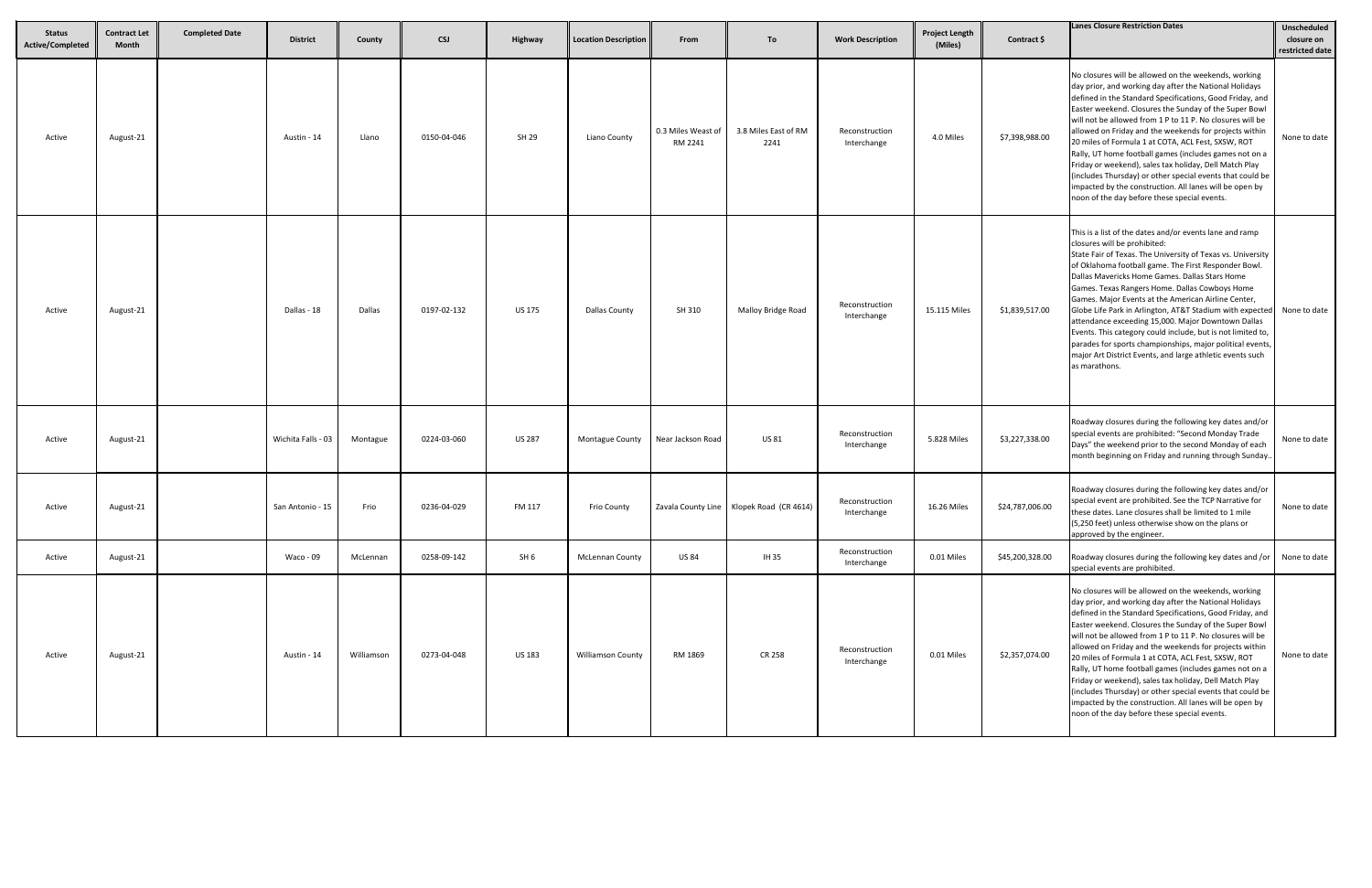| <b>Status</b><br>Active/Completed | <b>Contract Let</b><br>Month | <b>Completed Date</b> | <b>District</b>     | County        | <b>CSJ</b>  | Highway           | <b>Location Description</b> | From                                   | To                                     | <b>Work Description</b>       | <b>Project Length</b><br>(Miles) | Contract \$    | <b>Lanes Closure Restriction Dates</b>                                                                                                                                                                                                                                                                                                                                                                                                                                                                                                                                                                                                                                                                                                                                                                                                                                                                                   | Unscheduled<br>closure on<br>restricted date |
|-----------------------------------|------------------------------|-----------------------|---------------------|---------------|-------------|-------------------|-----------------------------|----------------------------------------|----------------------------------------|-------------------------------|----------------------------------|----------------|--------------------------------------------------------------------------------------------------------------------------------------------------------------------------------------------------------------------------------------------------------------------------------------------------------------------------------------------------------------------------------------------------------------------------------------------------------------------------------------------------------------------------------------------------------------------------------------------------------------------------------------------------------------------------------------------------------------------------------------------------------------------------------------------------------------------------------------------------------------------------------------------------------------------------|----------------------------------------------|
| Active                            | August-21                    |                       | Austin - 14         | Bastrop       | 0472-01-044 | SH 21             | <b>Bastrop County</b>       | 0.80 Miles East of<br>FM 1441          | 0.882 Miles East of US<br>290          | Reconstruction<br>Interchange | 4.0 Miles                        | \$6,124,423.00 | No closures will be allowed on the weekends, working<br>day prior, and working day after the National Holidays<br>defined in the Standard Specifications, Good Friday, and<br>Easter weekend. Closures the Sunday of the Super Bowl<br>will not be allowed from 1 P to 11 P. No closures will be<br>allowed on Friday and the weekends for projects within<br>20 miles of Formula 1 at COTA, ACL Fest, SXSW, ROT<br>Rally, UT home football games (includes games not on a<br>Friday or weekend), sales tax holiday, Dell Match Play<br>(includes Thursday) or other special events that could be<br>impacted by the construction. All lanes will be open by<br>noon of the day before these special events.                                                                                                                                                                                                             | None to date                                 |
| Active                            | August-21                    |                       | Corpus Christi - 16 | <b>Nueces</b> | 0617-02-001 | <b>PR 22</b>      | <b>Nueces County</b>        | At Intersection of<br>GIWW Bridge/PR22 | At Intersection of GIWW<br>Bridge/PR22 | Reconstruction<br>Interchange | 0.903 Miles                      | \$9,230,111.00 | Roadway closures during the following key dates and/or<br>special events are prohibited: Friday through Sunday<br>between Memorial Day and Labor Day: Short term Lane<br>closures permitted Monday through Thursday Only:<br>Westbound lanes during Hurricane Season (January<br>through November): Beach to Bay Marathon in May.                                                                                                                                                                                                                                                                                                                                                                                                                                                                                                                                                                                        | None to date                                 |
| Active                            | August-21                    |                       | Abilene - 08        | Taylor        | 0699-01-052 | <b>FM 89</b>      | <b>Tylor County</b>         | Rebecca Lane                           | Just North of US 83                    | Reconstruction<br>Interchange | 0.588 Miles                      | \$9,975,199.00 | Roadway closure during the following key dates and/or<br>special events are prohibited. Tax Free Weekend: Dates<br>are variable. Check Texas Comptroller's office website for<br>specific dates. Time shall be 5 P.M. the Friday of Tax Free<br>Weekend to 9 P.M. the Sunday of the weekend.<br>Thanksgiving Holiday: Beginning the Wednesday 8 A.M.<br>before Thanksgiving and ending Sunday 9 P.M. Christmas<br>Holiday Season: Beginning December 15th to January<br>2nd.                                                                                                                                                                                                                                                                                                                                                                                                                                             | None to date                                 |
| Active                            | August-21                    |                       | Fort Worth - 02     | Tarrant       | 0902-00-204 | Various locations | <b>Tarrant County</b>       | Various                                | Various                                | Reconstruction<br>Interchange | 0.01 Miles                       | \$3,370,200.00 | <b>Holiday Lane Closure Restrictions:</b><br>New Year's Eve and New Year's Day (December 31<br>through January 1). Easter Holiday Weekend Friday<br>through Sunday, Monday Memorial Day Weekend Friday<br>through Monday, Independence Day July 3 through July<br>5. Labor Day Weekend Friday through Monday, Tuesday.<br>Thanksgiving Holiday Wednesday through Sunday.<br>Monday. Christmas Holiday December 23 through<br>December 26, December 27. No lane closures within<br>approximately 1 mile proximity (based on potential<br>impact) of major retail traffic generators (i.e. malls).<br>Thanksgiving Day through January. This includes the<br>events listed below: North Tarrant South Tarrant NASCAR<br>Nationwide and Sprint Cup Series (Held in late<br>March/early April & Late October/early November) Indy<br>Series Racing and NASCAR Truck Series Held in June. Fort<br>Worth Stock Show and Rodeo. | None to date                                 |
| Active                            | August-21                    |                       | Fort Worth - 02     | Tarrant       | 0902-90-105 | Various Locations | <b>Tarrant County</b>       | Various                                | Various                                | Reconstruction<br>Interchange | 0.01 Miles                       | \$1,852,646.00 | Roadway closures during the following key dates and/or<br>special events are prohibited, unless approved in writing<br>by the Engineer. Events: No work that restricts or<br>interferes with traffic shall be allowed from 3:00 PM on<br>the day preceding the Event to 9:00 AM on the day after<br>the Holiday or Event. NASCAR Races at Texas Motor<br>Speedway (generally 3 events) NASCAR Nationwide and<br>Sprint Cup Series Held in late March/early April NASCAR<br>Nationwide and Sprint Cup Series Held in Late<br>October/early November Indy Series Racing and NASCAR<br>Truck Series Held in June Within approximately 1 mile<br>proximity (based on potential impact) of major retail<br>traffic generators (i.e. malls, etc.) (Thanksgiving Day<br>through January 2). Fort Worth Stock Show and Rodeo,<br>Arlington Entertainment District Grapevine Festivals, May<br>Fest.                              | None to date                                 |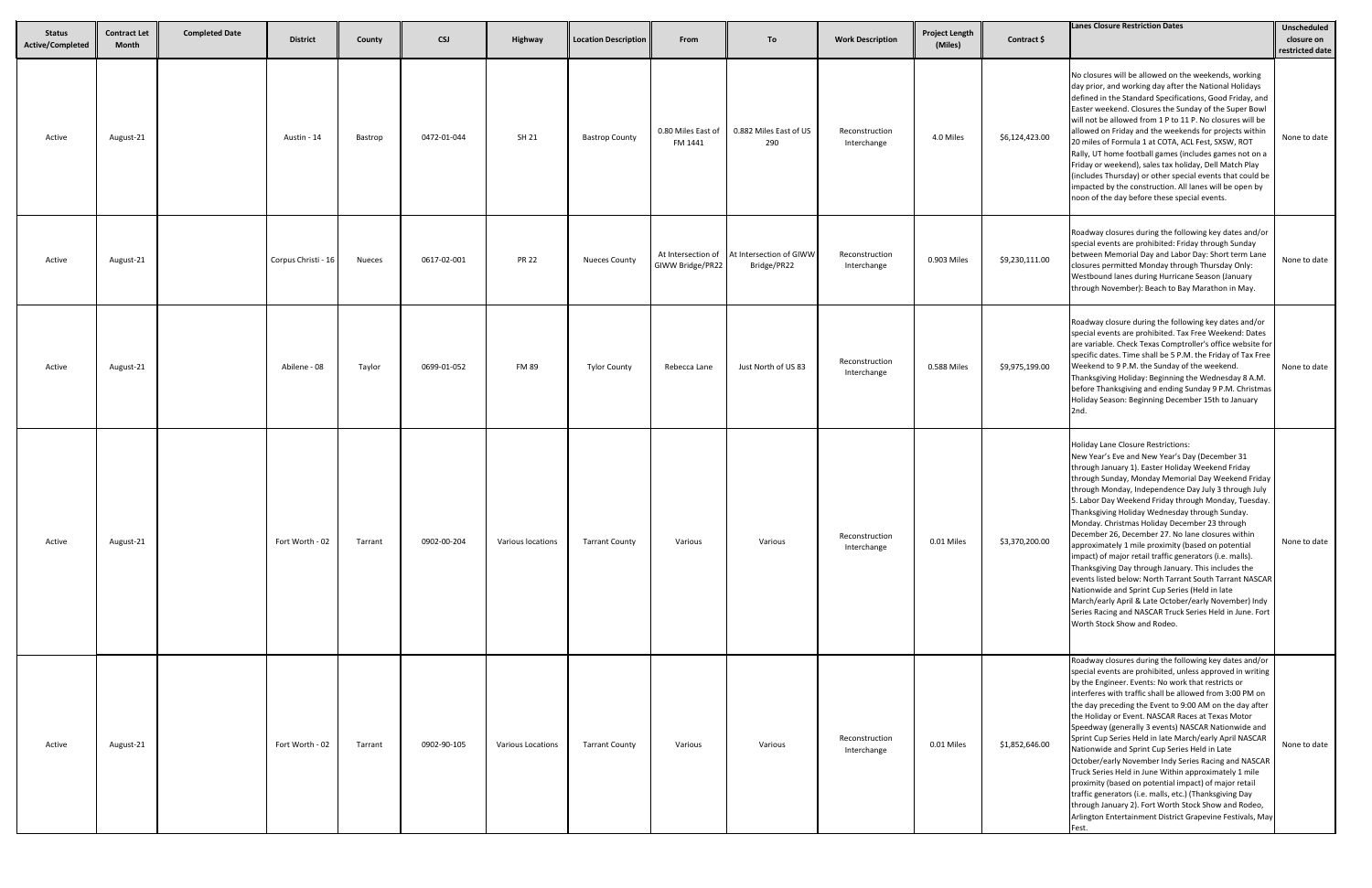| <b>Status</b><br><b>Active/Completed</b> | <b>Contract Let</b><br><b>Month</b> | <b>Completed Date</b> | <b>District</b>  | County        | <b>CSJ</b>  | Highway           | <b>Location Description</b> | From                                         | To                                     | <b>Work Description</b>       | <b>Project Length</b><br>(Miles) | Contract \$    | <b>Lanes Closure Restriction Dates</b>                                                                                                                                                                                                                                                                                                                                                                                                                                                                                                                                                                                                                                                                       | Unscheduled<br>closure on<br>restricted date |
|------------------------------------------|-------------------------------------|-----------------------|------------------|---------------|-------------|-------------------|-----------------------------|----------------------------------------------|----------------------------------------|-------------------------------|----------------------------------|----------------|--------------------------------------------------------------------------------------------------------------------------------------------------------------------------------------------------------------------------------------------------------------------------------------------------------------------------------------------------------------------------------------------------------------------------------------------------------------------------------------------------------------------------------------------------------------------------------------------------------------------------------------------------------------------------------------------------------------|----------------------------------------------|
| Active                                   | August-21                           |                       | San Antonio - 15 | Bexar         | 0915-12-625 | CS                | <b>Bexar County</b>         | On Commerce St. A<br>Hamilton Ave.           | On Commerce St. At<br>Hamilton Ave.    | Reconstruction<br>Interchange | 0.01 Miles                       | \$238,945.00   | Roadway closures during the following key dates and/or<br>special event are prohibited.<br>See the TCP Narrative for these dates.                                                                                                                                                                                                                                                                                                                                                                                                                                                                                                                                                                            | None to date                                 |
| Active                                   | August-21                           |                       | Bryan - 17       | Brazos        | 0917-00-051 | Various locations | <b>Brazos County</b>        | Various                                      | Various                                | Reconstruction<br>Interchange | 0.01 Miles                       | \$230,300.00   | Roadway closures during the following key datesand/or<br>special events are prohibited.<br>See the TCP Narrative for these dates.                                                                                                                                                                                                                                                                                                                                                                                                                                                                                                                                                                            | None to date                                 |
| Active                                   | August-21                           |                       | Austin - 14      | Hays          | 0987-03-012 | FM 621            | <b>Hays County</b>          | 0.1 Miles North<br>West of DeZavala<br>Drive | 0.1 Miles South East of<br>Picasso Dr. | Reconstruction<br>Interchange | 4.0 Miles                        | \$3,558,837.00 | No closures will be allowed on the weekends, working<br>day prior, and working day after the National Holidays<br>defined in the Standard Specifications, Good Friday, and<br>Easter weekend. Closures the Sunday of the Super Bowl<br>will not be allowed from 1 P to 11 P. No closures will be<br>allowed on Friday and the weekends for projects within<br>20 miles of Formula 1 at COTA, ACL Fest, SXSW, ROT<br>Rally, UT home football games (includes games not on a<br>Friday or weekend), sales tax holiday, Dell Match Play<br>(includes Thursday) or other special events that could be<br>impacted by the construction. All lanes will be open by<br>noon of the day before these special events. | None to date                                 |
| Active                                   | August-21                           |                       | Bryan - 17       | <b>Brazos</b> | 1316-01-067 | FM 1179           | <b>Brazos County</b>        | Carter Creek PKWY                            | South College Ave.                     | Reconstruction<br>Interchange | 0.833 Miles                      | \$878,914.00   | Roadway closures during the following key dates and<br>special events are prohibited: Day before and day of<br>Texas A&M home football games. Texas A&M<br>graduation, Texas A&M parent Weekend. The Engineer<br>may decide to restrict construction operations or lane<br>closures on these key dates and/or special events.                                                                                                                                                                                                                                                                                                                                                                                | None to date                                 |
| Active                                   | August-21                           |                       | Houston - 12     | Harris        | 2941-02-062 | FM 2920           | <b>Harris County</b>        | <b>Willow Street</b>                         | IH 45                                  | Reconstruction<br>Interchange | 12.2 Miles                       | \$765,291.00   | Roadway closures during the following key dates and<br>special events are prohibited: February 28-March 20,<br>2022 - Houston Livestock Show and Rodeo. Similar Date<br>restriction will apply in 2023.                                                                                                                                                                                                                                                                                                                                                                                                                                                                                                      | None to date                                 |
| Active                                   | July-21                             |                       | San Antonio - 15 | Uvalde        | 0023-05-086 | <b>US 90</b>      | Uvalde County               | Kinney County Line                           | FM 481                                 | Reconstruction<br>Interchange | 0.615 Miles                      | \$331,823.00   | Allowable lane closures are from 9 PM to 5 AM Sunday<br>through Friday. No closures will be permitted between<br>4pm Friday to 09 pm Sunday Facilities. No closures will be<br>permitted during Major events at local school. Falls on<br>Friday or Monday. No closures will be permitted on<br>Saturday, Sunday when July Memorial and Labor Day. No<br>closures will be permitted Saturday, Sunday and Monday<br>for Saturday, Sunday and Monday of Thanksgiving. No<br>closures will be permitted during Election Day. No<br>closures will be permitted during Tax Free weekend. No<br>closures will be permitted during Fiesta. No closures will<br>be permitted between December 15 and January 1.      | None to date                                 |
| Active                                   | July-21                             |                       | Yoakum - 13      | Fayette       | 0026-02-037 | <b>US 90</b>      | <b>Fayette County</b>       | <b>Market Street</b><br>(In flat5onia)       | 0.4 Miles East of Elm<br>Street        | Reconstruction<br>Interchange | 0.01 Miles                       | \$775,032.00   | Roadway closures during the following key dates and/or<br>special events are prohibited: Day before and day of<br>Texas A&M home football games Texas A&M graduation<br>Texas A&M Parents Weekend. The Engineer may decide<br>to restrict construction operations or lane closures on<br>these key dates and/or special events.                                                                                                                                                                                                                                                                                                                                                                              | None to date                                 |
| Active                                   | July-21                             |                       | Bryan - 17       | Walker        | 0110-01-049 | SH 75             | <b>Walker County</b>        | At FM 2793                                   | At FM 2793                             | Reconstruction<br>Interchange | 0.171 Miles                      | \$761,277.00   | Event Lane Closures Restrictions: 3 PM the day before<br>Events to 9 AM the day after Event. Within one mile<br>radius of major traffic generators i.e. malls (Thanksgiving<br>Day through January 2). Weatherford Peach Festival.                                                                                                                                                                                                                                                                                                                                                                                                                                                                           | None to date                                 |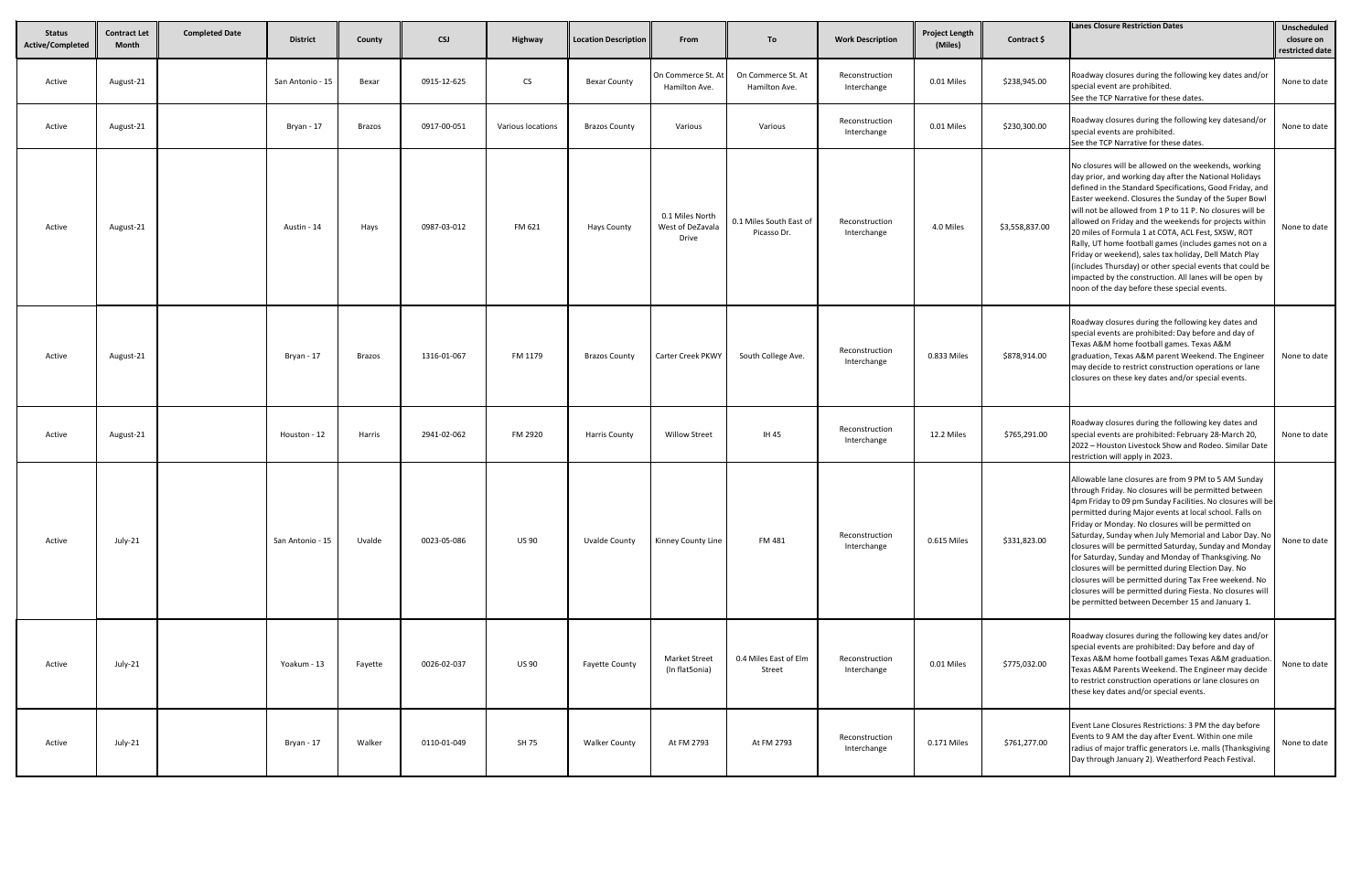| <b>Status</b><br><b>Active/Completed</b> | <b>Contract Let</b><br><b>Month</b> | <b>Completed Date</b> | <b>District</b>    | County    | <b>CSJ</b>  | Highway           | <b>Location Description</b> | From                              | To                                              | <b>Work Description</b>       | <b>Project Length</b><br>(Miles) | Contract \$     | <b>Lanes Closure Restriction Dates</b>                                                                                                                                                                                                                                                                                                                                                                                                                                                                                                                                                                                                                                                           | Unscheduled<br>closure on<br>restricted date |
|------------------------------------------|-------------------------------------|-----------------------|--------------------|-----------|-------------|-------------------|-----------------------------|-----------------------------------|-------------------------------------------------|-------------------------------|----------------------------------|-----------------|--------------------------------------------------------------------------------------------------------------------------------------------------------------------------------------------------------------------------------------------------------------------------------------------------------------------------------------------------------------------------------------------------------------------------------------------------------------------------------------------------------------------------------------------------------------------------------------------------------------------------------------------------------------------------------------------------|----------------------------------------------|
| Active                                   | July-21                             |                       | Austin - 14        | Hays      | 0113-07-075 | <b>US 290</b>     | <b>Hays County</b>          | At Martin Road                    | At Martin Road                                  | Intersection Improvement      | 0.01 Miles                       | \$0.00          | No closures will be allowed on the weekends, working<br>day prior, working date after the national Holidays<br>defined in the Standard Specifications, Good Friday, and<br>Easter weekend. Closures the Sunday of the Super Bowl<br>will not be allowed from 1 PM to 11PM. No closures will<br>be allowed on Friday and weekends for projects within<br>29 miles of Formula 1 at COTA, ACL Fest, SXSW, ROT<br>Rally, UT home football games (includes games not on a<br>Friday or weekend) sale tax holiday, Dell Match Play<br>(includes Thursday) or other special events that could<br>impacted by the construction. All lane will be open by<br>noon of the day before these special events. | None to date                                 |
| Active                                   | July-21                             |                       | Austin - 14        | Caldwell  | 0152-03-062 | <b>US 183</b>     | Caldwell County             | <b>US 90</b>                      | FM 1322                                         | Reconstruction<br>Interchange | 0.01 Miles                       | \$1,315,522.00  | Roadway closure during the following key dates and /or<br>special events are prohibited. Independence Day 7/3/19<br>7/7/19.                                                                                                                                                                                                                                                                                                                                                                                                                                                                                                                                                                      | None to date                                 |
| Active                                   | July-21                             |                       | Wichita Falls - 03 | Wichita   | 0156-02-033 | SH 240            | Wichita County              | <b>IH44</b>                       | Near Robinson Road                              | Reconstruction<br>Interchange | 0.01 Miles                       | \$701,607.00    | Following Dates and/or special events are prohibited: No<br>lane closures will be permitted between Dec. 15 and<br>January 1. Sunday after Thanksgiving. Wednesday before<br>Thanksgiving thru the and Labor Day. Saturday and<br>Sunday before Memorial Day. Saturday or Sunday when<br>July 4th falls on. Friday, April 2 for Easter weekend.                                                                                                                                                                                                                                                                                                                                                  | None to date                                 |
| Active                                   | July-21                             |                       | San Antonio - 15   | Guadalupe | 0215-09-035 | <b>FM 725</b>     | <b>Guadalupe County</b>     | Zipp Road                         | FM 78                                           | Reconstruction<br>Interchange | 2.0 Miles                        | \$12,981,467.00 | No lane closures will be permitted for the following dates<br>and/or special events:<br>Between December 15 and January 1. Wednesday before<br>Thanksgiving thru the Sunday after Thanksgiving.<br>Saturday and Sunday before Memorial Day.<br>Saturday and Sunday when July 4th falls on a Friday and<br>Monday before Memorial Day. Friday, April 2 for Easter<br>weekend.                                                                                                                                                                                                                                                                                                                     | None to date                                 |
| Active                                   | July-21                             |                       | Bryan - 17         | Burleson  | 0648-03-049 | FM 60             | <b>Burleson County</b>      | SH 36                             | 2.0 Miles East of SH 36<br>Near County Road 426 | Reconstruction<br>Interchange | 0.01 Miles                       | \$13,679,083.00 | No lane closures or roadway closures will be permitted<br>for the following key dates and/or special events:<br>Between December 16 and January 1th. Wednesday<br>before Thanksgiving thru the Sunday after thanksgiving.<br>Saturday and Sunday before Memorial Day and Labor<br>Day. Saturday or Sunday when July 4th falls on a Friday or<br>Monday. During Steele High School Home Football<br>Games.                                                                                                                                                                                                                                                                                        | None to date                                 |
| Active                                   | July-21                             |                       | San Antonio - 15   | Bexar     | 0915-00-234 | Various Locations | <b>Bexar County</b>         | Various Locations<br>Districtwide | Various Locations<br>Districtwide               | Reconstruction<br>Interchange | 0.01 Miles                       | \$1,562,264.00  | Roadway closures during the following key dates and/or<br>special events are prohibited: Day before and day of<br>Texas A&M home football games. Texas A&M<br>graduation: Texas A&M Parents Weekend: The Engineer<br>may decide to restrict construction operation or lane<br>closures on these key dates and/or special events.                                                                                                                                                                                                                                                                                                                                                                 | None to date                                 |
| Active                                   | July-21                             |                       | Austin - 14        | Travis    | 1378-01-047 | RM 1431           | <b>Travis County</b>        | At W. Reed Park<br>Road           | At W. Reed Park Road                            | Reconstruction<br>Interchange | 0.01 Miles                       | \$1,326,050.00  | No lane closures will be permitted during the following<br>dated:<br>Between Dec. 15 and January 1. Fiesta week and Tax-free<br>weekend. (Bexar county only).<br>Wednesday before Thanksgiving thru the Sunday after<br>Thanksgiving.<br>Saturday or Sunday before Memorial Day and Labor Day.<br>Saturday and Sunday when July 4 falls on a Friday or<br>Monday. Election Days (Bexar County onlya0 Easter<br>Weekend.                                                                                                                                                                                                                                                                          | None to date                                 |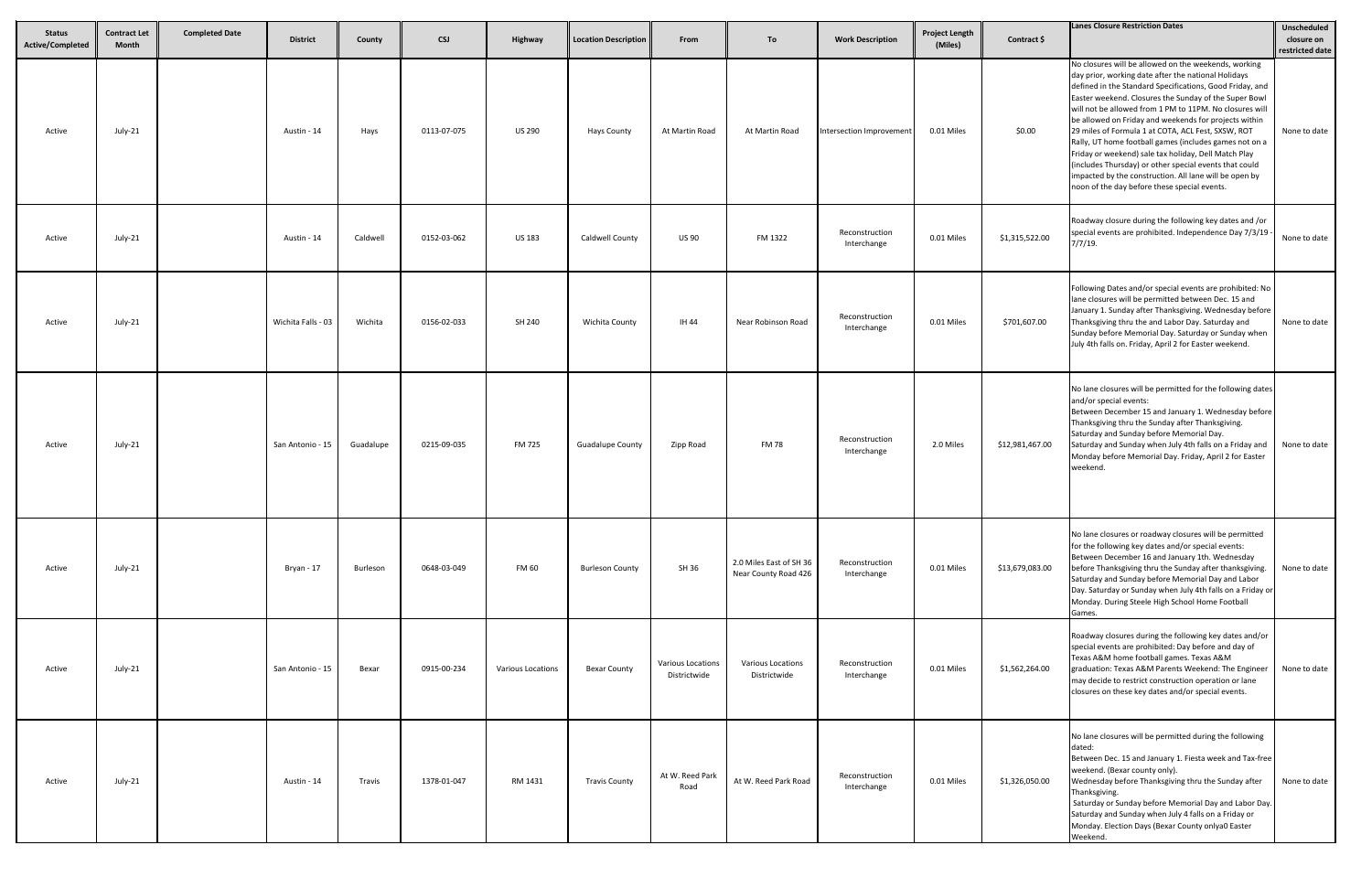| <b>Status</b><br>Active/Completed | <b>Contract Let</b><br><b>Month</b> | <b>Completed Date</b> | <b>District</b>  | County     | <b>CSJ</b>  | Highway       | <b>Location Description</b> | From                                   | To                            | <b>Work Description</b>       | <b>Project Length</b><br>(Miles) | Contract \$    | <b>Lanes Closure Restriction Dates</b>                                                                                                                                                                                                                                                                                                                                                                                                                                                                                                                                                                                                                                                                                                                                                  | Unscheduled<br>closure on<br>restricted date |
|-----------------------------------|-------------------------------------|-----------------------|------------------|------------|-------------|---------------|-----------------------------|----------------------------------------|-------------------------------|-------------------------------|----------------------------------|----------------|-----------------------------------------------------------------------------------------------------------------------------------------------------------------------------------------------------------------------------------------------------------------------------------------------------------------------------------------------------------------------------------------------------------------------------------------------------------------------------------------------------------------------------------------------------------------------------------------------------------------------------------------------------------------------------------------------------------------------------------------------------------------------------------------|----------------------------------------------|
| Active                            | July-21                             |                       | San Antonio - 15 | Bandera    | 1730-01-043 | FM 1283       | <b>Bandera County</b>       | Red Bluff Line                         | Lake Forest Road              | Reconstruction<br>Interchange | 0.01 Miles                       | \$3,129,991.00 | No lane closures will be permitted for the following dates<br>and/special events. Between decanter 15 and January 1<br>Fiesta week and Tax-free weekend (Bexar county only).<br>Wednesday before Thanksgiving thru the Sunday after<br>Thanksgiving. Saturday and Sunday before when July 4th<br>falls on a Labor Day. Saturday or Sunday when July 4th<br>falls on Friday or Monday. Election days (Bexar county<br>only). During major events at the AT&T center (Spurs<br>home games, Rodeo, Concerts, ETC.) Alamo dome and or<br>convention center (Bexar County only). Week of spring<br>break (as determined by the engineer). Friday before<br>Easter thru the Sunday after Easter. During inclement<br>weather events as directed by the engineer.                              | None to date                                 |
| Active                            | July-21                             |                       | Austin - 14      | Williamson | 2103-01-039 | RM 2243       |                             | Williamson County At Escalera Patkway. | At Escalera Patkway.          | Reconstruction<br>Interchange | 0.2 Miles                        | \$435,193.66   | Roadway closures during the following key dates and/or<br>special events are prohibited:<br>Special Events: Rodeo, City Dalhart US 87 Start 8/5/2021<br>8/7/2021 & 8/4/2022-8/6/2022                                                                                                                                                                                                                                                                                                                                                                                                                                                                                                                                                                                                    | None to date                                 |
| Active                            | June-21                             |                       | Amarillo - 04    | Hartley    | 0041-01-048 | <b>US 87</b>  | <b>Hartley County</b>       | At 16th St.                            | At 16th St.                   | Reconstruction<br>Interchange | 0.2 Miles                        | \$248,962.00   | No lane closures will be permitted for the following<br>dates:<br>Between December 15 and January 1st. Fiesta week and<br>Tax-Free weekend. (Bexar county only)<br>Wednesday before Thanksgiving thru the Sunday after<br>Thanksgiving.<br>Saturday and Sunday before Memorial Day and Labor<br>Day. Saturday and Sunday when July 4th falls on a Friday<br>or Monday. Election Days (Bexar county only). During the<br>major events at the AT&T center (spurs Home Games,<br>Rodeo, Concert, etc.), Alamo dome and or convention<br>center (Bear county only).                                                                                                                                                                                                                         | None to date                                 |
| Active                            | June-21                             |                       | San Antonio - 15 | Bexar      | 0073-02-080 | US 281        | <b>Bexar County</b>         | FM 1937                                | 2.6 Miles South of<br>FM 1937 | Reconstruction<br>Interchange | 2.6 Miles                        | \$4,316,413.00 | Roadway closures during the following key dates and/or<br>special events are prohibited:<br>Holiday Lane Closure Restrictions: New Year's Eve and<br>New Year's Day (December 31 through January 1) 3 PM<br>December 30 through 9 AM January 2. Easter Holiday<br>Weekend (Friday through Sunday) 3PM Thursday through<br>9 AM Monday. Memorial Day Weekend (Friday through<br>Monday) 3 PM Thursday through 9 AM Tuesday.<br>Independence Day (July 3 through July 5) 3 PM July 2<br>through 9 AM July 6. Labor Day Weekend (Friday through<br>Monday) 3 PM Thursday through 9 AM Tuesday.<br>Thanksgiving Holiday (Wednesday through Sunday) 3 PM<br>Tuesday through 9 AM Monday. Christmas Holiday<br>(December 23 through December 26) 3 PM December 22<br>through 9 AM December 27 | None to date                                 |
| Active                            | June-21                             |                       | Fort Worth - 02  | Tarrant    | 0172-06-101 | <b>US 287</b> | <b>Tarrant County</b>       | At SH 180                              | At SH 180                     | Reconstruction<br>Interchange | 0.01 Miles                       | \$2,870,122.00 | Roadway closures during the following key dates and/or<br>special events are prohibited.<br>Texas Motor Speedway - NASCAR Series Races, April and<br>November. Texas Motor Speedway - INDY Series Races,<br>June and September. New Year's Eve and Day (noon on<br>December 31 thru 10:00 pm January 1). Easter Holiday<br>weekend (noon on Friday thru 10:00 pm Sunday).<br>Memorial Day weekend (noon on Friday thru 10:00pm<br>Monday). Independence Day (noon on July 3 thru 10:00<br>pm on July 5).                                                                                                                                                                                                                                                                                | None to date                                 |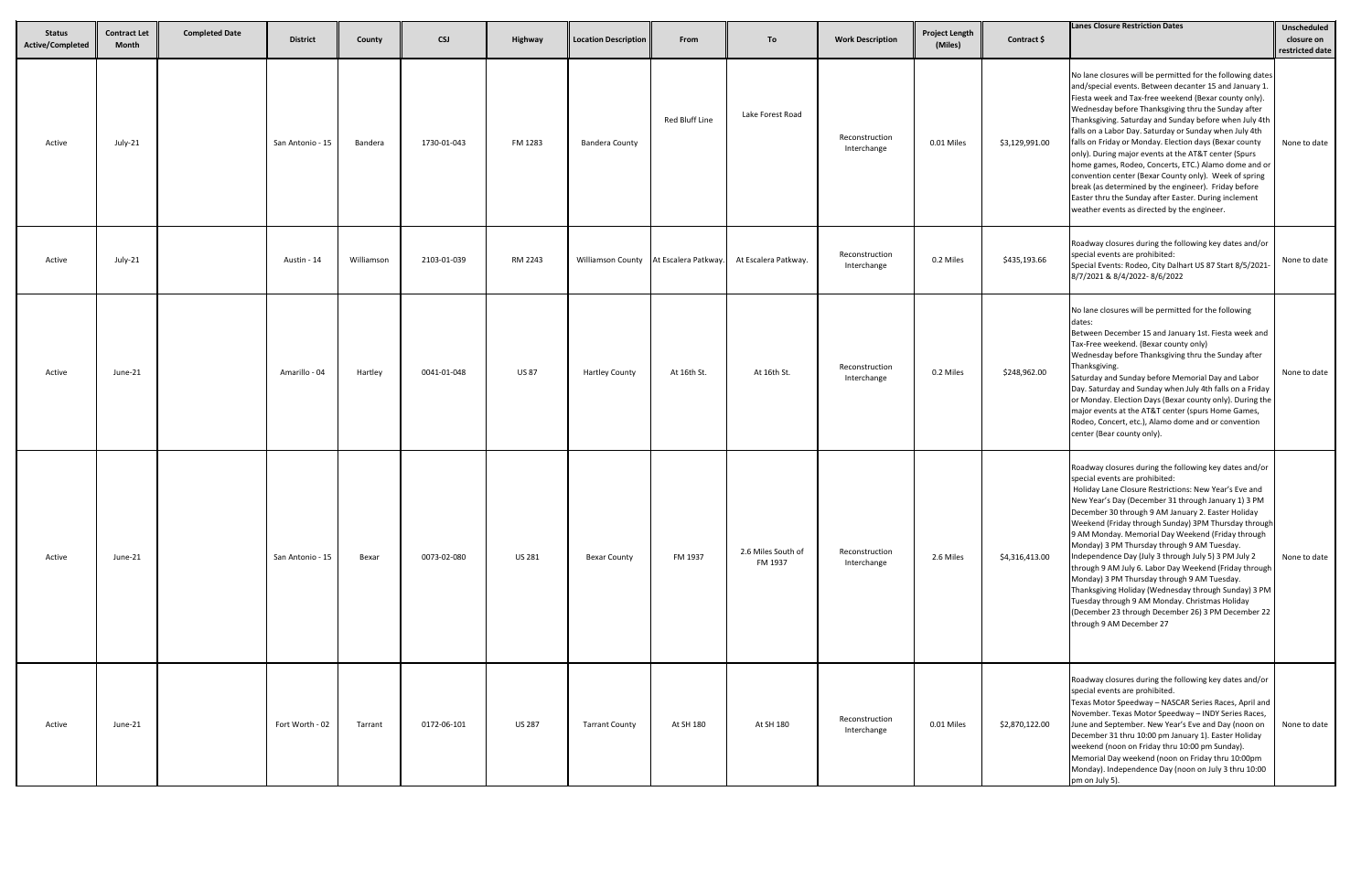| <b>Status</b><br>Active/Completed | <b>Contract Let</b><br>Month | <b>Completed Date</b> | <b>District</b>  | County     | <b>CSJ</b>  | Highway     | <b>Location Description</b> | From                                 | To                               | <b>Work Description</b>       | <b>Project Length</b><br>(Miles) | Contract \$     | <b>Lanes Closure Restriction Dates</b>                                                                                                                                                                                                                                                                                                                                                                                                                                                                                                                                                                                                                                                                          | Unscheduled<br>closure on<br>restricted date |
|-----------------------------------|------------------------------|-----------------------|------------------|------------|-------------|-------------|-----------------------------|--------------------------------------|----------------------------------|-------------------------------|----------------------------------|-----------------|-----------------------------------------------------------------------------------------------------------------------------------------------------------------------------------------------------------------------------------------------------------------------------------------------------------------------------------------------------------------------------------------------------------------------------------------------------------------------------------------------------------------------------------------------------------------------------------------------------------------------------------------------------------------------------------------------------------------|----------------------------------------------|
| Active                            | June-21                      |                       | Dallas - 18      | Denton     | 0353-09-002 | SH 114      | <b>Denton County</b>        | West of US 377                       | East of US 377                   | Reconstruction<br>Interchange | 0.01 Miles                       | \$41,100,124.72 | No closures will be allowed on the weekends, working<br>day prior, and working day after the National Holidays<br>defined in the Standard Specifications, Good Friday, and<br>Easter weekend. Closures the Sunday of the Super Bowl<br>will not be allowed from 1 P to 11 P. No closures will be<br>allowed on Friday and the weekends for projects within<br>20 miles of Formula 1 at COTA, ACL Fest, SXSW, ROT<br>Rally, UT home football games (includes games not on a<br>Friday or weekend), sales tax holiday, Dell Match Play<br>(includes Thursday) or other special events that could be<br>impacted by the construction. All lanes will be open by<br>noon of the day.                                | None to date                                 |
| Active                            | June-21                      |                       | Austin - 14      | Travis     | 0683-04-022 | RM 3238     | <b>Travis County</b>        | <b>RM 12</b>                         | SH 71                            | Reconstruction<br>Interchange | 0.01 Miles                       | \$7,663,549.88  | No closures will be allowed on the weekends, working<br>day prior, and working day after the National Holidays<br>defined in the Standard Specifications, Good Friday, and<br>Easter weekend. Closures the Sunday of the Super Bowl<br>will not be allowed from 1 P to 11 P. No closures will be<br>allowed on Friday and the weekends for projects within<br>20 miles of Formula 1 at COTA, ACL Fest, SXSW, ROT<br>Rally, UT home football games (includes games not on a<br>Friday or weekend), sales tax holiday, Dell Match Play<br>(includes Thursday) or other special events that could be<br>impacted by the construction. All lanes will be open by<br>noon of the day before these special events.    | None to date                                 |
| Active                            | June-21                      |                       | Austin - 14      | Travis     | 0914-33-068 | County Road | <b>Hays County</b>          | RM 967 at Robert<br>South Light Blvd | FM 1626                          | Reconstruction<br>Interchange | 0.01 Miles                       | \$19,787,026.00 | No lane closures or roadway closures will be permitted<br>for the following key dates and/or special events:<br>Between December 16 and January 1th. Wednesday<br>before Thanksgiving thru the Sunday after thanksgiving.<br>Saturday and Sunday before Memorial Day and Labor<br>Day. Saturday or Sunday when July 4th falls on a Friday or<br>Monday. During Steele, High School Home Football<br>Games.                                                                                                                                                                                                                                                                                                      | None to date                                 |
| Active                            | June-21                      |                       | San Antonio - 15 | Comal      | 1268-01-013 | FM 1103     | <b>Comal County</b>         | IH 35                                | Guadalupe/County Line            | Reconstruction<br>Interchange | 0.01 Miles                       | \$2,459,760.00  | No closures will be allowed on the weekends, working<br>day prior, and working day after the National Holidays<br>defined in the Standard Specifications, Good Friday, and<br>Easter weekend. Closures the Sunday of the Super Bowl<br>will not be allowed from 1 PM to 11 PM. No closures will<br>be allowed on Friday and the weekends for projects<br>within 20 miles of Formula 1 at COTA, ACL Fest, SXSW,<br>ROT Rally, UT home football games (includes games not<br>on a Friday or weekend), sales tax holiday, Dell Match<br>Play (includes Thursday) or other special events that<br>could be impacted by the construction. All lanes will be<br>open by n00on of the day before these special events. | None to date                                 |
| Active                            | June-21                      |                       | Austin - 14      | Williamson | 2211-01-026 | RM 2338     | <b>Williamson County</b>    | At Ronald Reagan<br>Intersection     | At Ronald Reagan<br>Intersection | Reconstruction<br>Interchange | 0.2Miles                         | \$8,296,923.50  | No lane closures will be permitted for the following<br>dates: Between the Wednesday before Thanksgiving<br>through Sunday after Thanksgiving. Frontage road<br>restriction from Thanksgiving to January 1th. Memorial<br>Day weekend: Friday through Monday. Labor Day<br>weekend: Friday through Monday: Easter weekend:<br>Friday through Sunday. Fiesta week, Tax free weekend.                                                                                                                                                                                                                                                                                                                             | None to date                                 |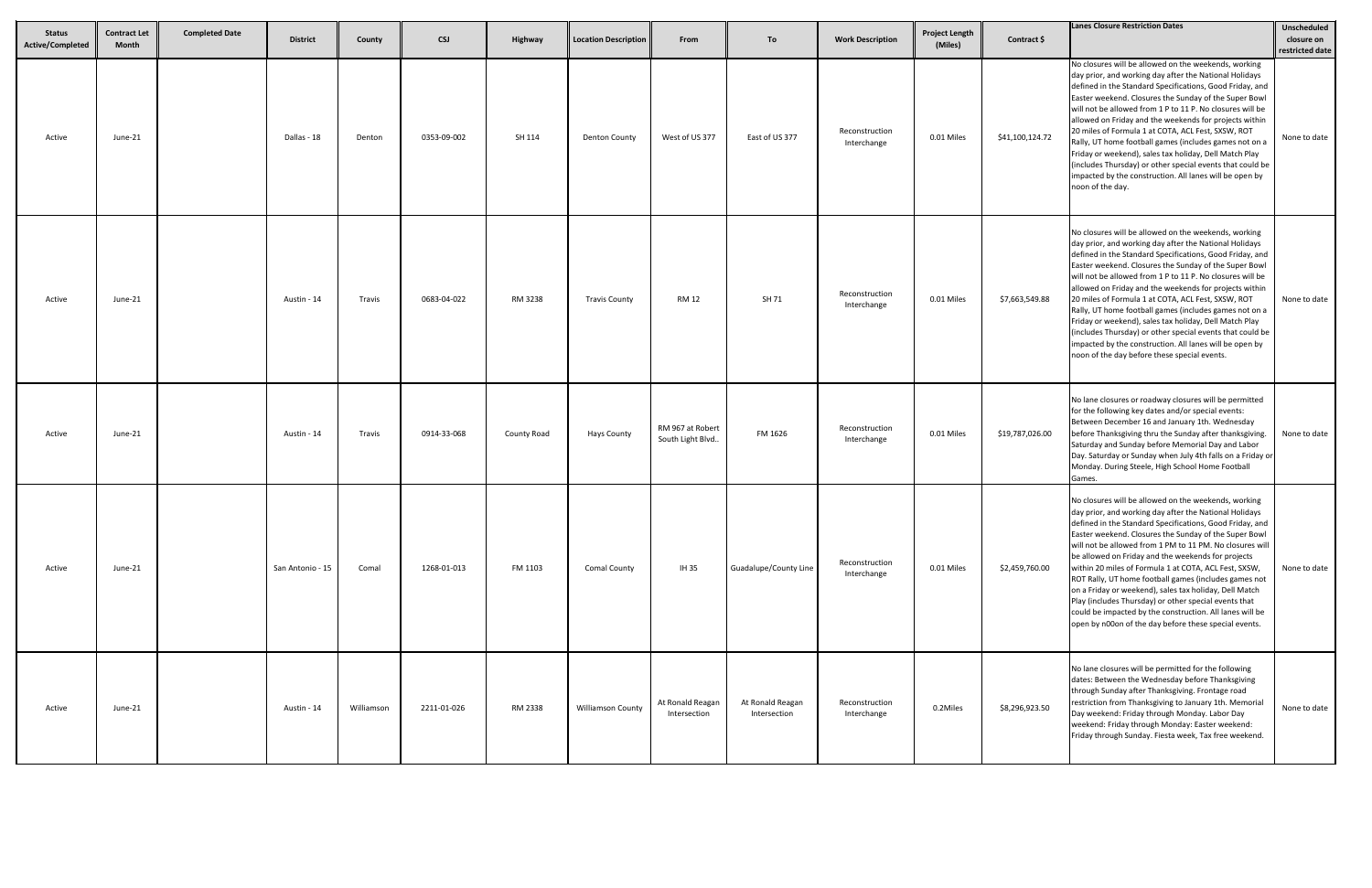| <b>Status</b><br><b>Active/Completed</b> | <b>Contract Let</b><br><b>Month</b> | <b>Completed Date</b> | <b>District</b>  | County     | <b>CSJ</b>  | Highway           | <b>Location Description</b> | From                    | To                               | <b>Work Description</b>       | <b>Project Length</b><br>(Miles) | Contract \$      | <b>Lanes Closure Restriction Dates</b>                                                                                                                                                                                                                                                                                                                                                                                                                                                                                                                                                                                                                                                                           | Unscheduled<br>closure on<br>restricted date |
|------------------------------------------|-------------------------------------|-----------------------|------------------|------------|-------------|-------------------|-----------------------------|-------------------------|----------------------------------|-------------------------------|----------------------------------|------------------|------------------------------------------------------------------------------------------------------------------------------------------------------------------------------------------------------------------------------------------------------------------------------------------------------------------------------------------------------------------------------------------------------------------------------------------------------------------------------------------------------------------------------------------------------------------------------------------------------------------------------------------------------------------------------------------------------------------|----------------------------------------------|
| Active                                   | June-21                             |                       | San Antonio - 15 | Bexar      | 2452-02-128 | SL 1604           | <b>Bexar County</b>         | IH 10                   | US 281                           | Reconstruction<br>Interchange | 8.044 Miles                      | \$210,326,060.00 | No closures will be allowed on the weekends, working<br>day prior, and working day after the National Holidays<br>defined in the Standard Specifications, Good Friday, and<br>Easter weekend. Closures the Sunday of the Super Bowl<br>will not be allowed from 1 PM to 11 PM. No closures will<br>be allowed on Friday and the weekends for projects<br>within 20 miles of Formula 1 at COTA, ACL Fest, SXSW,<br>ROT Rally, UT home football games (includes games not<br>on a Friday or weekend), sales tax holiday, Dell Match<br>Play (includes Thursday) or other special events that<br>could be impacted by the construction. All lanes will be<br>open by noon of the day before these special events.   | None to date                                 |
| Active                                   | $May-21$                            |                       | Austin - 14      | Williamson | 2690-01-037 | FM 971            | <b>Williamson County</b>    | SS 158 Austin<br>Avenue | Gann Street/River<br>Haven Drive | Reconstruction<br>Interchange | 0.27 Miles                       | \$3,847,766.90   | The following Holiday/Events lane closure restriction<br>requirements to this project.<br>New Year's Eve and New Year's Day. Easter Holiday<br>Weekend. Memorial Day Weekend. Independence Day.<br>Labor Day. Thanksgiving Day. Christmas Holiday. Event<br>Lane Closure Restriction: NASCAR Races at Texas Motor<br>Speedway, NASCAR Nationwide and Sprint Cup Series,<br>Indy Series racing and Truck Series. Within one mile<br>radius of major retail traffic generators i.e. malls<br>(Thanksgiving Day through January 2) Fort Worth Stock<br>Show and Rodeo, Arlington Entertainment District,<br>Grapevine Festivals May Fest, Weatherford Peach<br>Festival.                                            | None to date                                 |
| Active                                   | $May-21$                            |                       | Yoakum - 13      | Fayette    | 0026-02-037 | <b>US 90</b>      | <b>Fayette County</b>       | <b>Market Street</b>    | 0.4 Miles East of Elm<br>Street  | Reconstruction<br>Interchange | 1.7 Miles                        | \$762,116.00     | Contractor shall provide 7 days' notice to public for all<br>proposed lane closures. No lane closures will be allowed<br>on the following Dates: A- Between Dec. 15th to Jan. 1st.<br>B- Wednesday before Thanksgiving thru the Sunday after<br>Thanksgiving. C- Saturday and Sunday before Memorial<br>Day and Labor Day. D- Saturday or Sunday when July 4th<br>falls on a Friday or Monday. Friday, Saturday, and Sunday<br>of Easter weekend. Full mainline closures are not<br>permitted.                                                                                                                                                                                                                   | None to date                                 |
| Active                                   | $May-21$                            |                       | San Antonio - 15 | Bexar      | 0073-12-015 | US 181            | <b>Bexar County</b>         | IH 37                   | SS 122                           | Reconstruction<br>Interchange | 0.615 Miles                      | \$971,991.00     | No closures will be allowed on the weekends, working<br>day prior, and working day after the National Holidays<br>defined in the Standard Specifications, Good Friday, and<br>Easter weekend. Closures the Sunday of the Super Bowl<br>will not be allowed from 1 PM to 11 PM. No closures will<br>be allowed on Friday and the weekends for projects<br>within 20 miles of Formula 1 at COTA, ACL Fest, SXSW,<br>ROT Rally, UT home football games (includes games not<br>on a Friday or weekend), sales tax holiday, Dell Match<br>Play (includes Thursday) or other special events that<br>could be impacted by the construction. All lanes will be<br>open by noon of the day before these special events.s. | None to date                                 |
| Active                                   | May-21                              |                       | Austin - 14      | Travis     | 0914-00-455 | Various Locations | <b>Travis County</b>        | Various Location        | Various Location                 | Reconstruction<br>Interchange | 0.01 Miles                       | \$1,387,560.00   | The following Holiday/Events lane closure restriction<br>requirements to this project. New Year's Eve and New<br>Year's Day. Easter Holiday Weekend. Memorial Day<br>Weekend. Independence Day. Labor Day. Thanksgiving<br>Day. Christmas Holiday.                                                                                                                                                                                                                                                                                                                                                                                                                                                               | None to date                                 |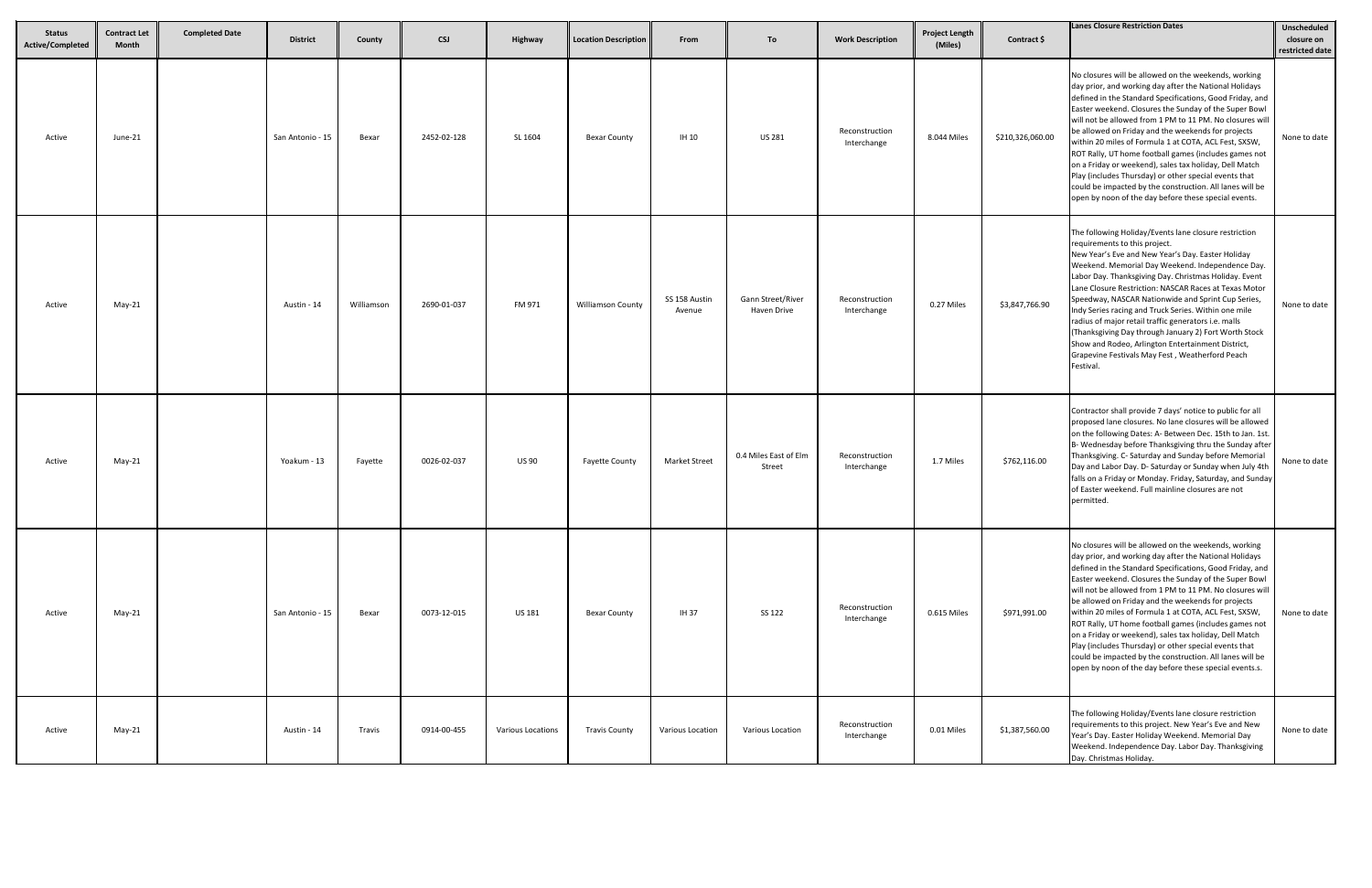| <b>Status</b><br><b>Active/Completed</b> | <b>Contract Let</b><br>Month | <b>Completed Date</b> | <b>District</b>  | County | <b>CSJ</b>  | Highway      | <b>Location Description</b> | From                          | To              | <b>Work Description</b>       | <b>Project Length</b><br>(Miles) | Contract \$     | Lanes Closure Restriction Dates                                                                                                                                                                                                                                                                                                                                                                                                                                                                                                                                                                                                                                                                                                                                 | Unscheduled<br>closure on<br>restricted date |
|------------------------------------------|------------------------------|-----------------------|------------------|--------|-------------|--------------|-----------------------------|-------------------------------|-----------------|-------------------------------|----------------------------------|-----------------|-----------------------------------------------------------------------------------------------------------------------------------------------------------------------------------------------------------------------------------------------------------------------------------------------------------------------------------------------------------------------------------------------------------------------------------------------------------------------------------------------------------------------------------------------------------------------------------------------------------------------------------------------------------------------------------------------------------------------------------------------------------------|----------------------------------------------|
| Active                                   | Apr-21                       |                       | Fort Worth - 02  | Wise   | 0013-06-047 | <b>US 81</b> | <b>Wise County</b>          | 0.3 Miles north of<br>CR 1591 | CR 1591         | Safety Improvement<br>Project | 0.01 Miles                       | \$19,585.00     | The following Holiday lane closure restriction<br>requirements apply to this project:<br>No work that restricts or interferes with traffic shall be<br>allowed between 3 PM on the day preceding a Holiday<br>and 9 AM on the day after the Holiday. Holiday Lane<br>Closure Restrictions. New Year's Eve and New Year's Day<br>(December 31 through January 1). Easter Holiday<br>Weekend (Friday through Sunday). Memorial Day<br>Weekend (Friday through Monday). Independence Day<br>(July 3 through July 5). Labor Day Weekend (Friday<br>through Monday). Thanksgiving Holiday (Wednesday<br>through Sunday). Christmas Holiday (December 23<br>through.                                                                                                  | None to date                                 |
| Active                                   | Apr-21                       |                       | Austin - 14      | Hays   | 0016-03-114 | IH 35        | <b>Hays County</b>          | South of SH 80                | North of RM 12  | Reconstruction<br>Interchange | 0.01 Miles                       | \$78,491,641.00 | No closures will be allowed on the weekends, working<br>days prior, and working day after the National Holidays<br>defined in the Standard Specifications and Easter<br>weekend. Closures the Sunday of the Super bowl will not<br>be allowed from 12 PM to 11 PM. No closures will be<br>allowed on Friday and the weekends for projects within<br>20 miles of Formula 1 at COTA, ACL Fest, SXSW, ROT<br>Rally, UT home football games, sale tax holiday or other<br>special events that could be impacted by the<br>construction. All lanes will be open by noon of the day<br>before these special events.                                                                                                                                                   | None to date                                 |
| Active                                   | Apr-21                       |                       | Austin - 14      | Lee    | 0334-03-021 | FM 696       | Lee County                  | FM 112                        | SL 123          | Reconstruction<br>Interchange | 0.01 Miles                       | \$2,329,081.00  | No lane closures will be permitted for the following dates<br>and/special events.<br>Between decanter 15 and January 1. Fiesta week and Tax-<br>free weekend (Bexar county only). Wednesday before<br>Thanksgiving thru the Sunday after Thanksgiving.<br>Saturday and Sunday before when July 4th falls on a<br>Labor Day. Saturday or Sunday when July 4th falls on<br>Friday or Monday. Election days (Bexar county only).<br>During major events at the AT&T center (Spurs home<br>games, Rodeo, Concerts, ETC.) Alamo dome and or<br>convention center (Bexar County only). Week of spring<br>break (as determined by the engineer). Friday before<br>Easter thru the Sunday after Easter. During inclement<br>weather events as directed by the engineer. | None to date                                 |
| Active                                   | Apr-21                       |                       | San Antonio - 15 | Bexar  | 0521-05-148 | IH 410       | <b>Bexar County</b>         | FM 2536<br>Pearsall Road      | Valley HI drive | Reconstruction<br>Interchange | 0.01 Miles                       | \$19,890,657.00 | No closures will be allowed on the weekends, working<br>days prior, and working day after the National Holidays<br>defined in the Standard Specifications and Easter<br>weekend. Closures the Sunday of the Super bowl will not<br>be allowed from 12 PM to 11 PM. No closures will be<br>allowed on Friday and the weekends for projects within<br>20 miles of Formula 1 at COTA, ACL Fest, SXSW, ROT<br>Rally, UT home football games, sale tax holiday or other<br>special events that could be impacted by the<br>construction. All lanes will be open by noon of the day<br>before these special events.                                                                                                                                                   | None to date                                 |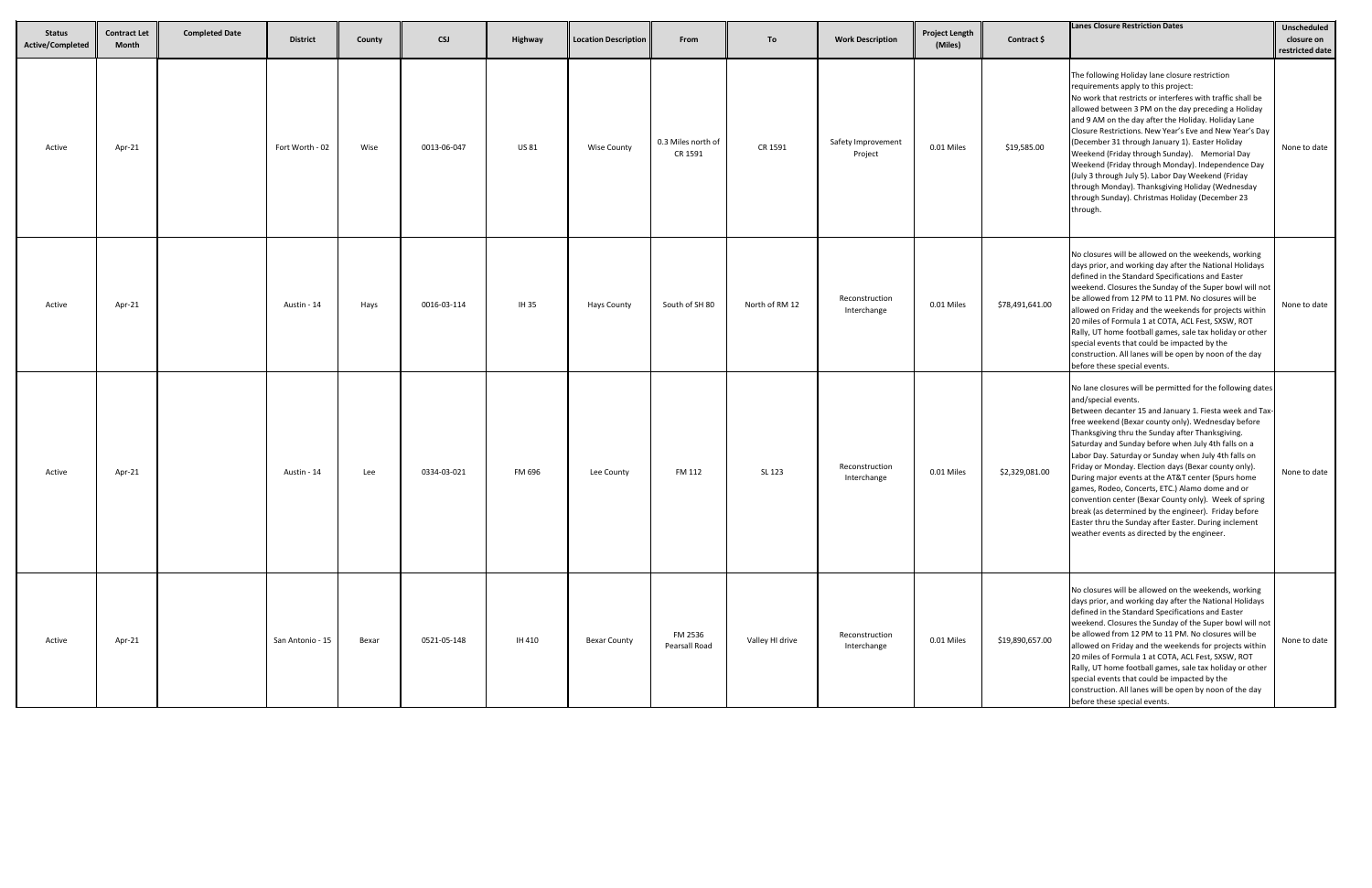| <b>Status</b><br>Active/Completed | <b>Contract Let</b><br>Month | <b>Completed Date</b> | <b>District</b>  | County     | <b>CSJ</b>  | Highway                  | <b>Location Description</b> | From                                 | To                              | <b>Work Description</b>       | <b>Project Length</b><br>(Miles) | Contract \$      | Lanes Closure Restriction Dates                                                                                                                                                                                                                                                                                                                                                                                                                                                                                                                                                                                                                                                                                                                                                                                                                                                                                                                                                                                                                                                                                                                                     | Unscheduled<br>closure on<br>restricted date |
|-----------------------------------|------------------------------|-----------------------|------------------|------------|-------------|--------------------------|-----------------------------|--------------------------------------|---------------------------------|-------------------------------|----------------------------------|------------------|---------------------------------------------------------------------------------------------------------------------------------------------------------------------------------------------------------------------------------------------------------------------------------------------------------------------------------------------------------------------------------------------------------------------------------------------------------------------------------------------------------------------------------------------------------------------------------------------------------------------------------------------------------------------------------------------------------------------------------------------------------------------------------------------------------------------------------------------------------------------------------------------------------------------------------------------------------------------------------------------------------------------------------------------------------------------------------------------------------------------------------------------------------------------|----------------------------------------------|
| Active                            | Apr-21                       |                       | Austin - 14      | Williamson | 0914-05-209 | <b>Various Locations</b> | <b>Williamson County</b>    | Various on IH 35,<br>FM 1460 & US 79 | In Williamson County            | Reconstruction<br>Interchange | 0.01 Miles                       | \$286,294.00     | Roadway closures during the following key dates and/or<br>special events are prohibited:<br>No lane closures will be permitted for the following<br>dates: Between the Wednesday before Thanksgiving<br>through Sunday after Thanksgiving. Frontage road<br>restriction from Thanksgiving to January 1st. Memorial<br>weekend Friday through Monday. Labor Day weekend<br>Friday through Monday. Easter weekend Monday<br>through Sunday. Fiesta week. Tax free weekend. At no<br>time shall two closures occur at the same time that send<br>traffic along the same detour rout.                                                                                                                                                                                                                                                                                                                                                                                                                                                                                                                                                                                   | None to date                                 |
| Active                            | Apr-21                       |                       | San Antonio - 15 | Bexar      | 2452-02-083 | SL 1604                  | <b>Bexar County</b>         | SH16                                 | IH 10                           | Reconstruction<br>Interchange | 0.01 Miles                       | \$166,009,496.00 | The following holiday/Events lane closure restriction<br>requirements apply to this project:<br>New Year's Eve and New Year's Day (Dec. 31, through<br>Jan. 1). 3 PM Dec. 30 through 9 AM Jan. 2. Easter Holiday<br>Weekend (Friday through Sunday). 3 PM Thursday<br>through 9 AM Monday. Memorial Day Weekend (Friday<br>through Monday). 3 PM Thursday through 9 AM Tuesday.<br>Independence Day (July 3 through July 5). 3 PM July<br>through 9 AM July 6. Labor Day Weekend (Friday through<br>Monday). 3 PM Thursday through 9 AM Tuesday.<br>Thanksgiving Holiday (Wednesday through Sunday). 3 PM<br>Tuesday through 9 AM Monday. Christmas Holiday (Dec.<br>23 through Dec. 26). 3 PM Dec. 22 through 9 AM Dec. 27<br>Event Lane Closure Restriction: NASCAR Races at Texas<br>Motor Speedway: NASCAR Nationwide and Sprint Cup<br>Series (Held in Late March/early April): NASCAR<br>Nationwide and Sprint Cup Series (Held in Late Oct./early<br>Nov.): Indy Series racing and NASCAR Truck Series Held ir<br>June). Foer Worth Stock Show and Rodeo, Arlington<br>Entertainment District, Grapevine Festivals, May Fest,<br>Weatherford Peach Festival. | None to date                                 |
| Active                            | Apr-21                       |                       | Austin - 14      | Travis     | 3136-01-191 | SL 0001                  | <b>Travis County</b>        | Duval Road                           | 0.8 Miles West<br>of Duval Road | Reconstruction<br>Interchange | 0.01 Miles                       | \$974,079.33     | No closures will be allowed on the weekend working day<br>prior, and working day after the National Holidays<br>defined in the Standard specifications, good Friday, and<br>Easter weekend. Closures the Sunday of the Super bowl<br>will not be allowed from 1 PM to 11 PM. No closures will<br>be allowed on Friday and the weekends for projects<br>within 20 miles of Formula 1 at COTA, ACL Fest, SXSW,<br>ROT rally, UT home football games (includes games not<br>on a Friday or weekend), sale tax holiday, Dell Match Play<br>(includes Thursday) or other special events that could be<br>impacted by the construction. All lanes will be open by<br>noon of the day before these special events.                                                                                                                                                                                                                                                                                                                                                                                                                                                         | None to date                                 |
| Active                            | Apr-21                       |                       | Austin - 14      | Travis     | 3136-01-194 | SL <sub>1</sub>          | <b>Travis County</b>        | Slaughter Lane                       | South Bay Lane                  | Reconstruction<br>Interchange | 0.01 Miles                       | \$1,905,730.50   | The following Holiday/Events lane closure restriction<br>requirements to this project.<br>New Year's Eve and New Year's Day. Easter Holiday<br>Weekend. Memorial Day Weekend. Independence Day.<br>Labor Day. Thanksgiving Day. Christmas Holiday. Event<br>Lane Closure Restriction. NASCAR Races at Texas Motor<br>Speedway, NASCAR Nationwide and Sprint Cup Series,<br>Indy Series racing and Truck Series.                                                                                                                                                                                                                                                                                                                                                                                                                                                                                                                                                                                                                                                                                                                                                     | None to date                                 |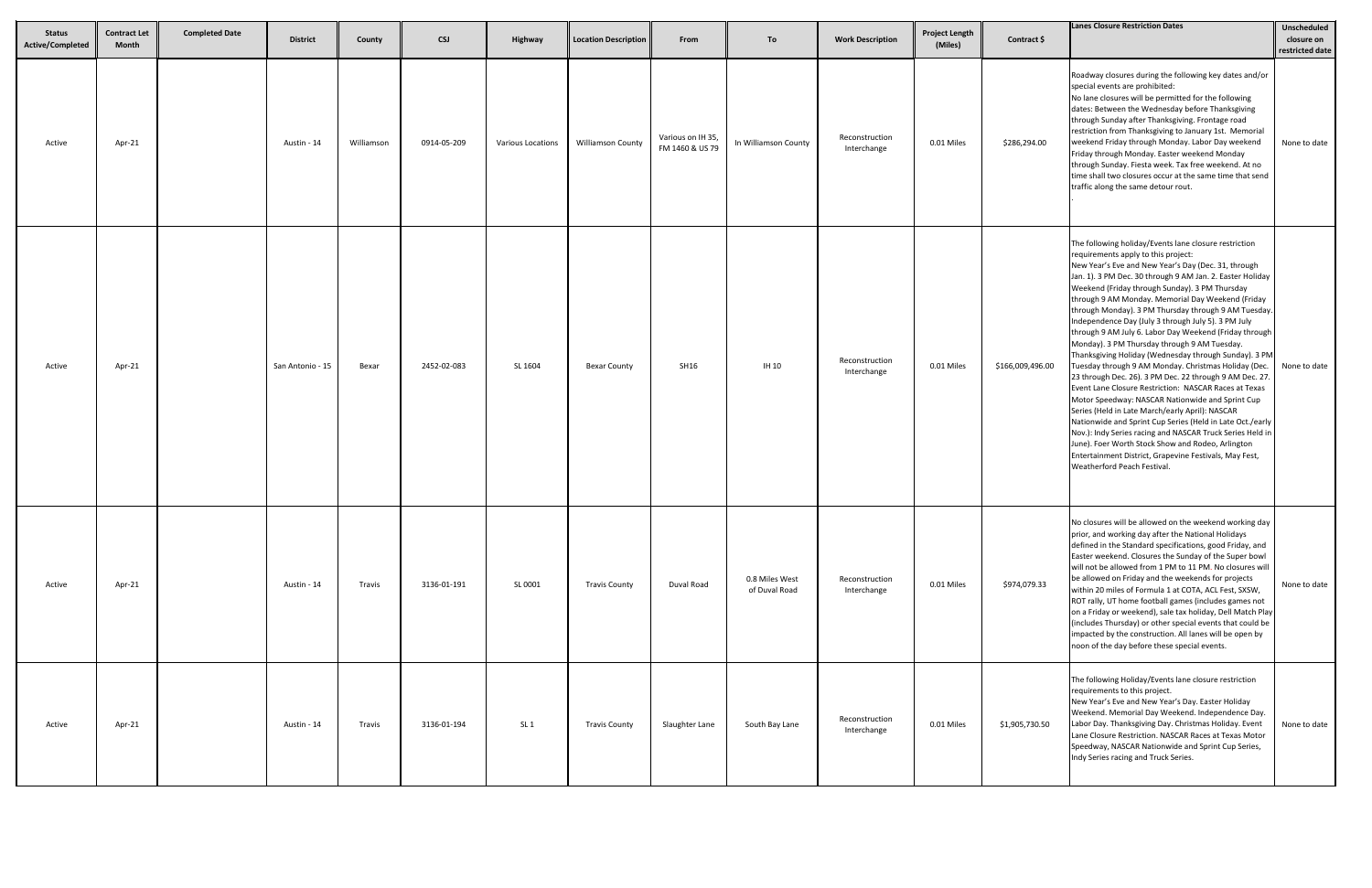| <b>Status</b><br><b>Active/Completed</b> | <b>Contract Let</b><br>Month | <b>Completed Date</b> | <b>District</b>  | County | <b>CSJ</b>  | Highway       | <b>Location Description</b> | From                                     | To                                  | <b>Work Description</b>       | <b>Project Length</b><br>(Miles) | Contract \$      | Lanes Closure Restriction Dates                                                                                                                                                                                                                                                                                                                                                                                                                                                                                                                                                                                                                                                                  | Unscheduled<br>closure on<br>restricted date |
|------------------------------------------|------------------------------|-----------------------|------------------|--------|-------------|---------------|-----------------------------|------------------------------------------|-------------------------------------|-------------------------------|----------------------------------|------------------|--------------------------------------------------------------------------------------------------------------------------------------------------------------------------------------------------------------------------------------------------------------------------------------------------------------------------------------------------------------------------------------------------------------------------------------------------------------------------------------------------------------------------------------------------------------------------------------------------------------------------------------------------------------------------------------------------|----------------------------------------------|
| Active                                   | Mar-21                       |                       | San Antonio - 15 | Bexar  | 0521-06-138 | IH 410        | <b>Bexar County</b>         | At IH 10 East                            | At IH 10                            | Reconstruction<br>Interchange | 0.01 Miles                       | \$108,044,335.00 | The following Holiday/Events lane closure restriction<br>requirements to this project.<br>New Year's Eve and New Year's Day. Easter Holiday<br>Weekend. Memorial Day Weekend. Independence Day.<br>Labor Day. Thanksgiving Day. Christmas Holiday. Event<br>Lane Closure Restriction: NASCAR Races at Texas Motor<br>Speedway, NASCAR Nationwide and Sprint Cup Series,<br>Indy Series racing and Truck Series. Within one mile<br>radius of Major retail traffic generators i.e. malls<br>(Thanksgiving Day through Jan. 2). Fort Worth Stock Show<br>and Rodeo, Arlington Entertainment District, Grape<br>Festivals, May Fest, Weatherford Peach Festival.                                    | None to date                                 |
| Active                                   | Mar-21                       |                       | Fort Worth - 02  | Parker | 0902-38-120 | County Road   | Parker County               | Gilliland Road at<br><b>Walnut Creek</b> | Gilliland Road at Walnut<br>Creek   | Reconstruction<br>Interchange | 0.01 Miles                       | \$1,194,529.00   | Event Lane Closures Restrictions.<br>3 PM the day before Events to 9 AM the day after Event.<br>Within one mile radius of major traffic generators i.e.<br>malls (Thanksgiving Day through January 2). Weatherford<br>Peach Festival.                                                                                                                                                                                                                                                                                                                                                                                                                                                            | None to date                                 |
| Active                                   | Mar-21                       |                       | Fort Worth - 02  | Parker | 1469-01-022 | FM 5          | Parker County               | North of Airport Rd.                     | South of Annetta<br>CenterPoint Rd. | Reconstruction<br>Interchange | 0.01 Miles                       | \$1,128,656.00   | The following Holiday/Events lane closure restriction<br>requirements to this project.<br>New Year's Eve and New Year's Day. Easter Holiday<br>Weekend. Memorial Day Weekend. Independence Day.<br>Labor Day. Thanksgiving Day. Christmas Holiday. Event<br>Lane Closure Restriction: NASCAR Races at Texas Motor<br>Speedway, NASCAR Nationwide and Sprint Cup Series,<br>Indy Series racing and Truck Series.                                                                                                                                                                                                                                                                                  | None to date                                 |
| Active                                   | Mar-21                       |                       | Austin - 14      | Hays   | 1776-02-019 | FM 2001       | <b>Hays County</b>          | Sun Bright Blvd.                         | FM 2001                             | Reconstruction<br>Interchange | 0.01 Miles                       | \$6,720,270.00   | No closures will be allowed on the weekends working<br>day prior, and working day after the National Holidays<br>defined in the Standard Specifications. Good Friday and<br>Easter weekend. No Closures will be allowed on Friday<br>the weekends for projects within 20 miles of Formula 1 a<br>COTA, ACL Fest, SXSW, ROT Rally, UT home football<br>games, Sale tax holiday or other special events that could<br>be impacted by the construction.                                                                                                                                                                                                                                             | None to date                                 |
| Active                                   | Feb-21                       |                       | Austin - 14      | Hays   | 0113-07-075 | <b>US 290</b> | <b>Hays County</b>          | At Martin Road                           | At Martin Road                      | Intersection Improvement      | 0.01 Miles                       | \$0.00           | No closures will be allowed on the weekends, working<br>day prior, working date after the national Holidays<br>defined in the Standard Specifications, Good Friday, and<br>Easter weekend. Closures the Sunday of the Super Bowl<br>will not be allowed from 1 PM to 11PM. No closures will<br>be allowed on Friday and weekends for projects within<br>29 miles of Formula 1 at COTA, ACL Fest, SXSW, ROT<br>Rally, UT home football games (includes games not on a<br>Friday or weekend) sale tax holiday, Dell Match Play<br>(includes Thursday) or other special events that could<br>impacted by the construction. All lane will be open by<br>noon of the day before these special events. | None to date                                 |
| Active                                   | Feb-21                       |                       | Dallas - 18      | Denton | 0134-09-067 | US 380        | <b>Denton County</b>        | At Martin Road                           | At Martin Road                      | Reconstruction<br>Interchange | 0.01 Miles                       | \$1,117,392.00   | Roadway closures during the following key dates and/or<br>special events are prohibited. Major traffic generator<br>such as, but not limited to Spring Break, annual Medal of<br>Honor bike ride, Texas vs. OU weekend etc. dates will be<br>communicated to the contracture as they become<br>available.                                                                                                                                                                                                                                                                                                                                                                                        | None to date                                 |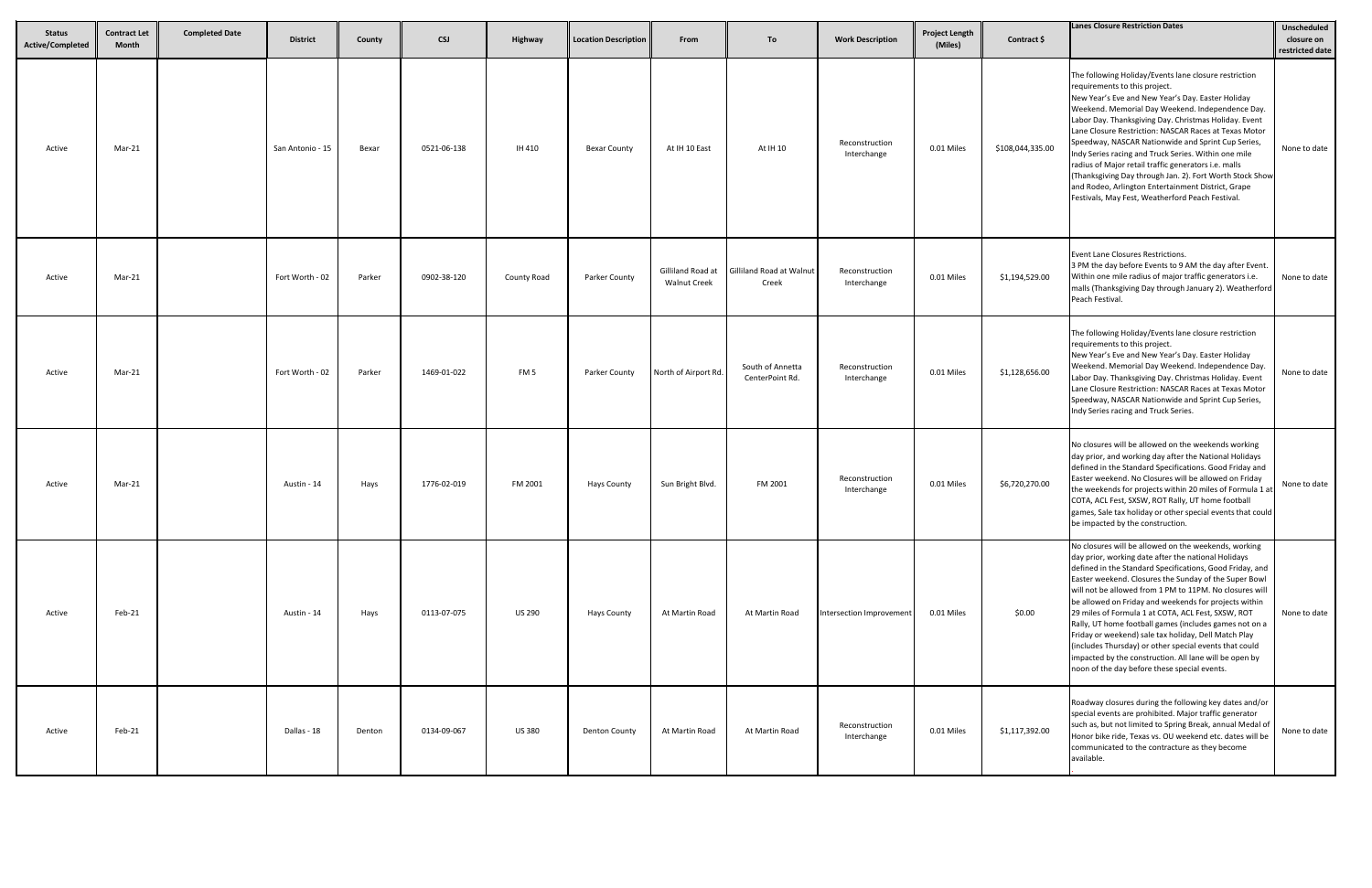| <b>Status</b><br><b>Active/Completed</b> | <b>Contract Let</b><br>Month | <b>Completed Date</b> | <b>District</b>    | County   | <b>CSJ</b>  | Highway                  | <b>Location Description</b> | From                                        | To                                   | <b>Work Description</b>       | <b>Project Length</b><br>(Miles) | Contract \$      | Lanes Closure Restriction Dates                                                                                                                                                                                                                                                                                                                                                                                                                                                                                                                                                                                                                                                                                                                                                 | Unscheduled<br>closure on<br>restricted date |
|------------------------------------------|------------------------------|-----------------------|--------------------|----------|-------------|--------------------------|-----------------------------|---------------------------------------------|--------------------------------------|-------------------------------|----------------------------------|------------------|---------------------------------------------------------------------------------------------------------------------------------------------------------------------------------------------------------------------------------------------------------------------------------------------------------------------------------------------------------------------------------------------------------------------------------------------------------------------------------------------------------------------------------------------------------------------------------------------------------------------------------------------------------------------------------------------------------------------------------------------------------------------------------|----------------------------------------------|
| Active                                   | Feb-21                       |                       | Wichita Falls - 03 | Cooke    | 0195-01-119 | IH 35                    | Cook County                 | 1.4 Miles South of<br>Spring Creek Road     | 0.2 Miles South of<br>US 82          | Reconstruction<br>Interchange | 0.01 Miles                       | \$212,800,313.00 | Roadway closures during the following key dates and/or<br>special events are prohibited:<br>Day before and day of Texas A&M home football games.<br>Texas A&M graduation, Texas A&M Parents Weekend.<br>The Engineer may decide to restrict construction<br>operations or lane closures on these key dates and/or<br>special events.                                                                                                                                                                                                                                                                                                                                                                                                                                            | None to date                                 |
| Active                                   | Feb-21                       |                       | Bryan - 17         | Leon     | 0675-03-067 | <b>IH 45</b>             | Leon County                 | SH <sub>7</sub>                             | Freestone County Line                | Reconstruction<br>Interchange | 0.01 Miles                       | \$1,295,560.00   | Lane Closures during the following key dates and/or<br>special events are prohibited.<br>Amarillo Route 66 celebration Highway BI US 60 start<br>date July 2 end date July 4.                                                                                                                                                                                                                                                                                                                                                                                                                                                                                                                                                                                                   | None to date                                 |
| Active                                   | Feb-21                       |                       | Amarillo - 04      | Potter   | 0904-02-045 | Various Locations        | <b>Potter County</b>        | Various Location                            | <b>Various Location</b>              | Reconstruction<br>Interchange | 0.01 Miles                       | \$308,869.72     | No lane closures will be permitted for the following<br>dates. Between Dec. 15 and Jan. 1. Fiesta week and tax-<br>free weekend. Wednesday before Thanksgiving thru the<br>Sunday after Thanksgiving, Saturday and Sunday before<br>Memorial Day and Labor Day. Election Day (Bexar<br>Country only). Friday thru Sunday on Easter r weekend<br>(April, 19 - April 21). week of spring Break (as determined<br>by the engineer), During City of Helotes events (Carnival<br>Marketplace events etc.                                                                                                                                                                                                                                                                             | None to date                                 |
| Active                                   | Feb-21                       |                       | San Antonio - 15   | Bexar    | 0915-00-224 | <b>Various Locations</b> | <b>Bexar County</b>         | Various Locations In<br><b>Bexar County</b> | Various Locations<br>In Bexar County | Reconstruction<br>Interchange | 0.01 Miles                       | \$1,502,654.00   | Unless otherwise noted in the plans and/or as directed<br>by the engineer, Daily lane closures shall be limited<br>according to the following Restriction: No lane closures<br>will be permitted for the following dates and/or special<br>events: Between December 15 and January 1. Fiesta<br>week and Tax-free weekend. Wednesday before<br>Thanksgiving thru the Sunday after Thanksgiving.<br>Saturday and Sunday before Memorial Day and Labor<br>Day. Saturday and Sunday when July 4 falls on a Friday on<br>Monday. Election days (Bexar County only). week of<br>spring break (as determined by the engineer). During<br>major events at the AT&T center (Spurs home game,<br>Rodeo, Concerts ETC.) During inclement weather events<br>(As directed by the engineer). | None to date                                 |
| Active                                   | Feb-21                       |                       | San Antonio - 15   | Bexar    | 0915-12-633 | <b>City Street</b>       | <b>Bexar County</b>         | On General<br>McMullen Ceralvo<br>St.       | On General McMullen<br>Ceralvo St.   | Reconstruction<br>Interchange | 0.01 Miles                       | \$304,609.80     | No closures will be allowed on the weekends, working<br>days prior, and working day after the National Holidays<br>defined in the Standard Specifications and Easter<br>weekend. Closures the Sunday of the Super bowl will not<br>be allowed from 12 PM to 11 PM. No closures will be<br>allowed on Friday and the weekends for projects within<br>20 miles of Formula 1 at COTA, ACL Fest, SXSW, ROT<br>Rally, UT home football games, sale tax holiday or other<br>special events that could be impacted by the<br>construction. All lanes will be open by noon of the day<br>before these special events.                                                                                                                                                                   | None to date                                 |
| Active                                   | Feb-21                       |                       | Austin - 14        | Caldwell | 1375-01-011 | FM 1322                  | Caldwell County             | <b>FM 20</b>                                | <b>FM 86</b>                         | Reconstruction<br>Interchange | 0.01 Miles                       | \$2,242,282.65   | Roadway closure during the following key dates and/or<br>special events are prohibited. Second Monday Trade<br>Days the weekend prior to the second Monday of each<br>month beginning on Friday and running through Sunday.                                                                                                                                                                                                                                                                                                                                                                                                                                                                                                                                                     | None to date                                 |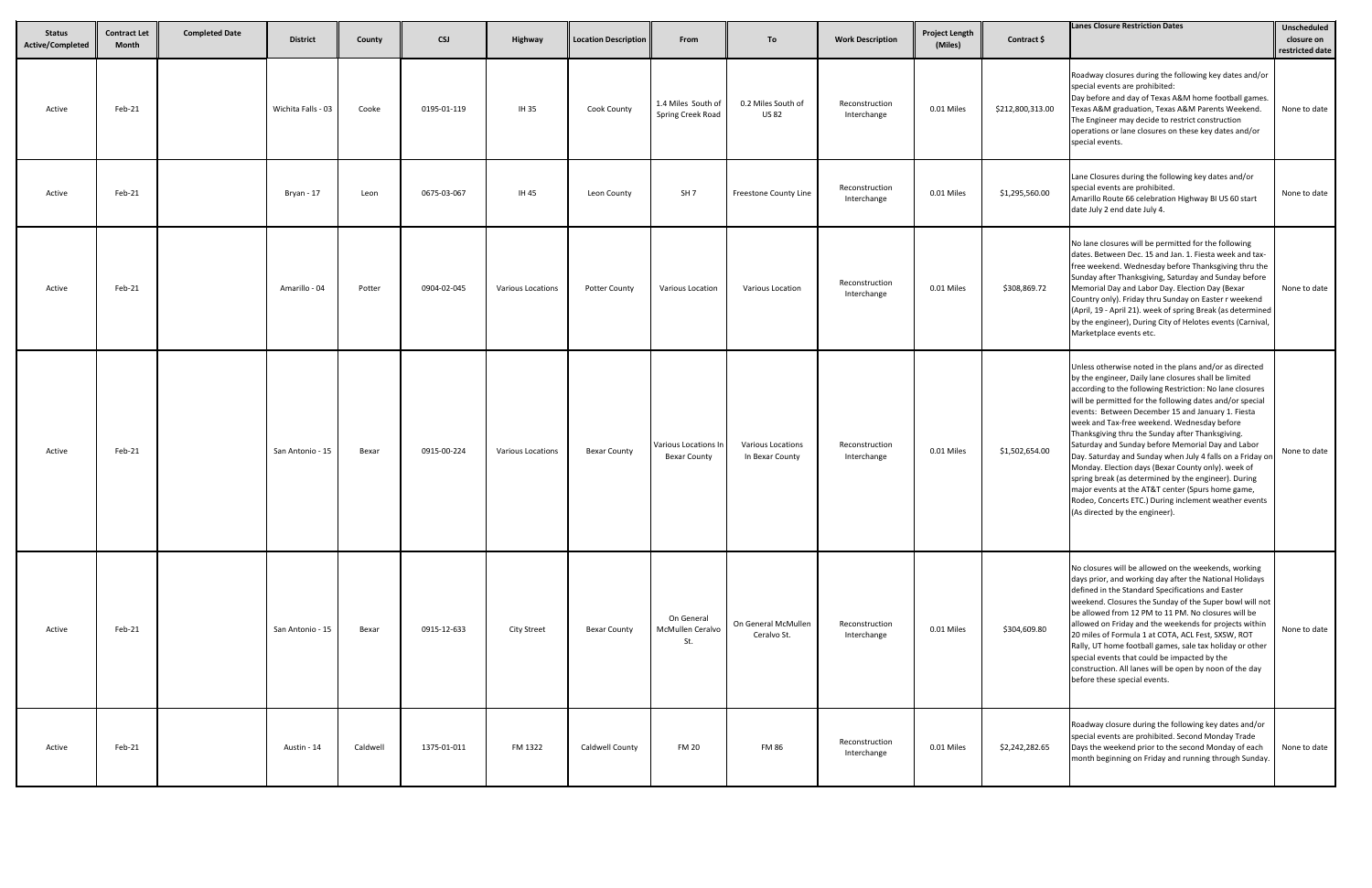| <b>Status</b><br>Active/Completed | <b>Contract Let</b><br>Month | <b>Completed Date</b> | <b>District</b>  | County    | <b>CSJ</b>  | Highway                  | <b>Location Description</b> | From                           | To                           | <b>Work Description</b>       | <b>Project Length</b><br>(Miles) | Contract \$     | Lanes Closure Restriction Dates                                                                                                                                                                                                                                                                                                                                                                                                                                                                                                                                                                               | Unscheduled<br>closure on<br>restricted date |
|-----------------------------------|------------------------------|-----------------------|------------------|-----------|-------------|--------------------------|-----------------------------|--------------------------------|------------------------------|-------------------------------|----------------------------------|-----------------|---------------------------------------------------------------------------------------------------------------------------------------------------------------------------------------------------------------------------------------------------------------------------------------------------------------------------------------------------------------------------------------------------------------------------------------------------------------------------------------------------------------------------------------------------------------------------------------------------------------|----------------------------------------------|
| Active                            | $Jan-21$                     |                       | San Antonio - 15 | Bexar     | 0073-09-040 | IH 37                    | <b>Bexar County</b>         | FM 174                         | FM 3043                      | Reconstruction<br>Interchange | 0.01 Miles                       | \$292,836.00    | No Closures will be allowed on the weekends, working<br>day prior, and working day after the National Holidays<br>define in the Standard Specifications and Easter<br>weekend. Closures the Sunday of the Soper Bowl will not<br>be allowed from 12 PM to 11 PM. No closures will be<br>allowed on Friday and the weekends for projects within<br>20 miles of Formula 1 and COTA, ACL Fest SXSW, ROT<br>Rally @ UT home football games, Tax holiday or other<br>special events that could be impacted by the<br>construction. All lanes will be open the day before these<br>special events.                  | None to date                                 |
| Active                            | $Jan-21$                     |                       | Austin - 14      | Llano     | 0150-04-048 | SH 29                    | Llano County                | 3.8 Miles East of RM<br>2241   | 5.5 Miles West of<br>RM 1431 | Reconstruction<br>Interchange | 0.01 Miles                       | \$5,448,731.00  | No Closures will be allowed on the weekends, working<br>day prior, and working day after the National Holidays<br>define in the Standard Specifications and Easter<br>weekend. Closures the Sunday of the Super Bowl will not<br>be allowed from 12 PM to 11 PM. No closures will be<br>allowed on Friday and the weekends for projects within<br>20 miles of Formula 1 and COTA, ACL Fest SXSW, ROT<br>Rally, UT home football games, Tax holiday or other<br>special events that could be impacted by the<br>construction. All lanes will be open the day before these<br>special events.                   | None to date                                 |
| Active                            | $Jan-21$                     |                       | San Antonio - 15 | Bexar     | 0658-01-045 | FM 1535                  | <b>Bexar County</b>         | LP 1604                        | Huebner Road                 | Highway Improvement           | 0.01 Miles                       | \$20,168,468.00 | No closures will be allowed on the weekends, working<br>days prior, and working day after the National Holidays<br>defined in the Standard Specifications and Easter<br>weekend. Closures the Sunday of the Super bowl will not<br>be allowed from 12 PM to 11 PM. No closures will be<br>allowed on Friday and the weekends for projects within<br>20 miles of Formula 1 at COTA, ACL Fest, SXSW, ROT<br>Rally, UT home football games, sale tax holiday or other<br>special events that could be impacted by the<br>construction. All lanes will be open by noon of the day<br>before these special events. | None to date                                 |
| Active                            | $Jan-21$                     |                       | San Antonio - 15 | Bexar     | 0915-00-231 | <b>Various Locations</b> | <b>Bexar County</b>         | Various Locations in<br>Medina | And Atascosa Counties        | Reconstruction<br>Interchange | 0.01 Miles                       | \$3,478,256.53  | Notify the appropriate railroad companies two (2) weeks<br>prior to beginning construction activities in the railroad<br>R.O.W.<br>The tour de Paris Bike Race will occur on Saturday, July<br>17th 2021. this event will compass references #21 FM<br>128 and #22 FM 1532 in Delta County, Do not begin work<br>at these references until after the evets.                                                                                                                                                                                                                                                   | None to date                                 |
| Active                            | <b>Dec-20</b>                |                       | Paris - 01       | Hunt      | 0009-13-176 | IH 30                    | <b>Hunt County</b>          | <b>Rockwall County</b><br>Line | <b>Monty Stratton</b>        | Seal Coat                     | 0.01 Miles                       | \$1,338,265.00  | Roadway closures during the following key dates and/or<br>special events are prohibited: New Years Eve and New<br>Years Day (Dec. 31 through Jan. 1). Easter Holiday<br>Weekend (Friday through Sunday). Memorial Day<br>Weekend (Friday through Monday). Independence Day<br>July 3 through July 5). Events Closure Restrictions.<br>NASCAR, Texas motor Speedway,                                                                                                                                                                                                                                           | None to date                                 |
| Active                            | <b>Dec-20</b>                |                       | Brownwood - 23   | McCulloch | 0070-06-041 | US 87                    | <b>McCulloch County</b>     | US 87 from Brady<br>Creek      | <b>Brady County Line</b>     | Reconstruction<br>Interchange | 0.01 Miles                       | \$6,955,456.00  | No lane closures will be permitted for the following<br>dates.<br>Friday, Saturday and Sunday before Memorial Day and<br>Labor Day, Friday before July 4th.                                                                                                                                                                                                                                                                                                                                                                                                                                                   | None to date                                 |
| Active                            | <b>Dec-20</b>                |                       | Fort Worth - 02  | parker    | 0171-03-074 | SH 199                   | Parker County               | <b>Tarrant County Line</b>     | <b>Hilltop Drive</b>         | Reconstruction<br>Interchange | 0.01 Miles                       | \$1,223,250.00  | No closures will be allowed on the weekends. Working<br>day period, and day after the National Holidays defined<br>in the standard Specifications and Easter weekend.<br>Closures the Sunday of the Super bowl will not be<br>allowed from 12 PM to 11 PM. No closures will be<br>allowed on Friday and the weekends for projects within<br>20 miles of Formula 1 at COTA. ACL Fest, SXSW, ROT<br>Rally. UT home football games, sale tax holiday or other<br>special events that could be impacted by the<br>construction. All lanes will be open by noon of the day<br>before these special events.         | None to date                                 |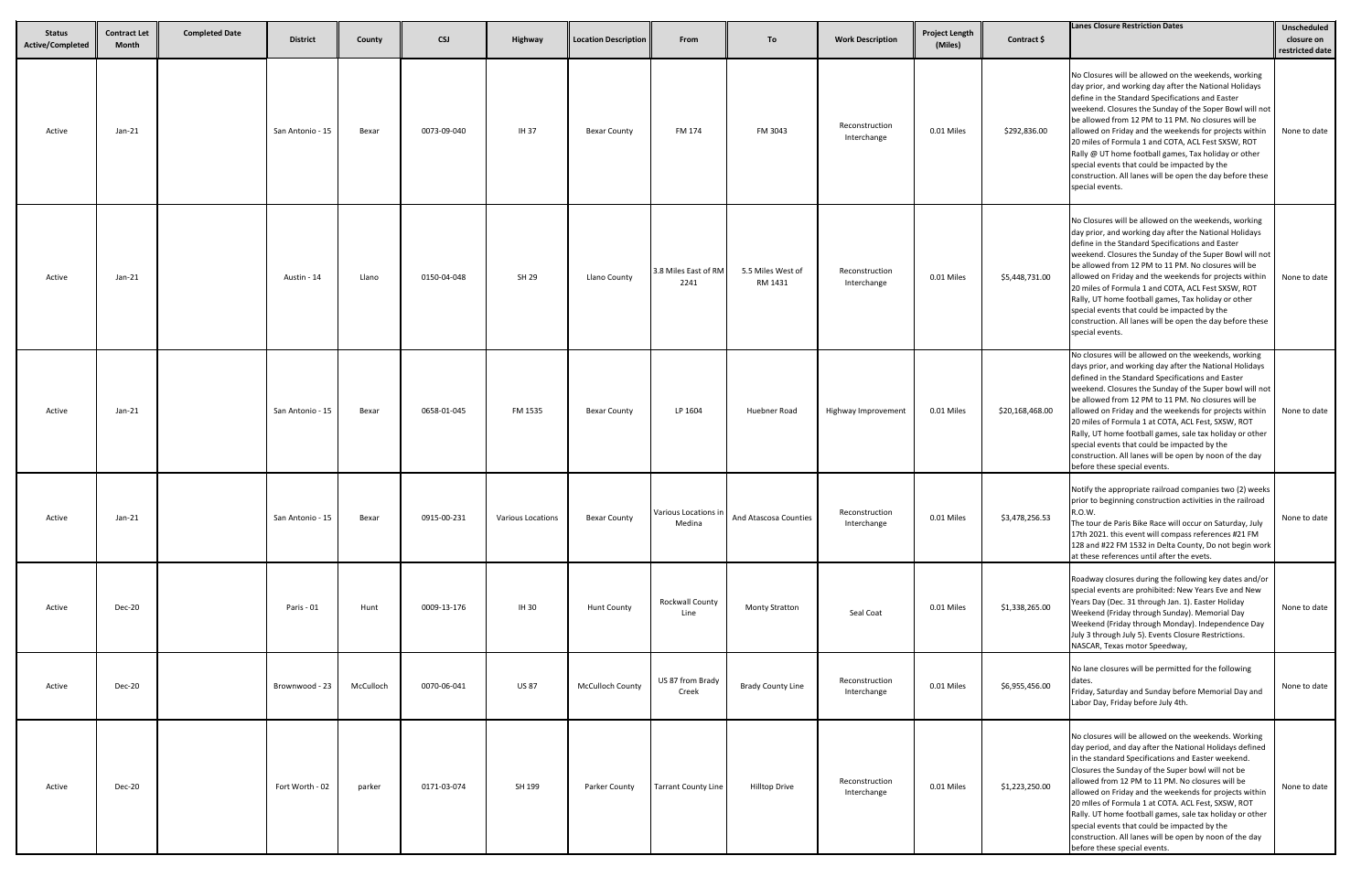| <b>Status</b><br>Active/Completed | <b>Contract Let</b><br><b>Month</b> | <b>Completed Date</b> | <b>District</b>    | County   | <b>CSJ</b>  | Highway           | <b>Location Description</b> | From                                | To                                  | <b>Work Description</b>       | <b>Project Length</b><br>(Miles) | Contract \$     | Lanes Closure Restriction Dates                                                                                                                                                                                                                                                                                                                                                                                                                                                                                                                                                                                                                                                                          | Unscheduled<br>closure on<br>restricted date |
|-----------------------------------|-------------------------------------|-----------------------|--------------------|----------|-------------|-------------------|-----------------------------|-------------------------------------|-------------------------------------|-------------------------------|----------------------------------|-----------------|----------------------------------------------------------------------------------------------------------------------------------------------------------------------------------------------------------------------------------------------------------------------------------------------------------------------------------------------------------------------------------------------------------------------------------------------------------------------------------------------------------------------------------------------------------------------------------------------------------------------------------------------------------------------------------------------------------|----------------------------------------------|
| Active                            | Dec-20                              |                       | Bryan - 17         | Madison  | 0639-02-033 | FM 39/Various     | <b>Various Locations</b>    | At Bundic Road                      | At Bundic Road                      | Reconstruction<br>Interchange | 0.01 Miles                       | \$40,637.50     | No closures will be allowed on the weekends. Working<br>day period, and day after the National Holidays defined<br>in the standard Specifications and Easter weekend.<br>Closures the Sunday of the Super bowl will not be<br>allowed from 12 PM to 11PMNo closures will be allowed<br>on Friday and the weekends for projects within 20moles<br>of Formula 1 at COTA. ACL Fest, SXSW, ROT Rally. UT<br>home football games, sale tax holiday or other special<br>events that could be impacted by the construction. All<br>lanes will be open by noon of the day before these<br>special events.                                                                                                        | None to date                                 |
| Completed                         | <b>Dec-20</b>                       | 7/6/2021              | Austin - 14        | Travis   | 0914-00-433 | Various Locations | Various Locations           | Bastrop, Caldwell &<br>Lee Counties | Bastrop, Caldwell<br>& Lee Counties | Reconstruction<br>Interchange | 0.01 Miles                       | \$574,920.55    | No closures will be allowed on the weekends. Working<br>day period, and day after the National Holidays defined<br>in the standard Specifications and Easter weekend.<br>Closures the Sunday of the Super bowl will not be<br>allowed from 12 PM to 11 PM. No closures will be<br>allowed on Friday and the weekends for projects within<br>20moles of Formula 1 at COTA. ACL Fest, SXSW, ROT<br>Rally. UT home football games, sale tax holiday or other<br>special events that could be impacted by the<br>construction. All lanes will be open by noon of the day<br>before these special events.                                                                                                     | None to date                                 |
| Active                            | <b>Nov-20</b>                       |                       | Wichita Falls - 03 | Montague | 0013-02-023 | US 81             | Montague                    | <b>Red River</b>                    | SL 19 (Lanes only)                  | <b>Construction Seal Coat</b> | 0.01 Miles                       | \$549,785.00    | Lane and ram closures during the following key dates<br>and/or special events are prohibited and other dates as<br>directed: This is a list the dates and/or events lane and<br>ramp closures will be prohibited: State Fair of Texas.                                                                                                                                                                                                                                                                                                                                                                                                                                                                   | None to date                                 |
| Active                            | <b>Nov-20</b>                       |                       | Dallas - 18        | Dallas   | 0092-01-057 | SH 310            | Dallas                      | <b>Red River</b>                    | SL 19 (Lanes only)                  | Reconstruction<br>Interchange | 0.01 Miles                       | \$13,814,473.00 | No closures will be allowed on the weekends. Working<br>day period, and day after the National Holidays defined<br>in the standard Specifications and Easter weekend.<br>Closures the Sunday of the Super bowl will not be<br>allowed from 12 PM to 11PM. No closures will be<br>allowed on Friday and the weekends for projects within<br>20 miles of Formula 1 at COTA. ACL Fest, SXSW, ROT<br>Rally. UT home football games, sale tax holiday or other<br>special events that could be impacted by the<br>construction. All lanes will be open by noon of the day<br>before these special events.                                                                                                     | None to date                                 |
| Active                            | <b>Nov-20</b>                       |                       | Austin - 14        | Lee      | 0114-07-079 | <b>US 290</b>     | Austin                      | CR 226                              | Fayette C/L                         | Reconstruction<br>Interchange | 0.01 Miles                       | \$3,551,104.00  | No closures will be allowed on the weekend. Working<br>day period, and working day after the national Holidays<br>defined in the Standard Specification, Good Friday, and<br>Easter weekend. Closures the Sunday of the Super bowl<br>will not be allowed from 1 PM to 11 PM. No closures will<br>be allowed on Friday and the weekend for project within<br>20 miles of Formula 1 at COTA, ACL Fest, SXSW. ROT rally<br>UT home football games (includes Game not on a Friday<br>or weekend). sale tax holiday. Del Match Play (including<br>Thursday) or other special events that could be impacted<br>by the construction. All lanes will be open by noon of the<br>day before these special events. | None to date                                 |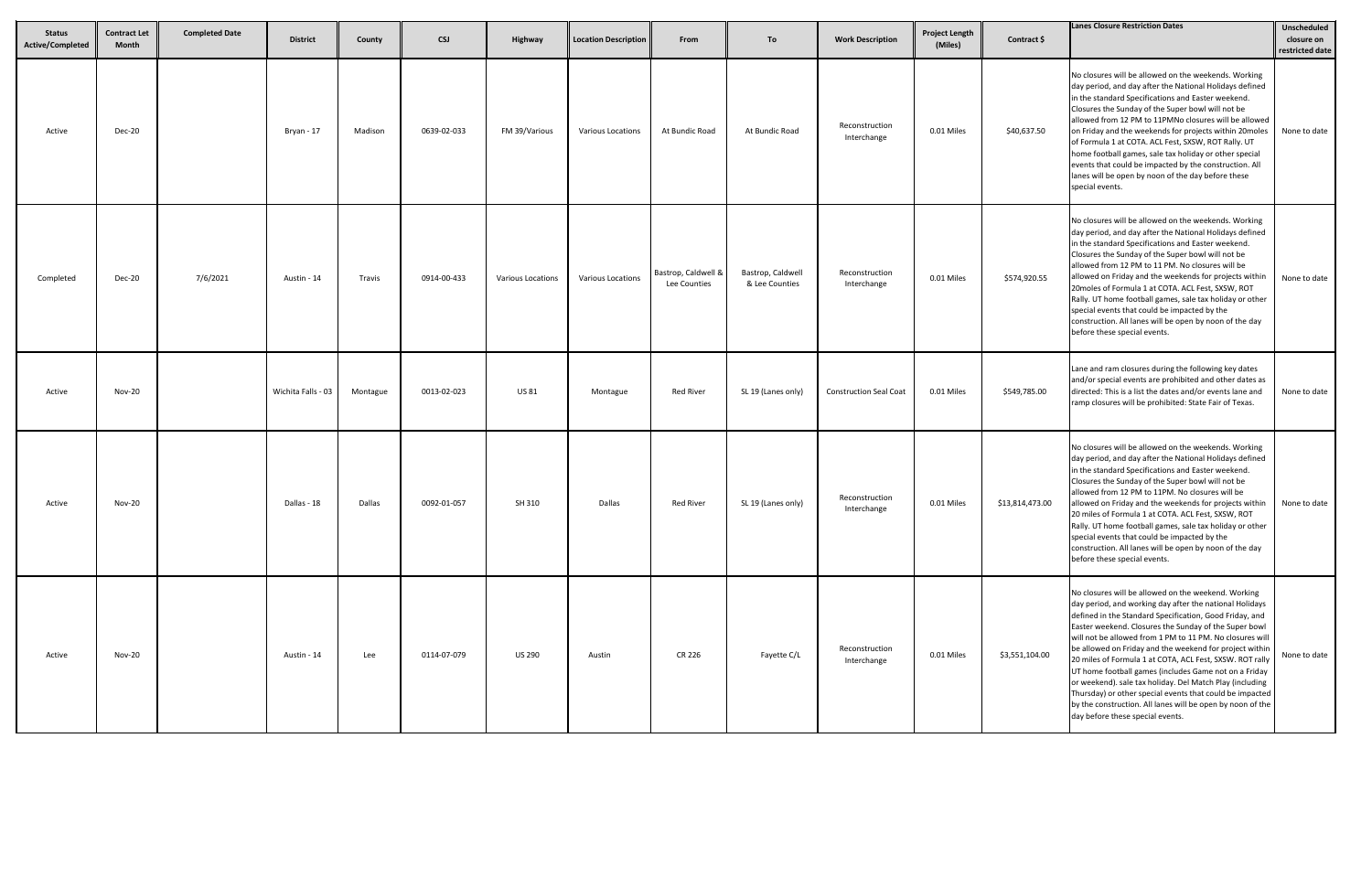| <b>Status</b><br><b>Active/Completed</b> | <b>Contract Let</b><br><b>Month</b> | <b>Completed Date</b> | <b>District</b>  | County   | <b>CSJ</b>  | Highway                  | <b>Location Description</b> | From                                 | To                                       | <b>Work Description</b>       | <b>Project Length</b><br>(Miles) | Contract \$    | <b>Lanes Closure Restriction Dates</b>                                                                                                                                                                                                                                                                                                                                                                                                                                                                                                                                                                                                                                                                    | Unscheduled<br>closure on<br>restricted date |
|------------------------------------------|-------------------------------------|-----------------------|------------------|----------|-------------|--------------------------|-----------------------------|--------------------------------------|------------------------------------------|-------------------------------|----------------------------------|----------------|-----------------------------------------------------------------------------------------------------------------------------------------------------------------------------------------------------------------------------------------------------------------------------------------------------------------------------------------------------------------------------------------------------------------------------------------------------------------------------------------------------------------------------------------------------------------------------------------------------------------------------------------------------------------------------------------------------------|----------------------------------------------|
| Active                                   | <b>Nov-20</b>                       |                       | Austin - 14      | Travis   | 0683-02-070 | RM 620                   | Austin                      | 0.1 Miles south of<br>Four Point Dr. | 0.1 Miles North of<br>Boulder Ln.        | Reconstruction<br>Interchange | 0.01 Miles                       | \$1,154,432.90 | No closures will be allowed on the weekend. Working<br>day period, and working day after the national Holidays<br>defined in the Standard Specification, Good Friday, and<br>Easter weekend. Closures the Sunday of the Super bowl<br>will not be allowed from 1 PM to 11 PM. No closures will<br>be allowed on Friday and the weekend for project within<br>20 miles of Formula 1 at COTA, ACL Fest, SXSW. ROT rally<br>UT home football games (includes Game not on a Friday<br>or weekend). sale tax holiday. Dell Match Play (including<br>Thursday) or other special events that could be impacted<br>by the construction. All lanes will be open by noon of the<br>day before these special events. | None to date                                 |
| Active                                   | <b>Nov-20</b>                       |                       | Fort Worth - 02  | Tarrant  | 0902-90-036 | <b>Various Locations</b> | Fort Worth                  | On Cheek Sparger<br>Rd from SH 26    | <b>Brown Trail</b>                       | Reconstruction<br>Interchange | 0.01 Miles                       | \$2,971,559.50 | Roadway closures during the following key dates and/or<br>special events are prohibited: Day before and day of<br>Texas A&M home football games, Rexes A&M<br>graduation, Texas A&M Renaissance Festival, The<br>Engineer may decide to restrict construction operations<br>or lane closures on these dates and/or special events.                                                                                                                                                                                                                                                                                                                                                                        | None to date                                 |
| Active                                   | <b>Nov-20</b>                       |                       | Bryan - 17       | Grimes   | 1400-02-025 | FM 1774                  | Grimes                      | At CR 302                            | At CR 302                                | Reconstruction<br>Interchange | 0.01 Miles                       | \$58,894.50    | No closures will be allowed on the weekend. Working<br>day period, and working day after the national Holidays<br>defined in the Standard Specification, Good Friday, and<br>Easter weekend. Closures the Sunday of the Super bowl<br>will not be allowed from 1 PM to 11 PM. No closures will<br>be allowed on Friday and the weekend for project withir<br>20 miles of Formula 1 at COTA, ACL Fest, SXSW. ROT rally<br>UT home football games (includes Game not on a Friday<br>or weekend). sale tax holiday. Dell Match Play (including<br>Thursday) or other special events that could be impacted<br>by the construction. All lanes will be open by noon of the<br>day before these special events. | None to date                                 |
| Active                                   | <b>Nov-20</b>                       |                       | Austin - 14      | Bastrop  | 2190-01-007 | FM 2336                  | Bastrop                     | <b>US 290</b>                        | SH 95                                    | Reconstruction<br>Interchange | 0.01 Miles                       | \$4,445,908.91 | Roadway closures during the following key dates and/or<br>special events are prohibited:<br>Labor Day Street Dance - Last Weekend of August.<br>Coordinate any adjustment to the schedule with the<br>Engineer if the anticipated date change.                                                                                                                                                                                                                                                                                                                                                                                                                                                            | None to date                                 |
| Active                                   | Oct-20                              |                       | San Antonio - 15 | Atascosa | 0017-04-045 | <b>IH35</b>              | Atascosa County             | Atascosa/Medina<br>County Line       | FM 3175                                  | Reconstruction<br>Interchange | 0.01 Miles                       | \$1,084,759.00 | Roadway closures during the following key dates and/or<br>special events are prohibited:<br>Day before and day of Texas A&M football games, Texas<br>A&M graduation, Texas A&M Parents Weekend.                                                                                                                                                                                                                                                                                                                                                                                                                                                                                                           | None to date                                 |
| Active                                   | Oct-20                              |                       | Bryan - 17       | Brazos   | 0050-01-087 | <b>BS 6-R</b>            | <b>Brazos County</b>        | At Walton<br>Drive/New Main<br>Drive | <b>Waller County</b>                     | Reconstruction<br>Interchange | 0.01 Miles                       | \$406,062.00   | No lane closures will be permitted for the following<br>dates.<br>New Years' Eve and Day Dec. 31 thru Jan. 1th. Easter<br>Holiday weekend Friday thru Sunday. Memorial Day<br>weekend Friday thru Monday. Independence Day July 3th<br>thru July 5th. Labor Day weekend Friday thru Monday.<br>Thanksgiving Day Wednesday thru Sunday. Christmas<br>Holiday Dec. 23 thru Dec 26. Lane and ramp closures<br>during the following key dates and/or special events are<br>prohibited and other dates as directed: Texas Motor<br>Speedway-NASCAR Series Races April and November.<br>Texas Motor Speedway-INDY Series Races.                                                                                 | None to date                                 |
| Active                                   | Oct-20                              |                       | San Antonio - 15 | Comal    | 0253-03-074 | US 281                   | Comal County                | Comal/Blanco<br>County Line          | 0.1 Miles South of<br>Rebecca Creek Road | Reconstruction<br>Interchange | 0.01 Miles                       | \$1,144,000.00 | <b>Event Lane Closures Restriction:</b><br>NASCAR Races at Texas Motor Speedway generally 3<br>events. NASCAR Nationwide and Sprint Cup Series (held<br>in the March/early April). NASCAR Nationwide and Sprint<br>Cup Series (held in late October/early November) INDY<br>Series racing and NASCAR Truck Series (held in June)                                                                                                                                                                                                                                                                                                                                                                          | None to date                                 |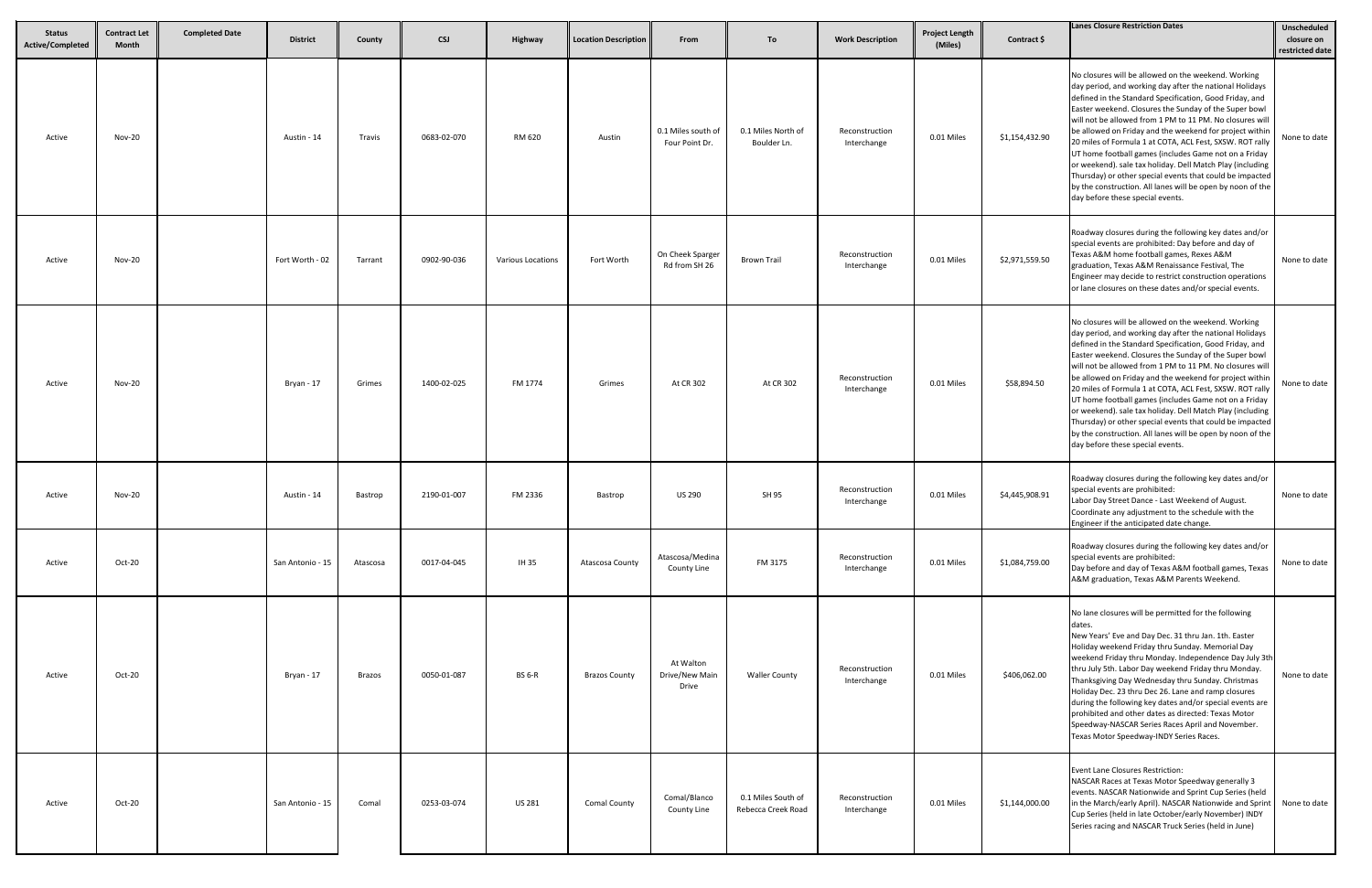| <b>Status</b><br>Active/Completed | <b>Contract Let</b><br>Month | <b>Completed Date</b> | <b>District</b> | County   | <b>CSJ</b>  | Highway                  | <b>Location Description</b> | From                                   | To                                         | <b>Work Description</b>       | <b>Project Length</b><br>(Miles) | Contract \$     | <b>Lanes Closure Restriction Dates</b>                                                                                                                                                                                                                                                                                                                                                                                                                                                                                                                                                                                                                                                                      | Unscheduled<br>closure on<br>restricted date |
|-----------------------------------|------------------------------|-----------------------|-----------------|----------|-------------|--------------------------|-----------------------------|----------------------------------------|--------------------------------------------|-------------------------------|----------------------------------|-----------------|-------------------------------------------------------------------------------------------------------------------------------------------------------------------------------------------------------------------------------------------------------------------------------------------------------------------------------------------------------------------------------------------------------------------------------------------------------------------------------------------------------------------------------------------------------------------------------------------------------------------------------------------------------------------------------------------------------------|----------------------------------------------|
| Active                            | Oct-20                       |                       | Fort Worth - 02 | Earth    | 0258-02-059 | SH 6                     | <b>Erath County</b>         | CR 303                                 | US 281                                     | Reconstruction<br>Interchange | 0.01 Miles                       | \$19,373,669.00 | Roadway closures during the following key dates and/or<br>special events are prohibited:<br>TAMU Family weekend - April 9, 11, 2021<br>ATMU Commencement - May 13-15, 2021<br>TAMU home football games.                                                                                                                                                                                                                                                                                                                                                                                                                                                                                                     | None to date                                 |
| Active                            | Oct-20                       |                       | Bryan - 17      | Brazos   | 0540-04-005 | FM 2154                  | <b>Brazos County</b>        | At Holleman Drive                      | At Holleman Drive                          | Reconstruction<br>Interchange | 0.01 Miles                       | \$2,500,000.00  | Roadway closures during the following key dates and<br>events are prohibited:<br>January 1, 2021<br>March 2-20-2021 - Houston livestock show and Rodeo.                                                                                                                                                                                                                                                                                                                                                                                                                                                                                                                                                     | None to date                                 |
| Active                            | Oct-20                       |                       | Houston - 12    | Harris   | 0912-00-526 | <b>Various Locations</b> | <b>Harris County</b>        | <b>Various Locations</b>               | Various Locations                          | Reconstruction<br>Interchange | 0.01 Miles                       | \$1,000,000.00  | Roadway closures during the following key dates and /or<br>special events are prohibited.<br>July 4th Firework Show.                                                                                                                                                                                                                                                                                                                                                                                                                                                                                                                                                                                        | None to date                                 |
| Active                            | Oct-20                       |                       | Lufkin - 11     | Angelina | 2553-01-115 | <b>US 59</b>             | Angelina County             | Old Moffett Road                       | SH 103                                     | Reconstruction<br>Interchange | 0.01 Miles                       | \$13,557,000.00 | No closures will be allowed on the weekends, working<br>day prior, and working day after the National Holidays<br>defined in the Standard Specifications, Good Friday, and<br>Easter weekend. Closures the Sunday of the Super Bowl<br>will not be allowed from 1 PM to 11PM p. No closures<br>will be allowed on Friday and the weekends for project<br>within 20 miles of Formula 1 at COTA, ACL Fest, SXSW,<br>ROT Rally, UT home football games (includes game not<br>on a Friday or weekend). sale tax holiday, Dell Match play<br>(includes Thursday or other special events that could be<br>impacted by the construction. All lanes will be open by<br>noon of the day before these special events. | None to date                                 |
| Active                            | Sep-20                       |                       | Dallas - 18     | Denton   | 0817-01-024 | FM 428                   | <b>Denton County</b>        | <b>US 337</b>                          | FM 1385                                    | Reconstruction<br>Interchange | 0.01 Miles                       | \$11,859,216.00 | Roadway closures during the following key dates and/or<br>special events are prohibited.                                                                                                                                                                                                                                                                                                                                                                                                                                                                                                                                                                                                                    | None to date                                 |
| Active                            | Sep-20                       |                       | El Paso - 24    | Ptesidio | 0957-09-018 | FM 170                   | Presidio County             | 7.86 Miles East of<br>Redford          | 3.33 mile west of<br>presidio/Brewster C/L | Reconstruction<br>Interchange | 0.01 Miles                       | \$9,000,000.00  | No closures will be allowed on the weekends, working<br>day prior, working date after the national Holidays<br>defined in the Standard Specifications, Good Friday, and<br>Easter weekend. Closures the Sunday of the Super Bowl<br>will not be allowed from 1 pm to 11 pm. No closures will<br>be allowed on Friday and weekends for projects within<br>29 miles of Formula 1 at COTA, ACL Fest, SXSW, ROT<br>Rally, UT home football games (includes games not on a<br>Friday or weekend) sale tax holiday, Dell Match Play<br>(includes Thursday) or other special events that could<br>impacted by the construction. All lane will be open by<br>noon of the day before these special events.           | None to date                                 |
| Active                            | Sep-20                       |                       | Austin - 14     | Hays     | 1197-01-024 | RM 150                   | <b>Hays County</b>          | 0.18 Miles South of<br>Edler Hill Road | 0.15 Miles North of<br>RM 3237             | Reconstruction<br>Interchange | 0.01 Miles                       | \$1,592,244.39  | No closures will be allowed on the weekends, working<br>day prior, working date after the national Holidays<br>defined in the Standard Specifications, Good Friday, and<br>Easter weekend. Closures the Sunday of the Super Bowl<br>will not be allowed from 1 PM to 11PM. No closures will<br>be allowed on Friday and weekends for projects within<br>29 miles of Formula 1 at COTA, ACL Fest, SXSW, ROT<br>Rally, UT home football games (includes games not on a<br>Friday or weekend) sale tax holiday, Dell Match Play<br>(includes Thursday) or other special events that could<br>impacted by the construction. All lane will be open by<br>noon of the day before these special events             | None to date                                 |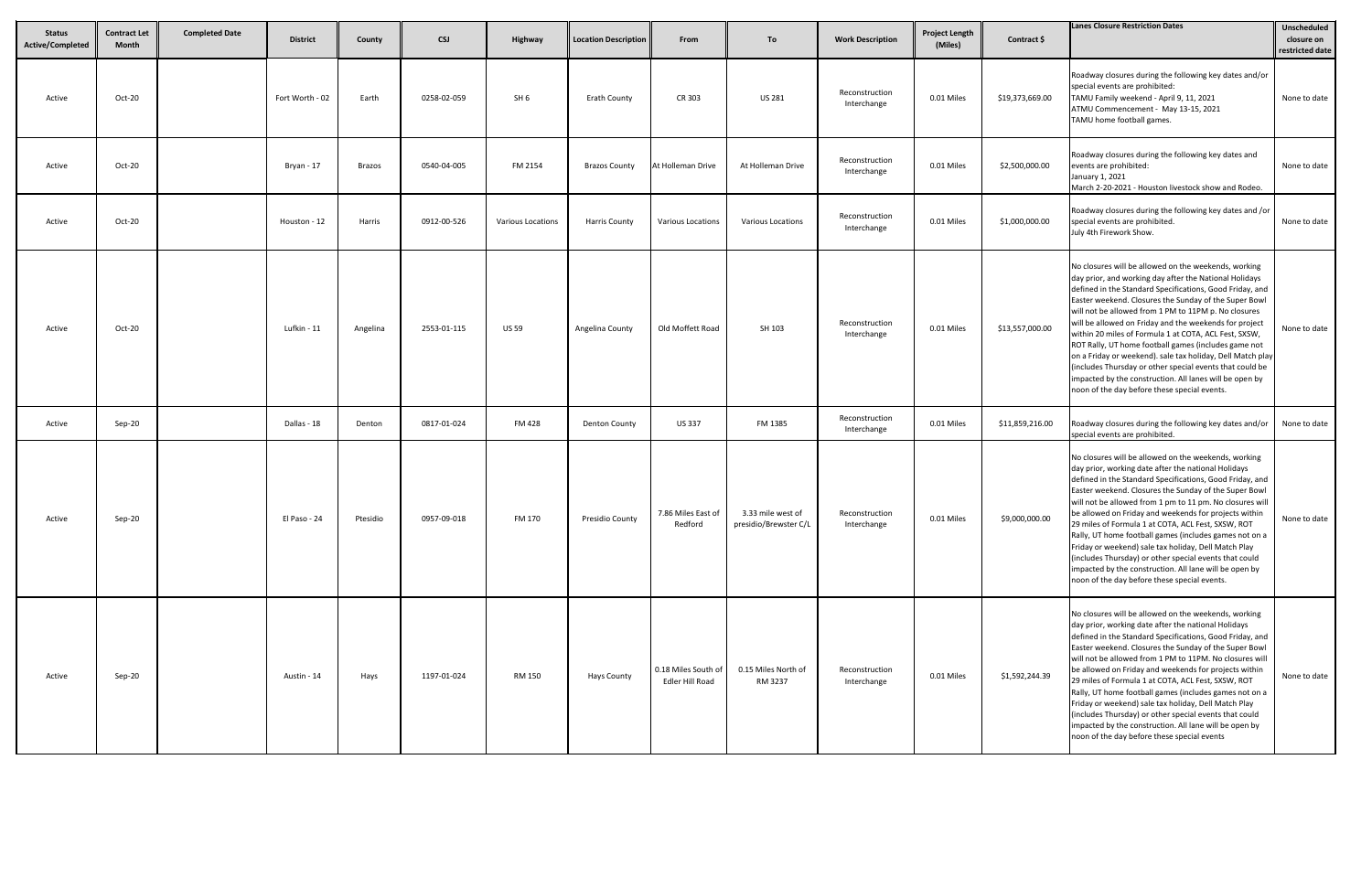| <b>Status</b><br><b>Active/Completed</b> | <b>Contract Let</b><br>Month | <b>Completed Date</b> | <b>District</b> | County        | <b>CSJ</b>  | Highway         | <b>Location Description</b>            | From                              | To                         | <b>Work Description</b>       | <b>Project Length</b><br>(Miles) | Contract \$      | <b>Lanes Closure Restriction Dates</b>                                                                                                                                                                                                                                                                                                                                                                                                                                                                                                                                                                                                                                                                    | Unscheduled<br>closure on<br>restricted date |
|------------------------------------------|------------------------------|-----------------------|-----------------|---------------|-------------|-----------------|----------------------------------------|-----------------------------------|----------------------------|-------------------------------|----------------------------------|------------------|-----------------------------------------------------------------------------------------------------------------------------------------------------------------------------------------------------------------------------------------------------------------------------------------------------------------------------------------------------------------------------------------------------------------------------------------------------------------------------------------------------------------------------------------------------------------------------------------------------------------------------------------------------------------------------------------------------------|----------------------------------------------|
| Active                                   | $Sep-20$                     |                       | Bryan - 17      | <b>Brazos</b> | 2399-01-074 | FM 2818         | <b>Brazos County</b>                   | 0.5 Miles north of<br>FM 60       | FM 2154                    | Reconstruction<br>Interchange | 0.01 Miles                       | \$52,057,991.51  | Roadway closures during the following key dates and/or<br>special events are prohibited:<br>June 2021 - Uptown Swirl, March 2021 - Texas<br>Independence weekend, April 2021 - Blue Bonnet<br>Festival, May 2021 - Braham Manifest, July 2021 - Hot<br>night cool tunes. BU290F work may not begin until after<br>the January Martin Luther King weekend events. Day<br>before and day after Blinn College or day of Brenham<br>H.S. home football game. Blinn College graduation. Blinn<br>College Parents Weekend.                                                                                                                                                                                      | None to date                                 |
| Active                                   | Aug-20                       |                       | Bryan - 17      | Washington    | 0114-09-077 | <b>BU 290 F</b> | <b>Washington County</b>               | BS 36-J                           | <b>Market Street</b>       | Reconstruction<br>Interchange | 0.01 Miles                       | \$705,466.00     | No closures will be allowed on the weekend. Working<br>day period, and working day after the national Holidays<br>defined in the Standard Specification, Good Friday, and<br>Easter weekend. Closures the Sunday of the Super bowl<br>will not be allowed from 1 PM to 11 PM. No closures will<br>be allowed on Friday and the weekend for project withir<br>20 miles of Formula 1 at COTA, ACL Fest, SXSW. ROT rally<br>UT home football games (includes Game not on a Friday<br>or weekend). sale tax holiday. Dell Match Play (including<br>Thursday) or other special events that could be impacted<br>by the construction. All lanes will be open by noon of the<br>day before these special events. | None to date                                 |
| Active                                   | Aug-20                       |                       | Austin - 14     | Williamson    | 0337-01-043 | SH 29           | Williamson County                      | 1500 Ft Wast of DB<br>Wood        | 2500 Ft East of DB Wood    | Reconstruction<br>Interchange | 0.01 Miles                       | \$5,216,273.00   | No closures will be allowed on the weekends working<br>day prior, and working day after the national Holidays<br>defined in the Standard Specification, Good Friday, and<br>Easter weekend Closures the Sunday of the Super Bowl<br>will not be allowed. No closures will be allowed on Friday<br>and the weekend for project within 20 miles of the<br>Formula 1 at COTA., ACL Fest, SXSW, ROT Rally, UT home<br>football games. Sales Tax holiday, Dell Match Play or<br>other special event that could be impacted by the<br>construction.                                                                                                                                                             | None to date                                 |
| Active                                   | Aug-20                       |                       | Austin - 14     | Williamson    | 0440-02-022 | SH 195          | Williamson County 0.145 Miles North of | Ronald Regan Blvd.                | IH 35                      | Reconstruction<br>Interchange | 0.01 Miles                       | \$1,087,452.00   | Roadway closures during the following key dates and<br>special events are prohibited: Mardi Gras Feb. 5-16 2021<br>July 4th Parade & Fireworks, Lone Star Rally, Dickens on<br>the Strand. Dates very for 2021-2024                                                                                                                                                                                                                                                                                                                                                                                                                                                                                       | None to date                                 |
| Active                                   | Aug-20                       |                       | Houston - 12    | Galveston     | 0500-01-107 | IH 45           | <b>Galveston County</b>                | South of Texas City<br><b>WYE</b> | North of Causeway          | Reconstruction<br>Interchange | 0.01 Miles                       | \$80,000,000.00  | Roadway closures during the following key dates and<br>special events are prohibited:<br>Bigass Crawfish Bash (annual event during Easter<br>weekend. La Marque Bayou Fest (always third week of<br>October). Magical Winter Lights (annual festival from mic<br>November to early January).                                                                                                                                                                                                                                                                                                                                                                                                              | None to date                                 |
| Active                                   | Aug-20                       |                       | Houston - 12    | Galveston     | 0500-04-103 | IH 45           | <b>Galveston County</b>                | North of Texas<br>City Wye        | South of Texas<br>City Wye | Reconstruction<br>Interchange | 0.01 Miles                       | \$160,000,000.00 | Holiday Lane Closure Restriction. The following<br>Holiday/Event lane closures requirements apply to this<br>project: New Year's Eve and New Year's Day (Dec. 31,<br>through Jan. 1), Easter Holiday Weekend (Friday through<br>Sunday), Memorial Day Weekend (Friday through<br>Monday), Independence Day (July 3 through July 5).<br>Labor Day Weekend (Friday through Monday),<br>Thanksgiving Holiday Wednesday through Sunday),<br>Christmas Holiday (Dec. 23 through Dec. 26).                                                                                                                                                                                                                      | None to date                                 |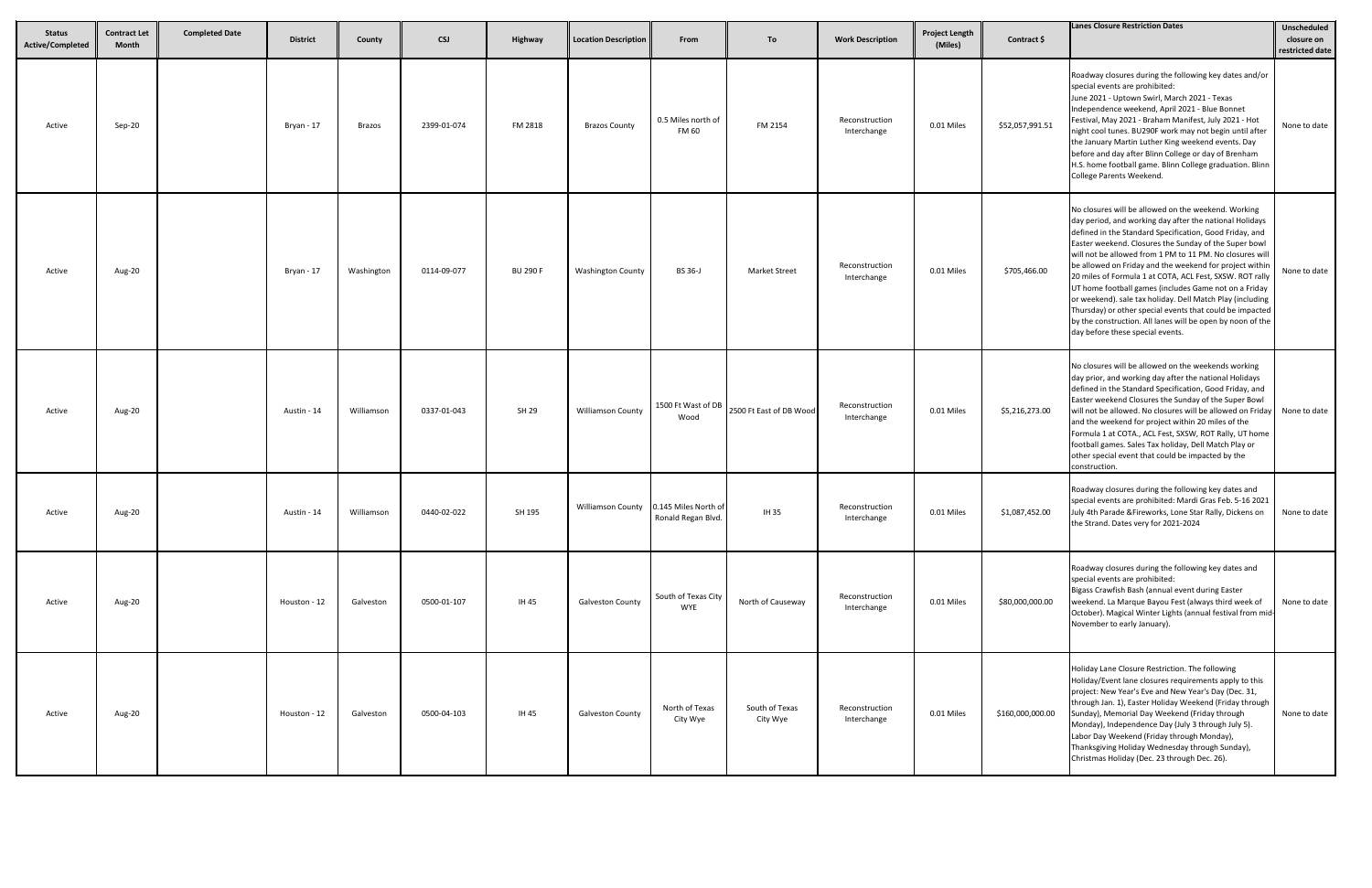| <b>Status</b><br><b>Active/Completed</b> | <b>Contract Let</b><br><b>Month</b> | <b>Completed Date</b> | <b>District</b> | County     | <b>CSJ</b>  | Highway                  | <b>Location Description</b> | From                                                  | To                                           | <b>Work Description</b>       | <b>Project Length</b><br>(Miles) | Contract \$     | <b>Lanes Closure Restriction Dates</b>                                                                                                                                                                                                                                                                                                                                                                                                                                                                                                                                                                                                                                                                   | Unscheduled<br>closure on<br>restricted date |
|------------------------------------------|-------------------------------------|-----------------------|-----------------|------------|-------------|--------------------------|-----------------------------|-------------------------------------------------------|----------------------------------------------|-------------------------------|----------------------------------|-----------------|----------------------------------------------------------------------------------------------------------------------------------------------------------------------------------------------------------------------------------------------------------------------------------------------------------------------------------------------------------------------------------------------------------------------------------------------------------------------------------------------------------------------------------------------------------------------------------------------------------------------------------------------------------------------------------------------------------|----------------------------------------------|
| Active                                   | Aug-20                              |                       | Fort Worth - 02 | Palo Pinto | 0902-39-038 | US 180 & US 281          | Palo Pinto County           | US 281 Frontage US<br>180 to FM 3027                  | US 180 Frontage FM<br>1821 to 6th Ave        | Reconstruction<br>Interchange | 0.01 Miles                       | \$2,500,000.00  | Holiday Lane Closure Restriction. The following<br>Holiday/Event lane closures requirements apply to this<br>project: New Year's Eve and New Year's Day (Dec. 31,<br>through Jan. 1), Easter Holliday Weekend (Friday through<br>Sunday), Memorial Day Weekend (Friday through<br>Monday), Independence Day (July 3 through July 5).<br>Labor Day Weekend (Friday through Monday),<br>Thanksgiving Holliday Wednesday through Sunday),<br>Christmas Holliday (Dec. 23 through Dec. 26).                                                                                                                                                                                                                  | None to date                                 |
| Active                                   | Aug-20                              |                       | Fort Worth - 02 | Tarrant    | 0902-90-076 | <b>Various Locations</b> | <b>Tarrant County</b>       | Various Locations In<br>Zale                          | Various Locations In Zale                    | Reconstruction<br>Interchange | 0.1 Miles                        | \$376,395.00    | Holiday Lane Closure Restriction.<br>The following Holiday/Event lane closures requirements<br>apply to this project:<br>New Year's Eve and New Year's Day (Dec. 31, through Jan<br>1), Easter Holliday Weekend (Friday through Sunday),<br>Memorial Day Weekend (Friday through Monday),<br>Independence Day (July 3 through July 5)<br>Labor Day Weekend (Friday through Monday),<br>Thanksgiving Holliday Wednesday through Sunday),<br>Christmas Holliday (Dec. 23 through Dec. 26).                                                                                                                                                                                                                 | None to date                                 |
| Active                                   | Aug-20                              |                       | Fort Worth - 02 | Tarrant    | 0902-90-104 | <b>Various Locations</b> | <b>Tarrant County</b>       | Various Location in<br><b>Tarrant County</b>          | Various Location in<br><b>Tarrant County</b> | Reconstruction<br>Interchange | 0.01 Miles                       | \$2,000,000.00  | No closures will be allowed on the weekends working<br>day prior, and working day after the National Holidays<br>defined in the Standard Specification, Good Friday, and<br>Easter weekend. Closures on Sunday of a super Bowl wil<br>not be allowed from 1pm to 11pm. No closures will be<br>allowed on Friday and the weekends for projects within<br>20 miles of Formula 1 at COTA. ACL Fest, SXSW, ROT<br>Rally, UT home football games (includes games not on a<br>Friday or weekend), Sales tax holiday, Dell Match Play<br>(includes Thursday) or other special events that could be<br>impacted by the construction. All lanes will be open by<br>noon of the day before the se special events.  | None to date                                 |
| Active                                   | Aug-20                              |                       | Austin - 14     | Travis     | 0914-00-452 | <b>Various Locations</b> | <b>Travis County</b>        | In Blanco, burnet &<br>Gillespie Countys              | On US 290, RM 2341 &<br>RM 1174              | Reconstruction<br>Interchange | 0.01 Miles                       | \$4,521,660.00  | No closures will be allowed on the weekends working<br>day prior, and working day after the National Holidays<br>defined in the Standard Specification, Good Friday, and<br>Easter weekend. Closures on Sunday of a super Bowl will<br>not be allowed from 1pm to 11pm. No closures will be<br>allowed on Friday and the weekends for projects within<br>20 miles of Formula 1 at COTA. ACL Fest, SXSW, ROT<br>Rally, UT home football games (includes games not on a<br>Friday or weekend), Sales tax holiday, Dell Match Play<br>(includes Thursday) or other special events that could be<br>impacted by the construction. All lanes will be open by<br>noon of the day before the se special events. | None to date                                 |
| Active                                   | Aug-20                              |                       | Austin - 14     | Travis     | 0914-00-453 | Various Locations        | <b>Travis County</b>        | Various Locations in<br>Travis & Williamson<br>County | On FM 3405, FM 487,<br>RM 2222, Etc          | Reconstruction<br>Interchange | 0.01 Miles                       | \$2,173,085.00  | Roadway closures during the following key dates and/or<br>special events are prohibited.                                                                                                                                                                                                                                                                                                                                                                                                                                                                                                                                                                                                                 | None to date                                 |
| Active                                   | Jul-20                              |                       | Austin - 14     | Williamson | 0015-08-147 | IH 35                    | <b>Williamson County</b>    | At Willams Dr.                                        | At Willams Dr.                               | Reconstruction<br>Interchange | 0.01 Miles                       | \$27,029,358.00 | No closures will be allowed on the working day prior, and<br>working day after the National Holidays defined in the<br>Standard Specification and Easter weekend. Closures the<br>Sunday of the Super bowl will not be allowed from 12PM<br>to 11PM. No closures will be allowed on Friday and the<br>weekends for projects within 20 miles of Formula 1 at<br>COTA, ACL Fest, SXSW, ROT Rally, UT home football<br>games, sale tax holiday on other special events that could<br>be impacted by the construction. All lanes will be open<br>by noon of the day before these special events.                                                                                                             | None to date                                 |
| Active                                   | Jul-20                              |                       | Austin - 14     | Hays       | 0016-02-149 | IH 35                    | <b>Hays County</b>          | North of Ridge<br>Parkway                             | Loop 82                                      | Reconstruction<br>Interchange | 0.01 Miles                       | \$11,341,187.00 | Roadway closures during the following key dates and/or<br>events are prohibited. See the TCP Narrative for these<br>dates.                                                                                                                                                                                                                                                                                                                                                                                                                                                                                                                                                                               | None to date                                 |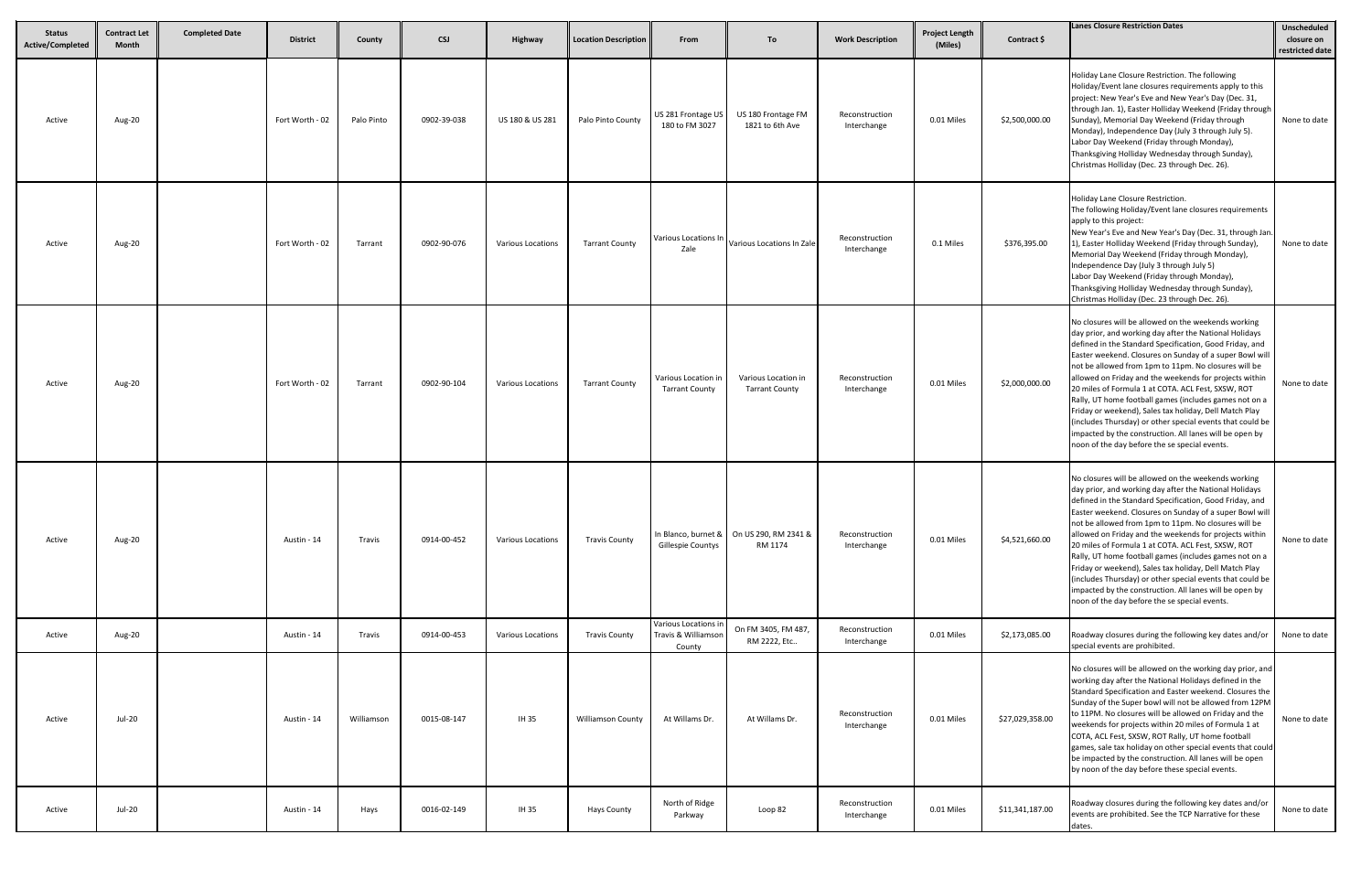| <b>Status</b><br><b>Active/Completed</b> | <b>Contract Let</b><br><b>Month</b> | <b>Completed Date</b> | <b>District</b>  | County     | <b>CSJ</b>  | Highway                  | <b>Location Description</b> | From                      | To                            | <b>Work Description</b>       | <b>Project Length</b><br>(Miles) | Contract \$      | <b>Lanes Closure Restriction Dates</b>                                                                                                                                                                                                                                                                                                                                                                                                                                                                                                                                                       | Unscheduled<br>closure on<br>restricted date |
|------------------------------------------|-------------------------------------|-----------------------|------------------|------------|-------------|--------------------------|-----------------------------|---------------------------|-------------------------------|-------------------------------|----------------------------------|------------------|----------------------------------------------------------------------------------------------------------------------------------------------------------------------------------------------------------------------------------------------------------------------------------------------------------------------------------------------------------------------------------------------------------------------------------------------------------------------------------------------------------------------------------------------------------------------------------------------|----------------------------------------------|
| Active                                   | Jul-20                              |                       | San Antonio - 15 | Bexar      | 0025-02-215 | IH 10                    | <b>Bexar County</b>         | Graytown Rd               | Guadalupe/Bexar Count<br>Line | Reconstruction<br>Interchange | 0.01 Miles                       | \$140,318,444.00 | Roadway closures during the following key dates and/or<br>special events are prohibited. See the TCP Narrative for<br>these dates.                                                                                                                                                                                                                                                                                                                                                                                                                                                           | None to date                                 |
| Active                                   | <b>Jul-20</b>                       |                       | Austin - 14      | Williamson | 0204-01-068 | <b>US79</b>              | <b>Williamson County</b>    | FM 685                    | CR 110                        | Reconstruction<br>Interchange | 0.01 Miles                       | \$1,539,769.00   | Roadway closures during the following key dates and or<br>special events are prohibited.<br>October 3, 20-21 Fall music Festival. October 14-17, 20-21<br>Fair and Rodeo. November 21, 20-21 Whistle Stop Wine<br>Tour. December 12, 20-21 Santa at the Depot and<br>Holiday Parade.                                                                                                                                                                                                                                                                                                         | None to date                                 |
| Active                                   | Jul-20                              |                       | Bryan - 17       | Milam      | 0204-06-060 | <b>US 79</b>             | <b>Milam County</b>         | FM 487<br>(Ackerman ST.)  | Burleson St.                  | Reconstruction<br>Interchange | 0.01 Miles                       | \$1,388,000.00   | Roadway closures during the following key dates and /or<br>special events are prohibited.<br>See the TCP Narrative for dates.                                                                                                                                                                                                                                                                                                                                                                                                                                                                | None to date                                 |
| Active                                   | Jul-20                              |                       | San Antonio - 15 | Comal      | 0216-01-057 | SL 337                   | <b>Comal County</b>         | At River Road             | At River Road                 | Reconstruction<br>Interchange | 0.01 Miles                       | \$14,258,776.79  | Do not reduce the existing number of lanes open to<br>traffic except as shown on the following time schedule:<br>Daytime closure Monday-Friday 9am-3pm nighttime<br>closure 9pm -11:59pm. Saturday and Sunday no<br>restriction.                                                                                                                                                                                                                                                                                                                                                             | None to date                                 |
| Active                                   | <b>Jul-20</b>                       |                       | Fort Worth - 02  | Tarrant    | 0353-03-100 | SH 114                   | <b>Tarrant County</b>       | FM 1938                   | Dove Rd.                      | Reconstruction<br>Interchange | 0.01 Miles                       | \$36,000,000.00  | Date and/or events lane and ramp closures will be<br>prohibited: Texas Motor Speedway-NASCAR Series Races<br>April and Nov. Texas Motor Speedway - INDY Series Races<br>- June and Sep. Holiday Restriction: New Year's Eve,<br>Easter Holiday, Memorial Day, Independence                                                                                                                                                                                                                                                                                                                   | None to date                                 |
| Active                                   | <b>Jul-20</b>                       |                       | Houston - 12     | Montgomery | 0523-08-007 | FM 1488                  | Montgomery<br>Waller        | <b>Waller County Line</b> | FM 1774 in Magnolia           | Reconstruction<br>Interchange | 0.01 Miles                       | \$26,900,000.00  | No Closures will be allowed on the weekends, working<br>day period. And working day after the National Holidays<br>defined in the Standard Specification. Good Friday, and<br>Easter weekend Closures the Sunday of the Super Bowl<br>will not be allowed. No closures will be allowed on Friday<br>and the weekends for projects within 20 miles of Formul<br>1 at COTA, ACL Fest, SXSW, ROT Rally, UT home football<br>games. Sale tax holiday. Dell Match Play or other special<br>events that could be impacted by construction.                                                         | None to date                                 |
| Active                                   | Jul-20                              |                       | Fort Worth - 02  | Johnson    | 0902-50-131 | Various Locations        | Johnson County              | <b>Various Locations</b>  | Various Locations             | Reconstruction<br>Interchange | 0.01 Miles                       | \$7,588,640.00   | No closures will be allowed on the working day prior:<br>New Year's Eve and Day. Easter Holiday weekend,<br>Memorial Day weekend, Independence Day, Labor Day<br>weekend, Labor Day weekend, Thanksgiving Holiday.                                                                                                                                                                                                                                                                                                                                                                           | None to date                                 |
| Active                                   | <b>Jul-20</b>                       |                       | Dallas - 18      | Dallas     | 0918-47-299 | <b>Various Locations</b> | <b>Dallas County</b>        | <b>Various Locations</b>  | On IH 20 & IH 30              | Reconstruction<br>Interchange | 0.01 Miles                       | \$3,224,232.00   | No closures will be allowed on the working day prior, and<br>working day after the National Holidays defined in the<br>Standard Specification and Easter weekend. Closures the<br>Sunday of the Super bowl will not be allowed from 12PM<br>to 11PM. No closures will be allowed on Friday and the<br>weekends for projects within 20 miles of Formula 1 at<br>COTA, ACL Fest, SXSW, ROT Rally, UT home football<br>games, sale tax holiday on other special events that could<br>be impacted by the construction. All lanes will be open<br>by noon of the day before these special events. | None to date                                 |
| Active                                   | <b>Jul-20</b>                       |                       | Austin - 14      | Caldwell   | 3006-01-007 | FM 2984                  | Caldwell County             | FM 671                    | West of US 183                | Reconstruction<br>Interchange | 0.01 Miles                       | \$2,401,898.00   | Full closures on IH 35 in both directions is not allowed.<br>Use of extended full closure is only allowed for bridge<br>demo and bridge beam installation. Extended full closur<br>for bridge demo is allowed in both directions from 12AM<br>to 7AM and require closure of the cross traffic at<br>intersections to allow free flow on the frontage road.                                                                                                                                                                                                                                   | None to date                                 |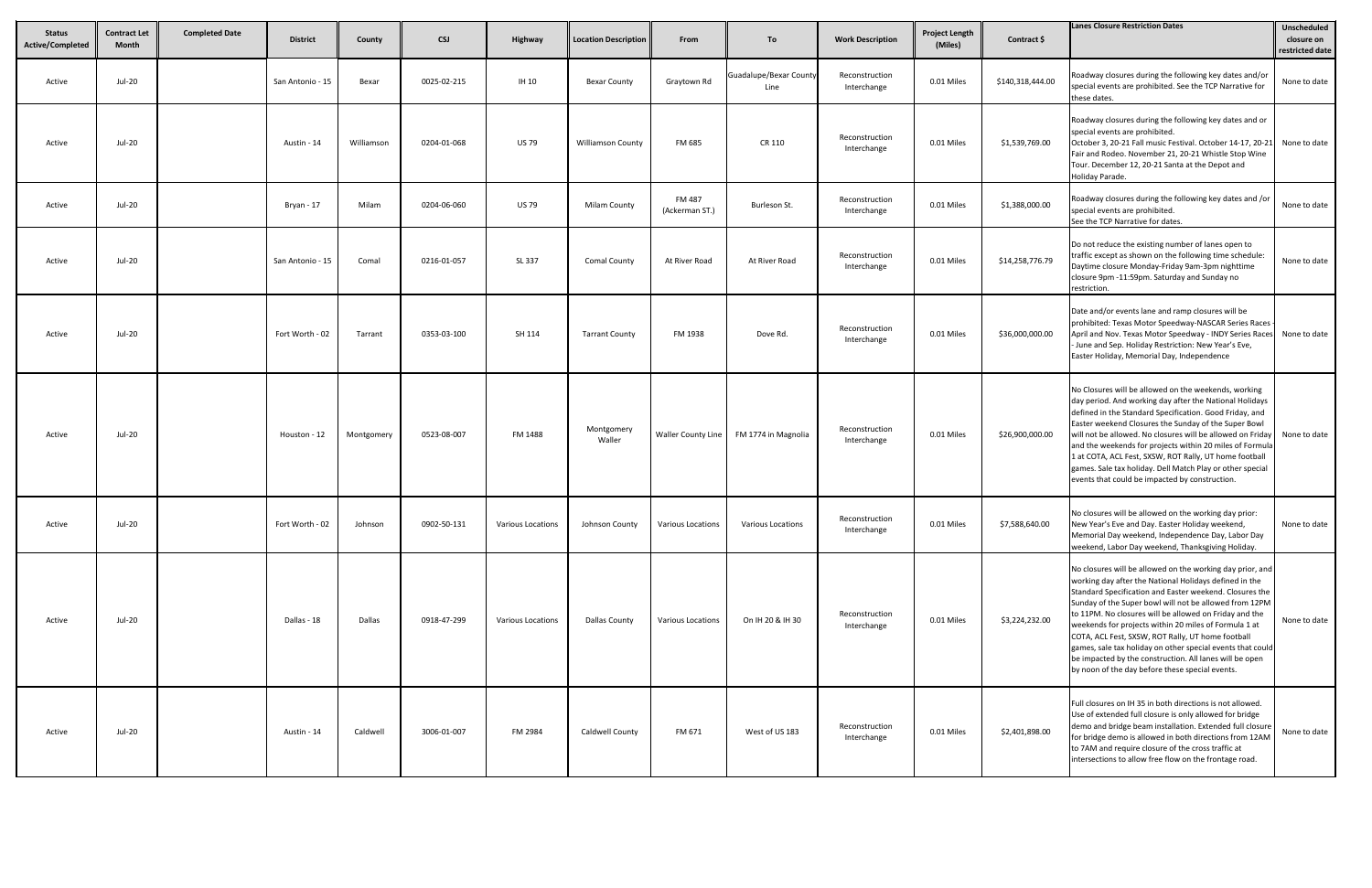| <b>Status</b><br><b>Active/Completed</b> | <b>Contract Let</b><br>Month | <b>Completed Date</b> | <b>District</b> | County     | <b>CSJ</b>  | Highway           | <b>Location Description</b> | From                                | To                               | <b>Work Description</b>       | <b>Project Length</b><br>(Miles) | Contract \$     | <b>Lanes Closure Restriction Dates</b>                                                                                                                                                                                                                                                                                                                                                                                                                                                                                                        | Unscheduled<br>closure on<br>restricted date |
|------------------------------------------|------------------------------|-----------------------|-----------------|------------|-------------|-------------------|-----------------------------|-------------------------------------|----------------------------------|-------------------------------|----------------------------------|-----------------|-----------------------------------------------------------------------------------------------------------------------------------------------------------------------------------------------------------------------------------------------------------------------------------------------------------------------------------------------------------------------------------------------------------------------------------------------------------------------------------------------------------------------------------------------|----------------------------------------------|
| Completed                                | Jun-20                       | 6/17/2021             | Fort Worth - 02 | Wise       | 0134-15-013 | SL 373            | <b>Wise County</b>          | <b>US380</b>                        | 13th St.                         | Reconstruction<br>Interchange | 0.01 Miles                       | \$557,640.00    | Holiday Restriction: New Year's Eve and Day (noon on<br>December 31 thru 10 pm Jan. 1st). Holiday Restriction:<br>New Year's Eve and Day (noon on December 31 thru 10<br>pm Jan. 1st). Easter Holiday weekend, Memorial Day<br>weekend, Independence Day, Labor Day weekend,<br>Thanksgiving Holiday, Christmas Holiday. Roadway<br>closures during the following key dates and/or special<br>events are prohibited: Texas Motor Speedway NASCAR<br>Series Races, Texas Motor Speedway INDY Series Races.                                     | None to date                                 |
| Active                                   | Jun-20                       |                       | Dallas - 18     | Denton     | 0135-10-057 | <b>US377</b>      | <b>Denton County</b>        | SL 288                              | <b>US 377</b>                    | Reconstruction<br>Interchange | 0.01 Miles                       | \$20,616,736.00 | Holiday Lane Closure Restriction: New Year's Eve and<br>New Year's Day, Easter Holiday Weekend, Memorial Day<br>Weekend Independence Day, Labor Day Weekend,<br>Thanksgiving Holiday, Christmas Holiday. NASCAR Races<br>Texas, Motor Speedway, Fort Worth Stock Show and<br>Rodeo, Arlington Entertainment District, Grapevine<br>Festivals.                                                                                                                                                                                                 | None to date                                 |
| Active                                   | Jun-20                       |                       | Austin - 14     | Williamson | 0273-04-040 | <b>US 183</b>     | <b>Williamson County</b>    | 0.23 Miles<br>North of Live Oak Dr. | 0.26 Miles<br>South of CR 212    | Reconstruction<br>Interchange | 0.01 Miles                       | \$1,383,059.00  | No closures will be allowed on the weekends working<br>day prior, and working day after the national Holidays<br>defined in the Standard Specification, Good Friday, and<br>Easter weekend Closures the Sunday of the Super Bowl<br>will not be allowed. No closures will be allowed on Friday<br>and the weekend for project within 20 miles of the<br>Formula 1 at COTA., ACL Fest, SXSW, ROT Rally, UT home<br>football games. Sales Tax holiday, Dell Match Play or<br>other special event that could be impacted by the<br>construction. | None to date                                 |
| Completed                                | Jun-20                       | 5/17/2021             | Pharr - 21      | Hidalgo    | 0342-01-099 | SH 107            | <b>Hidalgo County</b>       | On SH 107 @ Donna<br>Drain          | STR # 0342-01-004                | Reconstruction<br>Interchange | 0.01 Miles                       | \$2,750,000.00  | No Closures will be allowed on the weekend, working day<br>prior, and working day after the National Holidays<br>defined in the Standard Specification, Good Friday, and<br>Easter weekend Closures the Sunday of the Super Bowl<br>will not be allowed. No closures will be allowed on Friday<br>and the weekend for project within 20 miles of the<br>Formula 1 at COTA., ACL Fest, SXSW, ROT Rally, UT home<br>football games. Sales Tax holiday, Dell Match Play or<br>other special event that could be impacted by the<br>construction. | None to date                                 |
| Active                                   | Jun-20                       |                       | Fort Worth - 02 | Parker     | 0365-01-051 | SH 171            | Parker County               | South of Cleburne<br>Ave            | West of Owens St<br>Intersection | Reconstruction<br>Interchange | 0.01 Miles                       | \$335,000.00    | Holiday Lane Closure Restriction: New Year's Eve and<br>New Year's Day, Easter Holiday Weekend, Memorial Day<br>Weekend Independence Day, Labor Day Weekend,<br>Thanksgiving Holiday, Christmas Holiday.                                                                                                                                                                                                                                                                                                                                      | None to date                                 |
| Completed                                | Jun-20                       | 8/30/2021             | Dallas - 18     | Rockwell   | 0451-01-055 | SH 205            | Rockwall County             | 0.1 Miles South of<br>Sids Road     | Kaufman County Line              | Reconstruction<br>Interchange | 0.01 Miles                       | \$226,449.51    | Roadway closures during following key dates and/or<br>special events are prohibited:                                                                                                                                                                                                                                                                                                                                                                                                                                                          | None to date                                 |
| Active                                   | Jun-20                       |                       | Amarillo - 04   | Carson     | 0753-02-022 | FM 293            | <b>Carson County</b>        | 1.183 Miles West of<br>SH 207       | SH 207                           | Reconstruction<br>Interchange | 0.01 Miles                       | \$5,517,880.00  | Holiday Lane Closure Restrictions: New Year's Eve and<br>New Year's Day. Easter Holliday weekend Memorial Day<br>weekend, Independence Day, Labor Day, Thanksgiving<br>Holiday, Christmas Holiday.                                                                                                                                                                                                                                                                                                                                            | None to date                                 |
| Active                                   | Jun-20                       |                       | Fort Worth - 02 | Erath      | 0902-49-075 | Various Locations | <b>Erath County</b>         | Various Locations                   | Various intersections            | Reconstruction<br>Interchange | 0.01 Miles                       | \$19,588.26     | No closures will be allowed during National Holidays<br>defined in the Standard Specification, Good Friday and<br>Easter weekend. Closures the Sunday of the Super Bowl<br>will not be allowed. No closures will be allowed on Friday<br>and the weekend of Formula at COTA, ACL Fest, SXSW,<br>ROT Rally, UT home football games. Sale Tax holiday, Dell<br>Match Play.                                                                                                                                                                      | None to date                                 |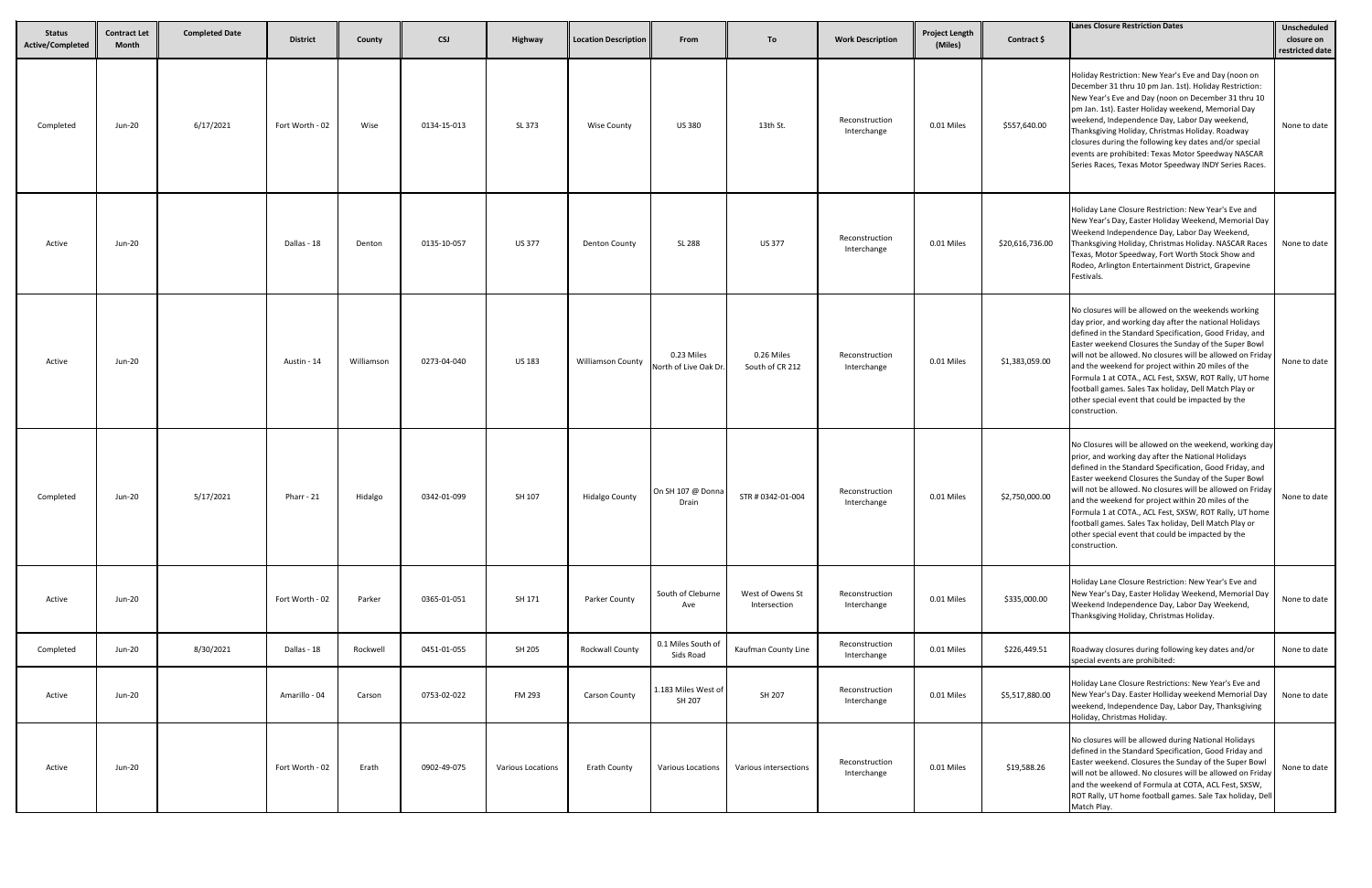| <b>Status</b><br><b>Active/Completed</b> | <b>Contract Let</b><br><b>Month</b> | <b>Completed Date</b> | <b>District</b>  | County        | <b>CSJ</b>  | Highway           | <b>Location Description</b> | From                             | <b>To</b>                        | <b>Work Description</b>       | <b>Project Length</b><br>(Miles) | Contract \$     | <b>Lanes Closure Restriction Dates</b>                                                                                                                                                                                                                                                                                                                                                                                                                                            | Unscheduled<br>closure on<br>restricted date |
|------------------------------------------|-------------------------------------|-----------------------|------------------|---------------|-------------|-------------------|-----------------------------|----------------------------------|----------------------------------|-------------------------------|----------------------------------|-----------------|-----------------------------------------------------------------------------------------------------------------------------------------------------------------------------------------------------------------------------------------------------------------------------------------------------------------------------------------------------------------------------------------------------------------------------------------------------------------------------------|----------------------------------------------|
| Active                                   | Jun-20                              |                       | Austin - 14      | Travis        | 0914-00-427 | Various Locations | <b>Various Locations</b>    | <b>Various Locations</b>         | Various intersections            | Reconstruction<br>Interchange | 0.01 Miles                       | \$1,500,000.00  | No Closures shall occur during a scheduled running<br>event, such as a Marathon, half-Marathon 5k, 10k. All<br>lanes will be open by noon of the day before special<br>events.                                                                                                                                                                                                                                                                                                    | None to date                                 |
| Active                                   | Jun-20                              |                       | Austin - 14      | Travis        | 0914-00-446 | Various Locations | Various Locations           | Various Locations                | Various Locations                | Reconstruction<br>Interchange | 0.01 Miles                       | \$2,500,000.00  | No Lane closures or roadway closures will be permitted<br>for the following key dates and/or special events.<br>Thanksgiving, Memorial Day, Labor Day, Election day<br>Bexar County only.                                                                                                                                                                                                                                                                                         | None to date                                 |
| Active                                   | Jun-20                              |                       | Bryan - 17       | Brazos        | 3138-01-029 | FN 2347           | <b>Brazos County</b>        | Bizzell St.                      | <b>BS 6-R</b>                    | Reconstruction<br>Interchange | 0.01 Miles                       | \$719,261.00    | The following Holiday/Event lane closure restriction<br>apply to this project. New Year's Eve and New Year's Day:<br>Dec. 31 through Jan. 1st. Easter Holiday Weekend: Friday<br>through Sunday. Memorial Day Weekend: Friday through<br>Monday. Independence Day July 3 through July 5th.Labo<br>Day Weekend: Friday through Monday. Thanksgiving<br>Holiday: Wednesday through. Christmas Holiday:<br>December 23 through December 26. NASCAR Races at<br>Texas Motor Speedway. | None to date                                 |
| Active                                   | May-20                              |                       | Fort Worth - 02  | Tarrant       | 0013-10-084 | <b>BU 287P</b>    | <b>Tarrant County</b>       | North of Bailey<br>Boswell Rd.   | <b>IH 820</b>                    | Resurface Roadway             | 0.01 Miles                       | \$2,339,930.00  | No Mainline closures will be permitted for the following<br>dates.<br>Between Dec. 15 and Jan.1, Festal week and Tax-free<br>weekend (Bexar County only) Thanksgiving, Memorial,<br>and Labor Day, July 4th Election day (Bexar County Only).<br>During major event at the AT&T center (Spurs home<br>game, Rodeo, Concerts etc.                                                                                                                                                  | None to date                                 |
| Active                                   | May-20                              |                       | San Antonio - 15 | Bexar         | 0024-09-026 | SS 371            | <b>Bexar County</b>         | At Quintana Road                 | At Quintana road                 | Reconstruction<br>Interchange | 0.01 Miles                       | \$428,776.00    | Roadway closures during the following key date and/or<br>special events are prohibited: Day before and day of<br>Texas A&M home football games. Texas A&M<br>graduation. Texas A&M Parents Weekend:                                                                                                                                                                                                                                                                               | None to date                                 |
| Active                                   | May-20                              |                       | Bryan - 17       | Brazos        | 0116-04-104 | SH 21             | <b>Brazos County</b>        | At Sims Ave.                     | At Sims Ave.                     | Reconstruction<br>Interchange | 0.01 Miles                       | \$263,629.00    | Roadway closures during the following key dates and/or<br>special events are prohibited. Day before and day of<br>Texas football games. Texas A&M graduation. Texas<br>A&M parents Weekend.                                                                                                                                                                                                                                                                                       | None to date                                 |
| Active                                   | May-20                              |                       | Bryan - 17       | <b>Brazos</b> | 0117-09-002 | US 190            | <b>Brazos County</b>        | At FM 2038                       | At FM 2038                       | Reconstruction<br>Interchange | 0.01 Miles                       | \$82,899.00     | Roadway closures during the following key dates and/or<br>special events are prohibited.                                                                                                                                                                                                                                                                                                                                                                                          | None to date                                 |
| Active                                   | May-20                              |                       | Brownwood - 23   | Comanche      | 0257-05-045 | SH <sub>6</sub>   | Comanche County             | SH 16 North                      | East city limit of Deleon        | Reconstruction<br>Interchange | 0.01 Miles                       | \$10,000,000.00 | The following Holiday/Event lane closure restriction<br>requirement apply to this project.<br>New Year's Eve and New Year's Day, Easter Holiday<br>Weekend. Memorial Day Weekend, Independence Day,<br>Labor Day weekend, Thanksgiving Holiday, Christmas<br>Holiday.                                                                                                                                                                                                             | None to date                                 |
| Active                                   | May-20                              |                       | Fort Worth - 02  | Erath         | 0343-04-044 | SH 108            | <b>Erath County</b>         | FM 2303                          | <b>BU 377J</b><br>Washington St. | Reconstruction<br>Interchange | 0.01 Miles                       | \$2,400,000.00  | Holiday Lane Closure Restrictions: New Year's Eve and<br>New Year's Day. Easter Holiday weekend Memorial Day<br>weekend, Independence Day, Labor Day, Thanksgiving<br>Holiday, Christmas Holiday.                                                                                                                                                                                                                                                                                 | None to date                                 |
| Active                                   | May-20                              |                       | Fort Worth - 02  | Parker        | 0365-01-049 | SH 171            | Parker County               | South of West. BB<br>Fielder Dr. | South of Old Airport Dr.         | Reconstruction<br>Interchange | 0.01 Miles                       | \$1,254,995.00  | Holiday restrictions: New Year's Eve and Day,<br>Easter Holiday, Memorial Day Weekend, Independence<br>Day, Labor Day Thanksgiving Holiday, Christmas Holiday.                                                                                                                                                                                                                                                                                                                    | None to date                                 |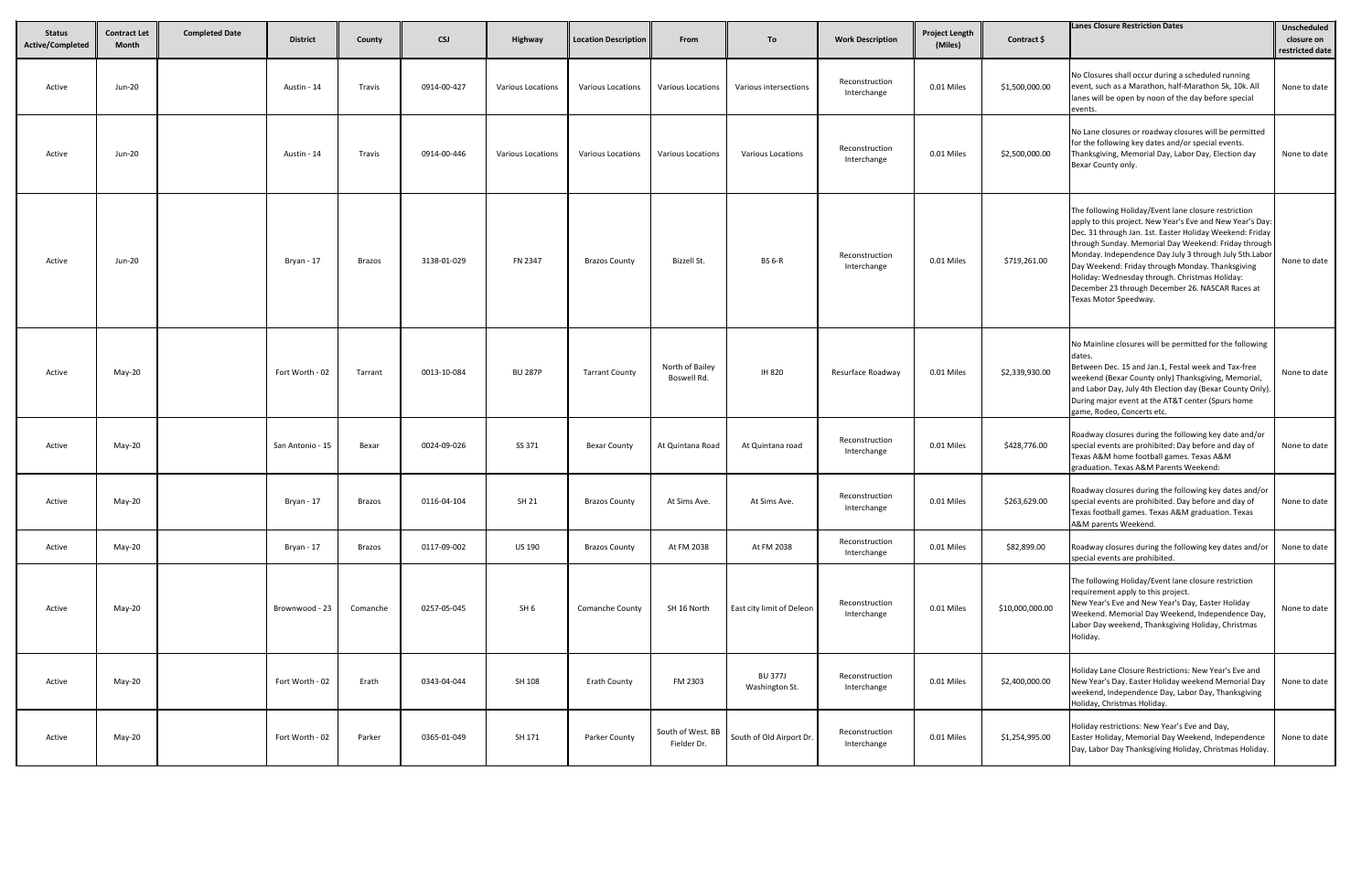| <b>Status</b><br>Active/Completed | <b>Contract Let</b><br>Month | <b>Completed Date</b> | <b>District</b>  | County     | <b>CSJ</b>  | Highway       | <b>Location Description</b>          | From                                   | To                                            | <b>Work Description</b>                 | <b>Project Length</b><br>(Miles) | Contract \$      | <b>Lanes Closure Restriction Dates</b>                                                                                                                                                                                                                                                                                                                                                                                                                                                                                                                                                                                                                                                                  | Unscheduled<br>closure on<br>restricted date |
|-----------------------------------|------------------------------|-----------------------|------------------|------------|-------------|---------------|--------------------------------------|----------------------------------------|-----------------------------------------------|-----------------------------------------|----------------------------------|------------------|---------------------------------------------------------------------------------------------------------------------------------------------------------------------------------------------------------------------------------------------------------------------------------------------------------------------------------------------------------------------------------------------------------------------------------------------------------------------------------------------------------------------------------------------------------------------------------------------------------------------------------------------------------------------------------------------------------|----------------------------------------------|
| Active                            | $May-20$                     |                       | Dallas - 18      | Dallas     | 0581-02-124 | SL 12, SS 482 | <b>Dallas County</b>                 | At SH 183                              | At SH 183                                     | Reconstruction<br>Interchange           | 0.01 Miles                       | \$208,583,862.00 | No Closures will be allowed on the weekends, working<br>day prior. And working day after the National Holidays<br>defined in the Standard Specifications. Good Friday and<br>Easter weekend. Closures the Sunday of the Super Bowl<br>will not be allowed from 1 pm to 11 pm. No closures will<br>be allowed on Friday and the weekend for projects<br>within 20 miles of Formula 1 at COTA, ACL. Fest, SXSW,<br>ROT Rally. UT home football games, sales tax holidays or<br>other special events that could be impacted by the<br>construction.                                                                                                                                                        | None to date                                 |
| Completed                         | $May-20$                     | 8/26/2021             | Austin - 14      | Burnet     | 0700-01-046 | SH 71         | <b>Burnet County</b>                 | 0.18 Miles West of<br>Vista View Trail | 0.39 Miles East of Vista<br><b>View Trail</b> | Reconstruction<br>Interchange           | 0.01 Miles                       | \$963,047.00     | Roadway closures during the following key dates and/or<br>special events are prohibited:                                                                                                                                                                                                                                                                                                                                                                                                                                                                                                                                                                                                                | None to date                                 |
| Completed                         | Apr-20                       | 4/16/2021             | Austin - 14      | Williamson | 0015-09-177 | IH 35         | North Georgetown                     | At West Fork Smith<br>Branch           | At West Fork Smith<br>Branch                  | Reconstruction<br>Interchange           | 0.1 Miles                        | \$272,500.00     | No closures will be allowed on the weekends, working<br>day prior, and working day after the National Holidays<br>defined in the Standard Specification, Good Friday, and<br>Easter weekend. Closures the Sunday of the Super Bowl<br>will not be allowed from 1 PM to 11 PM. No closures will<br>be allowed on Friday and the weekends for projects<br>within 20 miles of Formula 1 at COTA, ACL Fest, SXSW,<br>ROT Rally, At home football games (includes games not<br>on a Friday or weekend). Sale tax holiday, Dell Match<br>play (includes Thursday) or other special events that<br>could be impacted by the construction. All lane will be<br>open by noon of the before these special events. | None to date                                 |
| Active                            | Apr-20                       |                       | Austin - 14      | Travis     | 0015-10-063 | IH 35         | Austin                               | Grand Ave.                             | SH 45 N                                       | Reconstruction<br>Interchange           | 0.01 Miles                       | \$8,214,651.00   | No closures will be allowed on the weekends, working<br>day prior, and working day after the National Holidays<br>defined in the Standard Specification, Good Friday, and<br>Easter weekend. Closures the Sunday of the Super Bowl<br>will not be allowed from 1 p to 11 p. No closures will be<br>allowed on Friday and the weekends for projects within<br>20 miles of Formula 1 at COTA, ACL Fest, SXSW, ROT<br>Rally, YT home football games (includes games not on a<br>Friday or weekend). sale tax holiday, Dell Match play<br>(includes Thursday) or other special events that could be<br>impacted by the construction. All lane will be open by<br>noon of the before these special events.   | None to date                                 |
| Active                            | Apr-20                       |                       | San Antonio - 15 | Bexar      | 1433-01-029 | FM 2252       | <b>Bexar County at Evans</b><br>Road | At Evans Road                          | At Evans Road                                 | Reconstruction<br>Interchange           | 0.01 Miles                       | \$7,500,000.00   | The following Holiday/Event Lane closure restriction<br>requirements apply to this project.<br>New Year's Eve and New Year's Day. Easter Holiday<br>weekend, Memorial Day Weekend, Labor Day Weekend,<br>Thanksgiving Holiday, Christmas Holiday.                                                                                                                                                                                                                                                                                                                                                                                                                                                       | None to date                                 |
| Completed                         | Apr-20                       | 4/26/2021             | Fort Worth - 02  | Tarrant    | 2266-02-151 | SH 360        | <b>Tarrant County</b>                | 0.134 Miles SE of SH<br>121            | 1.194 Mile South of SH<br>183                 | Reconstruction<br>Interchange           | 0.01 Miles                       | \$602,432.00     | Closures the Sunday of the Super Bowl will not be<br>allowed from 1 PM to 11 PM. No closures will be allowed<br>on Friday and the weekend for projects within 20 miles o<br>Formula 1 at COTA, ACL Fest, SXSW, ROT Rally. UT home                                                                                                                                                                                                                                                                                                                                                                                                                                                                       | None to date                                 |
| Completed                         | Mar-20                       | 12/17/2020            | Dallas - 18      | Denton     | 0081-13-066 | IH 35 West    | <b>Denton County</b>                 | <b>Tarrant County Line</b>             | South of SH114                                | <b>Rehabilitate Existing</b><br>Roadway | 0.1 Miles                        | \$2,125,041.00   | Roadway closures during key dates and/or special events<br>are prohibited.                                                                                                                                                                                                                                                                                                                                                                                                                                                                                                                                                                                                                              | None to date                                 |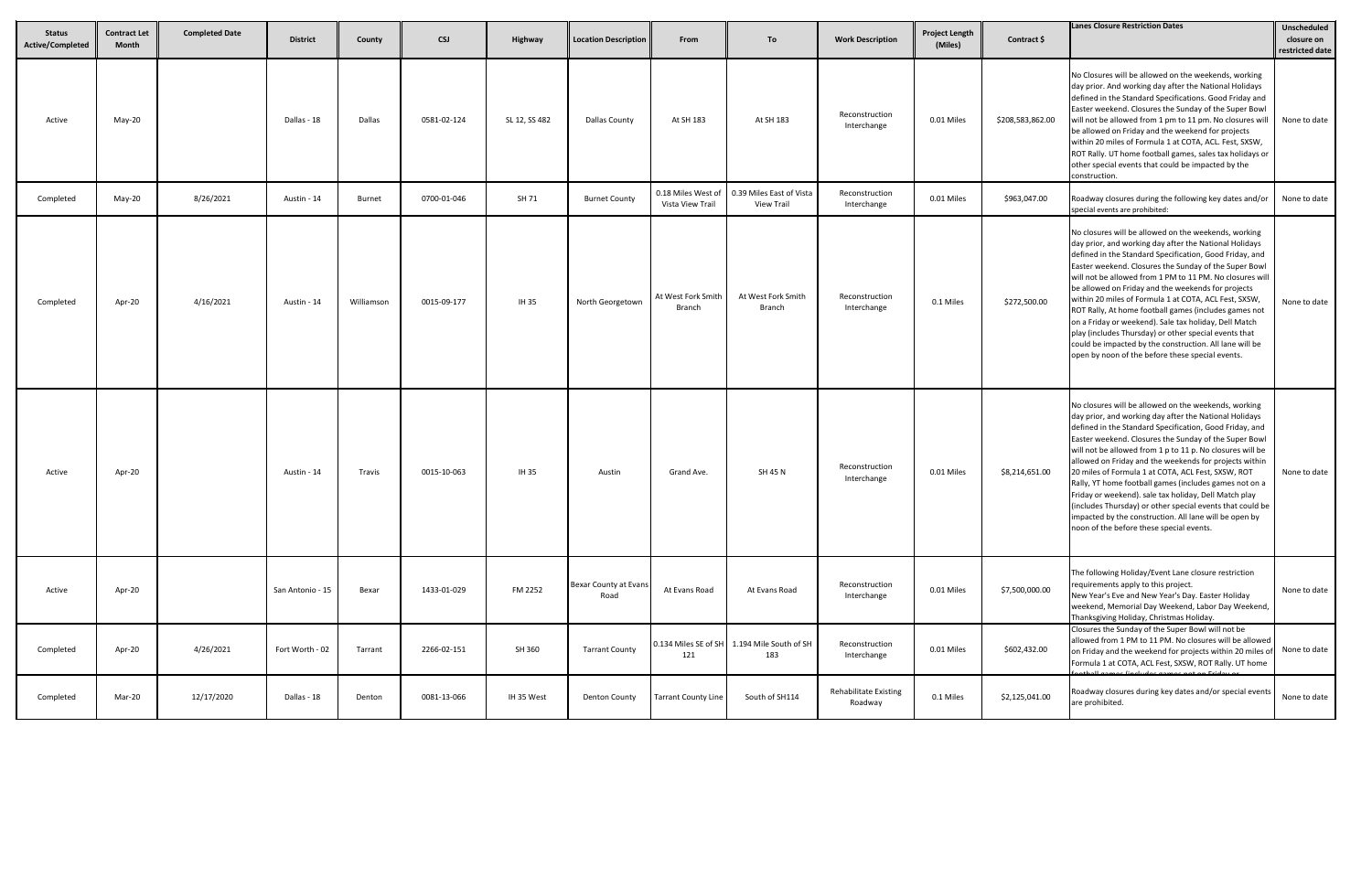| <b>Status</b><br>Active/Completed | <b>Contract Let</b><br>Month | <b>Completed Date</b> | <b>District</b> | County    | <b>CSJ</b>  | Highway                  | <b>Location Description</b> | From                          | To                                                 | <b>Work Description</b>            | <b>Project Length</b><br>(Miles) | Contract \$     | <b>Lanes Closure Restriction Dates</b>                                                                                                                                                                                                                                                                                                                                                                                                                                                                                                                                                                                                                                                                        | Unscheduled<br>closure on<br>restricted date |
|-----------------------------------|------------------------------|-----------------------|-----------------|-----------|-------------|--------------------------|-----------------------------|-------------------------------|----------------------------------------------------|------------------------------------|----------------------------------|-----------------|---------------------------------------------------------------------------------------------------------------------------------------------------------------------------------------------------------------------------------------------------------------------------------------------------------------------------------------------------------------------------------------------------------------------------------------------------------------------------------------------------------------------------------------------------------------------------------------------------------------------------------------------------------------------------------------------------------------|----------------------------------------------|
| Completed                         | Mar-20                       | 12/17/2020            | Austin - 14     | Travis    | 0151-06-149 | <b>US 183</b>            | S.E. Austin                 | Metric Blvd.                  | IH 35                                              | Surfacing/Roadway<br>Restoration   | 0.01 Miles                       | \$5,724,025.00  | No closures will be allowed on the weekends, working<br>day prior, and working day after the National Holidays<br>defined in the Standard Specification, Good Friday, and<br>Easter weekend. Closures the Sunday of the Super Bowl<br>will be allowed from 1 PM to 11 PM. No closures will be<br>allowed on Friday and the weekends for the projects<br>within 20 miles of Formula 1 at COTA, ACL Fest, SXSW,<br>ROT rally, UT home football games (includes games not<br>on a Friday or weekends), sale tax holiday, Dell Match<br>Play (includes Thursday) or other special events that<br>could be impacted by the construction. All lanes will be<br>open by noon of the day before these special events. | None to date                                 |
| Completed                         | Mar-20                       | 12/7/2020             | Austin - 14     | Travis    | 0683-02-080 | RM 620                   | <b>NW Austin</b>            |                               | Lohman's Crossing North of Bella Montaga<br>Circle | Install raised concrete<br>median  | 0.01 Miles                       | \$378,217.00    | Lane and ramp closures during the following key dates<br>and /or special events are prohibited. Texas Motor<br>Speedway - NASCAR Series Races, Texas Motor Speedway<br>INDY Series Races.                                                                                                                                                                                                                                                                                                                                                                                                                                                                                                                     | None to date                                 |
| Active                            | Mar-20                       |                       | Abilene - 08    | Nolan     | 0006-02-121 | <b>IH 20</b>             | <b>Nolan County</b>         | West BU 20 L                  | 0.14 Miles West of<br>SH 70                        | Resurface Roadway                  | 0.01 Miles                       | \$20,032,973.00 | No Roadway Closures will be permitted for the following<br>key date and/or special events.<br>Between Dec. 15 and Jan. 1<br>Fiesta week and Tax-free weekend, Wednesday before<br>Thanksgiving through the Sunday after Thanksgiving.<br>Memorial Dar Labor Day. July 4 Election Days. During<br>Major events at AT&T Center. Home Games, Rodeo.<br>Concerts etc.                                                                                                                                                                                                                                                                                                                                             | None to date                                 |
| Active                            | Mar-20                       |                       | Fort Worth - 02 | Parker    | 0314-01-085 | <b>IH 20</b>             | Parker County               | Palo Pinto County<br>Line     | <b>Patrick Creek</b>                               | Reconstruction<br>Interchange      | 0.1 Miles                        | \$4,065,887.00  | The following Holidays/Event lane closure restriction<br>requirements apply to this project.<br>New Year's Eve and New Year's Day, Easter Holiday<br>Weekend, Memorial Day Weekend, Independence Day.                                                                                                                                                                                                                                                                                                                                                                                                                                                                                                         | None to date                                 |
| Completed                         | Mar-20                       | 12/7/2020             | Tyler - 10      | Van Zandt | 0910-12-138 | CR 2318                  | Van Zandt County            | CR 2318 at Alligator<br>Creek | West of SH 19                                      | Reconstruction<br>Interchange      | 0.01 Miles                       | \$5,000,000.00  | Roadway closures during the following key dates and/or<br>special events are prohibited.                                                                                                                                                                                                                                                                                                                                                                                                                                                                                                                                                                                                                      | None to date                                 |
| Completed                         | Mar-20                       | 4/29/2021             | Houston - 12    | Harris    | 0912-72-565 | <b>Various Locations</b> | Various Locations           | <b>Various Locations</b>      | Various Location                                   | Reconstruction<br>Interchange      | 0.01 Miles                       | \$11,090,620.00 | No Closures will be allowed on the weekends, working<br>day prior. And working day after the National Holidays<br>defined in the Standard Specifications. Good Friday and<br>Easter weekend. Closures the Sunday of the Super Bowl<br>will not be allowed from 1 pm to 11 pm. No closures will<br>be allowed on Friday and the weekend for projects<br>within 20 miles of Formula 1 at COTA, ACL. Fest SXSW.<br>ROT Rally. UT home football games, sales tax holidays or<br>other special events that could be impacted by the<br>construction.                                                                                                                                                               | None to date                                 |
| Completed                         | Feb-20                       | 3/26/2021             | Tyler - 10      | Van Zandt | 0095-06-073 | <b>US 80</b>             | Van Zandt                   | Kaufman County line           | SH 195                                             | Construction/Safety<br>Improvement | 0.01 Miles                       | \$2,751,411.00  | No closures will be allowed on the weekends, working<br>day prior, and working day after the National Holidays<br>defined in the Standard Specifications. Good Friday, and<br>Easter weekend. Closures the Sunday of the Super Bowl<br>will not be allowed from 1 pm to 11 pm. No closures will<br>be allowed on Friday and the weekends for projects<br>within 20 miles of formula 1 at COTA, ACI Fest, SXSW,<br>ROT Rally, UT home football games.                                                                                                                                                                                                                                                          | None to date                                 |
| Completed                         | Feb-20                       | 6/15/2021             | Austin - 14     | Gillespie | 0113-02-065 | <b>US 290</b>            | Gillespie County            | Woodlane Dr                   | <b>Blanco County Line</b>                          | Reconstruction<br>Interchange      | 0.01 Miles                       | \$2,725,725.00  | The following significant traffic generator events have<br>been identified in the project limits:                                                                                                                                                                                                                                                                                                                                                                                                                                                                                                                                                                                                             | None to date                                 |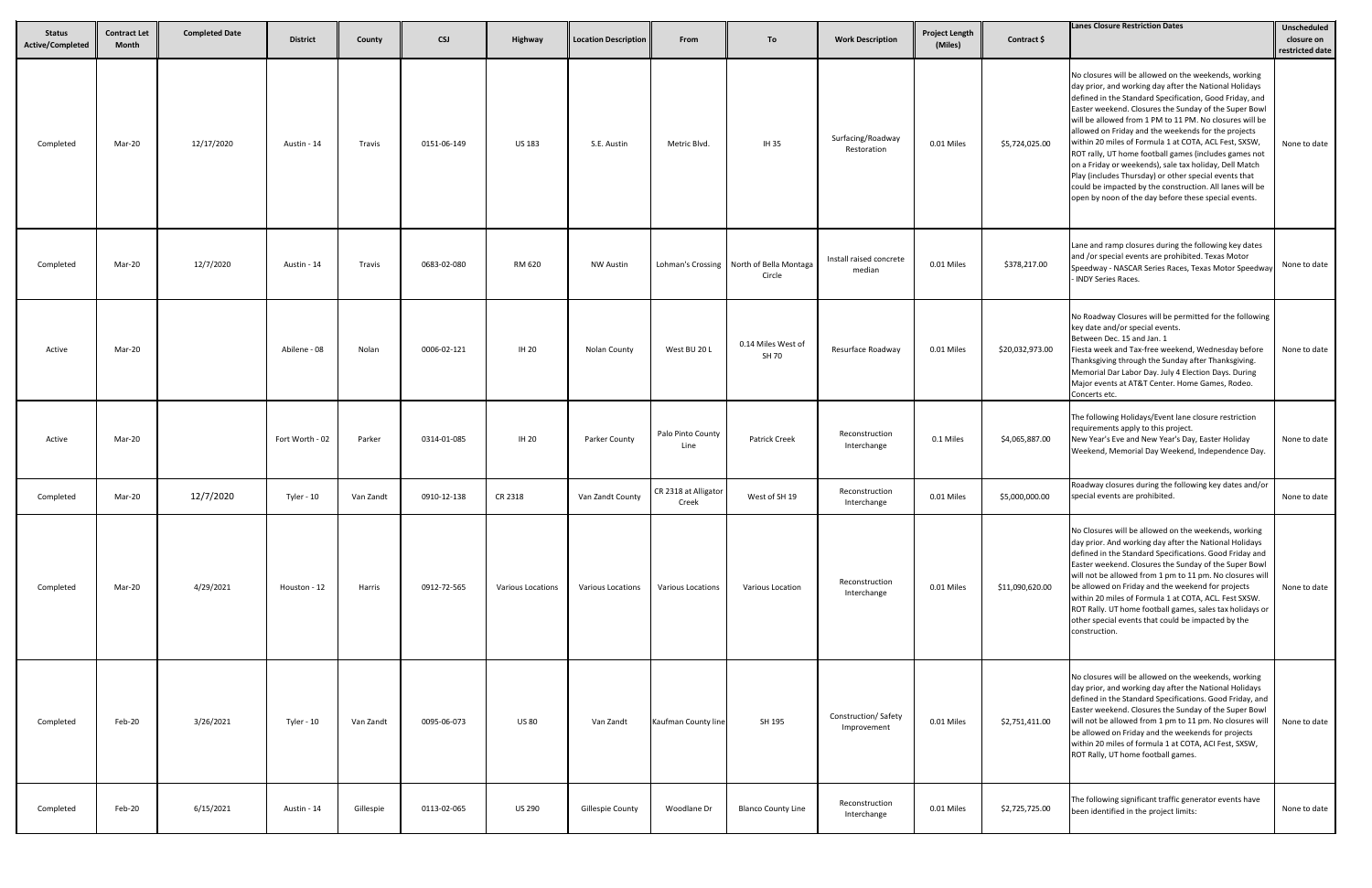| <b>Status</b><br><b>Active/Completed</b> | <b>Contract Let</b><br><b>Month</b> | <b>Completed Date</b> | <b>District</b>  | County  | <b>CSJ</b>  | Highway                  | <b>Location Description</b> | From                               | To                                 | <b>Work Description</b>       | <b>Project Length</b><br>(Miles) | Contract \$     | Lanes Closure Restriction Dates                                                                                                                                                                                                                                                                                                                                                                                                                                                                                                                                                                                                                                                                                                                         | Unscheduled<br>closure on<br>restricted date |
|------------------------------------------|-------------------------------------|-----------------------|------------------|---------|-------------|--------------------------|-----------------------------|------------------------------------|------------------------------------|-------------------------------|----------------------------------|-----------------|---------------------------------------------------------------------------------------------------------------------------------------------------------------------------------------------------------------------------------------------------------------------------------------------------------------------------------------------------------------------------------------------------------------------------------------------------------------------------------------------------------------------------------------------------------------------------------------------------------------------------------------------------------------------------------------------------------------------------------------------------------|----------------------------------------------|
| Active                                   | Feb-20                              |                       | Austin - 14      | Hays    | 0113-07-075 | <b>US 290</b>            | <b>Hays County</b>          | At Martin Road                     | At Marin Road                      | Reconstruction<br>Interchange | 0.01 Miles                       | \$1,353,925.00  | Roadway closures during the following key dates and/or<br>special events are prohibited: Day before and day of<br>Texas A&M home football games: Texas A&M<br>graduation: Texas A&M Parents Weekend.                                                                                                                                                                                                                                                                                                                                                                                                                                                                                                                                                    | None to date                                 |
| Completed                                | Feb-20                              | 3/23/2021             | Beaumont - 20    | Liberty | 0177-03-103 | <b>US 59</b>             | Liberty                     | SL 573 South                       | SL 573 North                       | Reconstruction<br>Interchange | 0.01 Miles                       | \$2,133,678.00  | No closures will be allowed on the weekend, working day<br>prior, and working day after the National Holidays<br>defined in the Standard Specifications and Easter<br>weekend. Closures the Sunday of the Super bowl will not<br>be allowed from 12 pm to 11pm. No closures will be<br>allowed on Friday and the weekend for projects within 20<br>miles of Formula 1 at COTA, ACL Fest, SXSW, ROT Rally,<br>UT home football games.                                                                                                                                                                                                                                                                                                                    | None to date                                 |
| Completed                                | Feb-20                              | 2/9/2021              | Austin - 14      | Bastrop | 0265-06-033 | SH 71                    | S.E. Smithville             | Colorado River                     | Fayette C/L                        | Reconstruction<br>Interchange | 3.631 Miles                      | \$2,787,167.00  | No lane closures or roadway closure will be permitted for<br>the following key dates and/or special events.<br>Between Dec. 15 and Jan. 1. Fiesta week and Tax-free<br>weekend. (Bexar county only). Thanksgiving, Memorial<br>Day, July 4, Labor Day, election day, Spurs home game,<br>Rodeo, concert, ETC.                                                                                                                                                                                                                                                                                                                                                                                                                                           | None to date                                 |
| Active                                   | Feb-20                              |                       | Amarillo - 04    | Potter  | 0904-00-188 | <b>Various Locations</b> | Various Locations           | Various Locations                  | <b>Various Locations</b>           | Reconstruction<br>Interchange | 0.1 Miles                        | \$1,293,857.00  | No closures will be allowed on the weekends, working<br>day prior, and working day after the National Holidays<br>defined in the Standard Specifications. Good Friday, and<br>Easter weekend. Closures the Sunday of the Super Bowl<br>will not be allowed from 1 pm to 11 pm. No closures will<br>be allowed at COTA, ACL Fest, SXSW, ROT Rally, UT home<br>football games, sales tax holiday or other special events<br>that could be impacted by the construction.                                                                                                                                                                                                                                                                                   | None to date                                 |
| Completed                                | Feb-20                              | 2/22/2021             | Austin - 14      | Travis  | 0914-00-437 | <b>Various Locations</b> | Various Locations           | Mason, Gilles                      | Mason, Gilles                      | Reconstruction<br>Interchange | 0.1 Miles                        | \$3,000,000.00  | No Closures will be allowed on Friday the weekends for<br>projects within 20 miles of Formula 1 at COTA, ACL Fest,<br>SXSW, ROT Rally, UT home football games, Sale tax<br>holiday or other special events that could be impacted by<br>the construction.                                                                                                                                                                                                                                                                                                                                                                                                                                                                                               | None to date                                 |
| Completed                                | Feb-20                              | 4/29/2021             | Fort Worth - 02  | Wise    | 1606-01-035 | FM 1658                  | North East Bridgeport       | Bastrop, Caldwell,<br>Lee Counties | Bastrop, Caldwell, Lee<br>Counties | Reconstruction<br>Interchange | 0.01 Miles                       | \$86,250.00     | No Closures will be allowed on the weekends, working<br>day prior and working day after the National Holidays<br>defined in the Standards Specification, Good Friday, and<br>Easter weekend. Closures the Sunday of the Super Bowl<br>will not be allowed from 1 pm to 11pm.                                                                                                                                                                                                                                                                                                                                                                                                                                                                            | None to date                                 |
| Active                                   | Jan-20                              |                       | San Antonio - 15 | Bexar   | 0658-01-045 | FM 1535                  | <b>Bexar County</b>         | LP 1604                            | Huebner Road                       | Reconstruction<br>Interchange | 0.01 Miles                       | \$13,370,908.41 | Roadway closures during the following key dates and/or<br>special events are prohibited.<br>See the TCP Narrative for these dates. Unless otherwise<br>noted in the plans and/or as directed by the engineer,<br>daily lane closures shall be limited according to the<br>following restriction: nighttime: working hours must be<br>approved by city and construction engineer. Weekend<br>closures when approved by the engineer: working hours<br>must be approved by area engineer and construction<br>engineer. No lane closure s will be permitted for the<br>following dates: between Dec. 15 and Jan.1, Wednesday<br>before Thanksgiving thru the Sunday after Thanksgiving,<br>Saturday and Sunday when July 4 falls on a Friday or<br>Monday. | None to date                                 |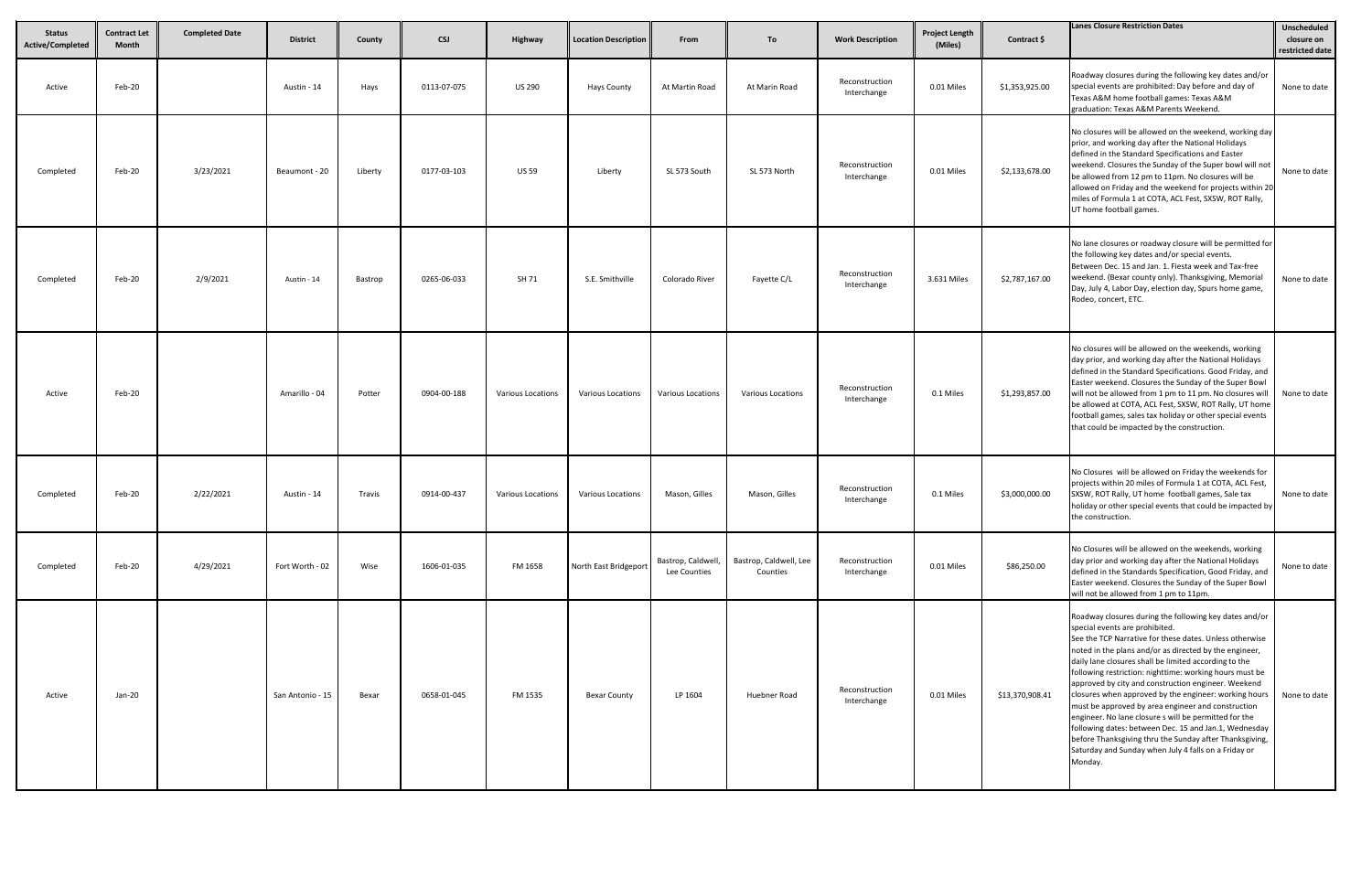| <b>Status</b><br>Active/Completed | <b>Contract Let</b><br>Month | <b>Completed Date</b> | <b>District</b> | County     | <b>CSJ</b>  | Highway           | <b>Location Description</b>              | From                                    | To                                                               | <b>Work Description</b>                | <b>Project Length</b><br>(Miles) | Contract \$     | <b>Lanes Closure Restriction Dates</b>                                                                                                                                                                                                                                                                                                                                                                                                | Unscheduled<br>closure on<br>restricted date |
|-----------------------------------|------------------------------|-----------------------|-----------------|------------|-------------|-------------------|------------------------------------------|-----------------------------------------|------------------------------------------------------------------|----------------------------------------|----------------------------------|-----------------|---------------------------------------------------------------------------------------------------------------------------------------------------------------------------------------------------------------------------------------------------------------------------------------------------------------------------------------------------------------------------------------------------------------------------------------|----------------------------------------------|
| Active                            | Jan-20                       |                       | Austin - 14     | Travis     | 0914-04-294 | County Road       | Austin S. 290                            | Old Manor Rd. at<br><b>Walnut Creek</b> | STR AA 1482-004                                                  | Reconstruction<br>Interchange          | 0.01 Miles                       | \$533,991.00    | Roadway closures during the following key dates and/or<br>special events are prohibited. Highway/Ref. # US 87 / FM<br>281<br>Special Events: XIT Rodeo start date July 30, 2020 -<br>August 1, 2020                                                                                                                                                                                                                                   | None to date                                 |
| Completed                         | Dec-19                       | 2/22/2021             | Lubbock - 05    | Parmer     | 0052-01-042 | <b>US 70</b>      | Farwell                                  | Bu 83-D (Treadwat<br>St.                | <b>IH 20</b>                                                     | Surfacing/roadway<br>Restoration       | 0.992 Miles                      | \$4,980,708.00  | Holiday Lane Closure Restrictions: New Year's Eve and<br>New Year's Day. Easter Holiday Weekend, Memorial<br>Weekend Independence Day, Thanksgiving Holiday,<br>Christmas Holiday. Main Street Fest, Grape Fest.                                                                                                                                                                                                                      | None to date                                 |
| Completed                         | Dec-19                       | 2/12/2021             | Austin - 14     | Travis     | 0914-00-429 | Various Locations | Various Locations                        | Various Locations                       | Various                                                          | Construction                           | 0.01 Miles                       | \$858,450.00    | No closures will be allowed on the weekends, working<br>day period, and working day after National Holidays<br>defined in the Standard Specifications, Good Friday, and<br>Easter weekend. Closures the Sunday of the Super Bowl<br>will not allowed.                                                                                                                                                                                 | None to date                                 |
| Completed                         | <b>Dec-19</b>                | 2/8/2021              | Dallas - 18     | Dallas     | 0196-03-277 | IH 35 East        | <b>Dallas County</b>                     | Oak Lawn Ave.                           | Oakland Blvd.                                                    | Northwest Highway                      | 6.913 Miles                      | \$19,661,569.00 | No Closures will be allowed on the weekends, working<br>day prior, and working day after the National Holidays<br>defined in the Standard Specifications, Good Friday, and<br>Easter weekend.                                                                                                                                                                                                                                         | None to date                                 |
| Completed                         | Dec-19                       | 5/20/2021             | Fort Worth - 02 | Palo Pinto | 0007-08-030 | SH 16             | Palo Pinto County                        | SH 180                                  | <b>Eastland County</b>                                           | Preventive Maintenance                 | 14.75 Miles                      | \$1,805,775.00  | Construction work or roadway closures for the following<br>key dates and/or special events are prohibited.                                                                                                                                                                                                                                                                                                                            | None to date                                 |
| Active                            | Dec-19                       |                       | Abilene - 08    | Taylor     | 0011-01-038 | SH 351            | Abilene                                  | <b>BU 83-D</b>                          | <b>IH 20</b>                                                     | Construct Pedestrian<br>Infrastructure | 1,363 Miles                      | \$4,596,548.00  | Roadway and street closures during these events will be<br>prohibited.<br>Farwell- Pioneer Days Festival, Soda- harvest Festival,<br>Level land - Early Settlers day, Level land - South Plains<br>College Graduation Ceremony.                                                                                                                                                                                                       | None to date                                 |
| Completed                         | Dec-19                       | 2/12/2021             | Austin - 14     | Hays       | 0285-03-061 | <b>RM 12</b>      | East San Marcos                          | <b>RM32</b>                             | 0.11 Miles South of 0.144 Miles South of<br><b>Pioneer Trail</b> | Reconstruction<br>Interchange          | 3.202 Miles                      | \$2,002,062.00  | Roadway closures during Key dates and/or special events<br>are prohibited.                                                                                                                                                                                                                                                                                                                                                            | None to date                                 |
| Completed                         | Nov-19                       | 4/19/2021             | Dallas - 18     | Denton     | 0081-03-048 | <b>US 377</b>     | N.W. Dallas                              | Henrietta Creek<br>Road                 | North of BS-114K                                                 | Widen Road - Add Lane                  | 0.01 Miles                       | \$18,803,011.00 | Roadway closures during key dates and/or special events<br>are prohibited. No closures will be allowed on Friday and<br>the weekends for projects within 20 miles of Formula 1 at<br>COTA, ACL Fest, SXSW, ROT Rally, UT home football<br>games, Sale Tax holiday, Dell Match Play or other specia<br>events that could be impacted by the construction. All<br>lanes will be open by noon of the day before these<br>special events. | None to date                                 |
| Completed                         | Nov-19                       | 11/18/2020            | Austin - 14     | Gillespie  | 0071-06-060 | Us 87             | North Fredericksburg   Mason County Line |                                         | 0.188 Miles South of Bob<br>Mortiz Dr.                           | Hazard Elimination &<br>Safety         | 16.966 Miles                     | \$204,778.00    | Roadway closures during the following key dates and/or<br>special events are prohibited.<br>Independence Day, Memorial Days.                                                                                                                                                                                                                                                                                                          | None to date                                 |
| Completed                         | Nov-19                       | 11/18/2020            | Austin - 14     | Blanco     | 0113-04-027 | US 290            | West Johnson County                      | 2.982 Miles West of<br>SS 356           | 0.268 Miles West of SS<br>356                                    | Reconstruction<br>Interchange          | 0.01 Miles                       | \$579,745.00    | Roadway closures during key dates and /or special events<br>are prohibited.<br>No closures will be allowed on the weekends, working<br>day prior, and working day after the National Holidays<br>define in the Standard Specifications.                                                                                                                                                                                               | None to date                                 |
| Completed                         | Nov-19                       | 5/14/2021             | Brownwood - 23  | Mills      | 0274-01-035 | US 183            | North Lometa                             | <b>US 84 S</b>                          | Lampasas C/L                                                     | Reconstruction<br>Interchange          | 12.511 Miles                     | \$796,283.00    | Roadway closures during the following key dates and/or<br>special events are prohibited<br>UTEP Football Nov. 9th & 30th, 2019. Concert Nov. 2nd,<br>2019. EPCC Graduation Dec. 13th, 2019.                                                                                                                                                                                                                                           | None to date                                 |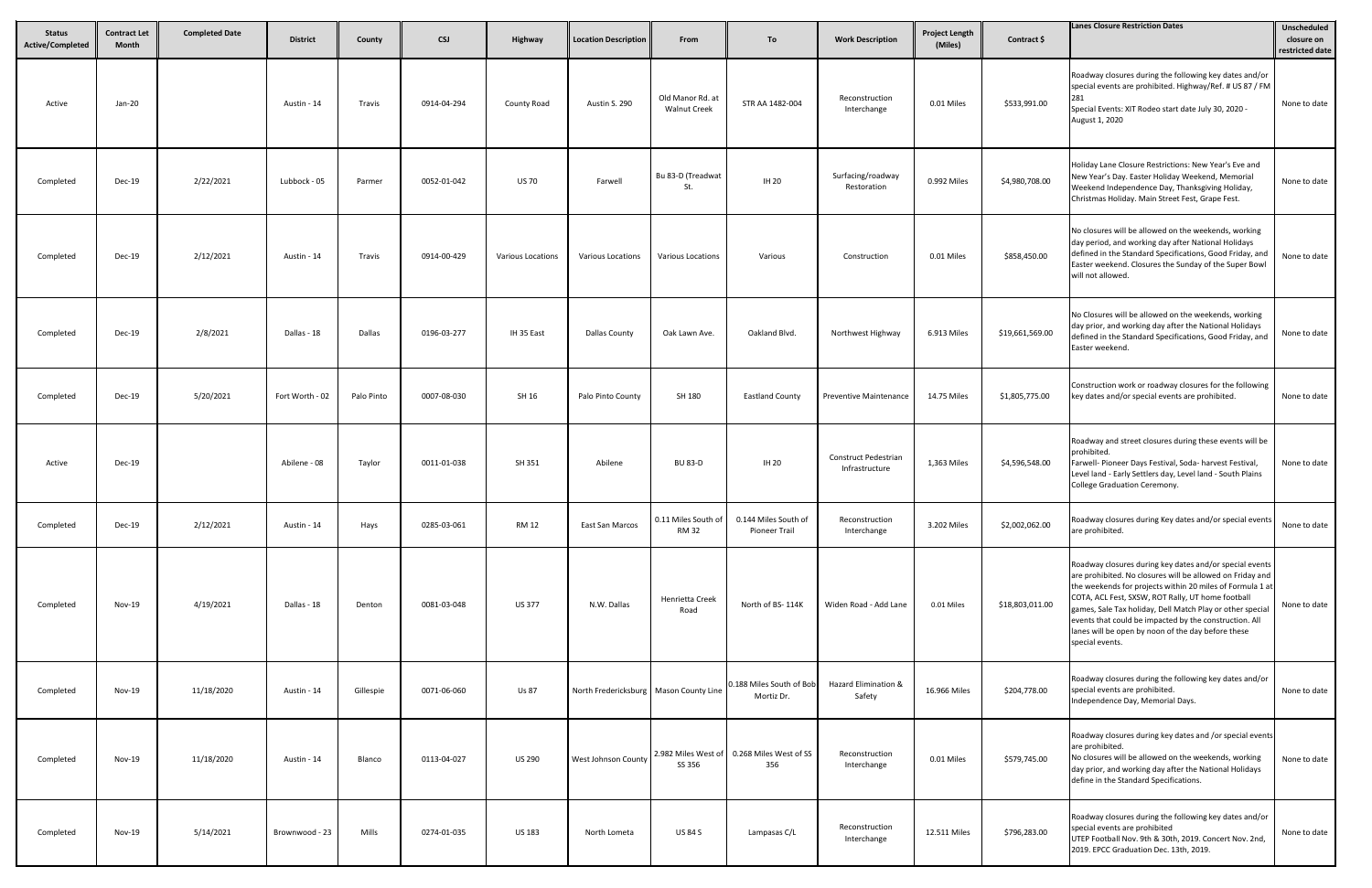| <b>Status</b><br>Active/Completed | <b>Contract Let</b><br>Month | <b>Completed Date</b> | <b>District</b> | County        | <b>CSJ</b>  | Highway       | <b>Location Description</b> | From                                   | To                                           | <b>Work Description</b>          | <b>Project Length</b><br>(Miles) | Contract \$     | <b>Lanes Closure Restriction Dates</b>                                                                                                                                                                                                                                                                                                                                                                                                                                                                                                                                                        | Unscheduled<br>closure on<br>restricted date |
|-----------------------------------|------------------------------|-----------------------|-----------------|---------------|-------------|---------------|-----------------------------|----------------------------------------|----------------------------------------------|----------------------------------|----------------------------------|-----------------|-----------------------------------------------------------------------------------------------------------------------------------------------------------------------------------------------------------------------------------------------------------------------------------------------------------------------------------------------------------------------------------------------------------------------------------------------------------------------------------------------------------------------------------------------------------------------------------------------|----------------------------------------------|
| Completed                         | Nov-19                       | 2/23/2021             | Bryan - 17      | <b>Brazos</b> | 0540-04-083 | FM 2154       | Bryan East HWY 6            | <b>FM 60</b>                           | 0.02 Miles North of<br>FM 2818               | Reconstruction<br>Interchange    | 2.18 Miles                       | \$1,595,062.00  | Roadway closures during the following key dates and or<br>special events are prohibited<br>Texas Motor Speedway - NASCCAR April and November.<br>Texas Motor Speedway - INDY series June and<br>September.                                                                                                                                                                                                                                                                                                                                                                                    | None to date                                 |
| Active                            | <b>Nov-19</b>                |                       | Pharr - 21      | Hidalgo       | 0865-01-112 | SH 495        | McAllen                     | FM 3362                                | FM 1426                                      | Reconstruction<br>Interchange    | 3191 Miles                       | \$3,311,214.00  | Roadway or Lane closures during the following key dates<br>and/or special events are prohibited.<br>On Friday before Texas A&M home football games or<br>other special events days such as Texas A&M graduation,<br>Parents Weekend, etc.                                                                                                                                                                                                                                                                                                                                                     | None to date                                 |
| Active                            | <b>Nov-19</b>                |                       | Paris - 01      | Grayson       | 2455-01-031 | FM 1417       | North West Sherman          | <b>US 82</b>                           | <b>Taylor Street</b>                         | Reconstruction<br>Interchange    | 1.379 Miles                      | \$12,944,763.00 | No closures will be allowed on the weekend working day<br>prior, working day after National Holidays define in the<br>Standard Specification: Good Friday, and Easter<br>weekend, no closure will be allowed on Friday and the<br>weekends for projects within 20 miles of Formula 1 at<br>COTA, Acyl Fest. SXSW, ROT Rally, UT home football<br>games. All lanes will be open by noon of the day before<br>these special events.                                                                                                                                                             | None to date                                 |
| Completed                         | Oct-19                       | 7/20/2021             | Houston - 12    | Harris        | 0720-03-141 | SH 249        | N.E. Houston                | 0.10 Miles South of<br>Chase wood Park | 0.09 Miles South of<br><b>Spring Cypress</b> | <b>Construct Ramps</b>           | 1.158 Miles                      | \$2,241,514.00  | No Closures will be allowed on the weekends, working<br>day prior, and working day after the National Holidays<br>defined in the Standard specification, Good Friday, and<br>Easter weekend. Closures the Sunday of the Super Bowl<br>will not be allowed from 1 PM to 11 PM. No closures will<br>be allowed on Friday and the weekend for projects<br>within 20 miles of Formula 1 at COTA, ACL Fest, SXSW,<br>ROT rally, UT home football games not in a Friday or<br>weekend, sale tax holiday, Dell Match Play. All Lanes will<br>be open by noon of the day before these special events. | None to date                                 |
| Completed                         | Oct-19                       | 9/22/2020             | Bryan - 17      | Madison       | 0117-05-054 | SH 21         | Bryan                       | At IH 45 Bridge                        | At IH 45 Bridge                              | <b>Bridge Widening</b>           | 0.1 Miles                        | \$3,843,302.00  | No closures will be allowed on the weekend, working day<br>prior, and day after the National Holidays defined in the<br>Standard Specification, Good Friday, and Easter<br>weekend. Closures the Sunday of the Super Bowl will not<br>be allowed from 1 PM to 11PM. No closures will be<br>allowed on Formula 1, COTA, ACL Fest, SXSW, ROT Rally,<br>UT home football games. All lanes will be open by noon<br>of the day before these special events.                                                                                                                                        | None to date                                 |
| Active                            | $Oct-19$                     |                       | El Paso - 24    | El Paso       | 0001-02-055 | SH 20         | West El Paso                | <b>Sunland Park Drive</b>              | <b>Baltimore Drive</b>                       | Surfacing/Roadway<br>Restoration | 4.029 Miles                      | \$11,138,603.00 | No Closures will be allowed on the weekend working day<br>prior, working day after National Holidays define in the<br>Standard Specification,<br>Good Friday, and Easter weekend, no closure will be<br>allowed on Friday and the weekends for projects within<br>20 miles.                                                                                                                                                                                                                                                                                                                   | None to date                                 |
| Completed                         | $Oct-19$                     | 2/2/2021              | Odessa - 06     | Reeves        | 0139-05-048 | <b>US 285</b> | Pecos                       | <b>BI 20</b>                           | 0.17 Miles South of<br>IH 20 NSR             | Reconstruction<br>Interchange    | 1.847 Miles                      | \$4,485,208.00  | Roadway closures during the following key dates and/or<br>special events are prohibited:<br>Madisonville Mushroom Festival in October 2020 (Date<br>TBA)                                                                                                                                                                                                                                                                                                                                                                                                                                      | None to date                                 |
| Completed                         | $Oct-19$                     | 9/22/2020             | Dallas - 18     | Denton        | 0195-02-071 | US 77         | Denton                      | <b>US380</b>                           | FM 2164                                      | Reconstruction<br>Interchange    | 0.662 Miles                      | \$365,763.00    | Road closures during the following key dates/or special<br>events are prohibited: Freestone County Fair - June (from<br>The Sunday before the event to the Sunday after the<br>Events), Kirvin Fire Department Chili Fundraiser -<br>February (Typical the third Saturday of the Month)                                                                                                                                                                                                                                                                                                       | None to date                                 |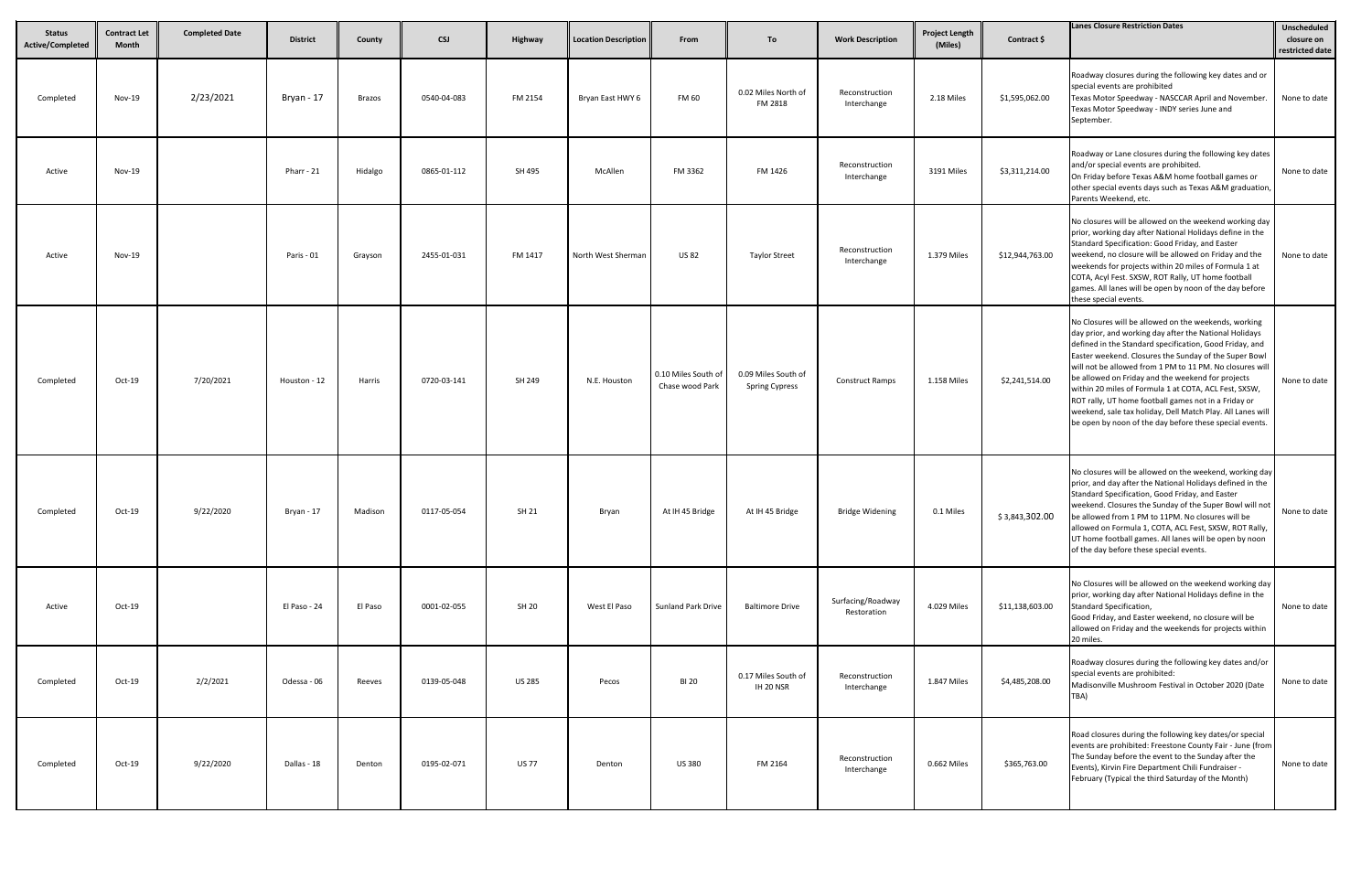| <b>Status</b><br>Active/Completed | <b>Contract Let</b><br>Month | <b>Completed Date</b> | <b>District</b>  | County     | <b>CSJ</b>  | Highway      | <b>Location Description</b> | From                                | To                                  | <b>Work Description</b>       | <b>Project Length</b><br>(Miles) | Contract \$     | <b>Lanes Closure Restriction Dates</b>                                                                                                                                                                                                                                                                                                                                                                                                                                                                                                                                                                                                                                                                                                                     | Unscheduled<br>closure on<br>restricted date |
|-----------------------------------|------------------------------|-----------------------|------------------|------------|-------------|--------------|-----------------------------|-------------------------------------|-------------------------------------|-------------------------------|----------------------------------|-----------------|------------------------------------------------------------------------------------------------------------------------------------------------------------------------------------------------------------------------------------------------------------------------------------------------------------------------------------------------------------------------------------------------------------------------------------------------------------------------------------------------------------------------------------------------------------------------------------------------------------------------------------------------------------------------------------------------------------------------------------------------------------|----------------------------------------------|
| Active                            | Sep-19                       |                       | Bryan - 17       | Freestone  | 0456-01-047 | <b>FM 27</b> | <b>Freestone County</b>     | Limestone County<br>Line            | <b>FM 80</b>                        | Reconstruction<br>Interchange | 9.855 Miles                      | \$9,173,729.00  | Roadway closures during the following key dates and<br>special events are prohibited January 1, 2018. March 3,<br>20, 2018 Houston Livestock Show and Rodeo: No<br>Closures will be allowed on the weekends, working day<br>prior, and working day after the National Holidays<br>defined in the Standard specification, Good Friday, and<br>Easter weekend. Closures the Sunday of the Super Bowl<br>will not be allowed from 1 P to 11 P. No closures will be<br>allowed on Friday and the weekend for projects within 20<br>miles of Formula 1 at COTA, ACL Fest, SXSW, ROT rally UT<br>home football games not in a Friday or weekend, sale tax<br>holiday, Dell Match Play. All Lanes will be open by noon<br>of the day before these special events. | None to date                                 |
| Active                            | Aug-19                       |                       | Austin - 14      | Williamson | 0683-01-056 | RM 620       | Round Rock West of<br>IH 35 | Deepwood Drive                      | Deepwood Drive                      | Reconstruction<br>Interchange | 0.96 Miles                       | \$25,082,025.00 | Holiday Lane Closure Restriction. New Year's Eve and<br>New Year's Day, Easter Holiday weekend, Memorial day<br>Weekend, Independence Day, Labor Day Weekend,<br>Thanksgiving Holiday, Christmas Holiday.                                                                                                                                                                                                                                                                                                                                                                                                                                                                                                                                                  | None to date                                 |
| Active                            | Aug-19                       |                       | Austin - 14      | Hays       | 0471-02-070 | SH 21        | San Marcos                  | SH 80                               | Caldwell County Line                | Reconstruction<br>Interchange | 0.01 Miles                       | \$11,014,485.30 | Roadway closures during key dates and/or special events<br>are prohibited<br>Refer to Environmental permit, Issues and Commitments<br>(EPIC) plan sheets for additional requirements and<br>permits.                                                                                                                                                                                                                                                                                                                                                                                                                                                                                                                                                       | None to date                                 |
| Active                            | Aug-19                       |                       | Fort Worth - 02  | Wise       | 0134-06-052 | FM 1810      | City of Chico               | FM 2127                             | <b>BS 101B</b>                      | Reconstruction<br>Interchange | 0.01 Miles                       | \$7,893,349.00  | Roadway closures during key dates and/or special events<br>are prohibited. See notes for items 502 for the key dates<br>and/or special events.                                                                                                                                                                                                                                                                                                                                                                                                                                                                                                                                                                                                             | None to date                                 |
| Completed                         | Aug-19                       | 12/8/2020             | Austin - 14      | Hays       | 0016-16-030 | RM 967       | City of Buda                | RM 967 At Main St.                  | South of Peach St.                  | Reconstruction<br>Interchange | 0.098 Miles                      | \$782,105.00    | Roadway closures during the following key dates and/or<br>special events are prohibited, See the TCP Narrative for<br>these dates.<br>No Lane closures will be permitted for the following<br>Dates. Between Dec. 15 and Jan. 1st, Thanksgiving,<br>Memorial Day Labor Day, July 4th, and Easter.                                                                                                                                                                                                                                                                                                                                                                                                                                                          | None to date                                 |
| Completed                         | Aug-19                       | 8/20/2021             | Fort Worth - 02  | Tarrant    | 1068-01-215 | <b>IH 30</b> | Fort Worth<br>E 35 West     | IH 30WB Over IH<br>35W/Lancaster/RR | IH 30WB Over IH<br>35W/Lancaster/RR | Reconstruction<br>Interchange | 0.626 Miles                      | \$175,000.00    | No closures will be allowed on the weekends, working<br>day prior, and working day after the National Holidays<br>defined in the Standard Specifications. Good Friday,<br>Easter weekend, the Sunday of the Super Bowl. Projects<br>within 20 Miles of Formula 1 at COTA, ACL Fest, SXSW,<br>ROT Rally, UT home football games, sale tax holiday, Dell<br>Match Play. All lanes will be open by noon of the day<br>before these special events.                                                                                                                                                                                                                                                                                                            | None to date                                 |
| Completed                         | Aug-19                       | 12/8/2020             | Houston - 12     | Fort Bend  | 0188-02-029 | IH 36        | S.W. Houston                | 0.43 North of FM<br>2218            | 0.284 South of Needville            | <b>Roadway Construction</b>   | 0.241 Miles                      | \$81,760,171.00 | Roadway closures during the following key dates and/or<br>special events are prohibited, Christmas Holiday, Dec. 23<br>Event Lane Closure Restrictions: NASCAR Race at Texas<br>Motor Speedway, National and Spring Cup Series<br>Indy Series Racing and NASCAR Truck Series.                                                                                                                                                                                                                                                                                                                                                                                                                                                                              | None to date                                 |
| Completed                         | July-19                      | 5/24/2021             | San Antonio - 15 | Bexar      | 0915-12-622 | CR 432       | District Wide               | Various Locations                   | <b>Various Location</b>             | Safety Improvement Project    | 0.01 Miles                       | \$105,223.00    | Holiday restrictions: The engineer may decide that no<br>lane closures or construction operations shall be allowed<br>during the restricted periods listed in the following<br>holiday days schedule. New Year's Eve and day, Easter<br>Holiday, Memorial Day, Independence Day, Labor Day,<br>Thanksgiving Day, Christmas holiday.                                                                                                                                                                                                                                                                                                                                                                                                                        | None to date                                 |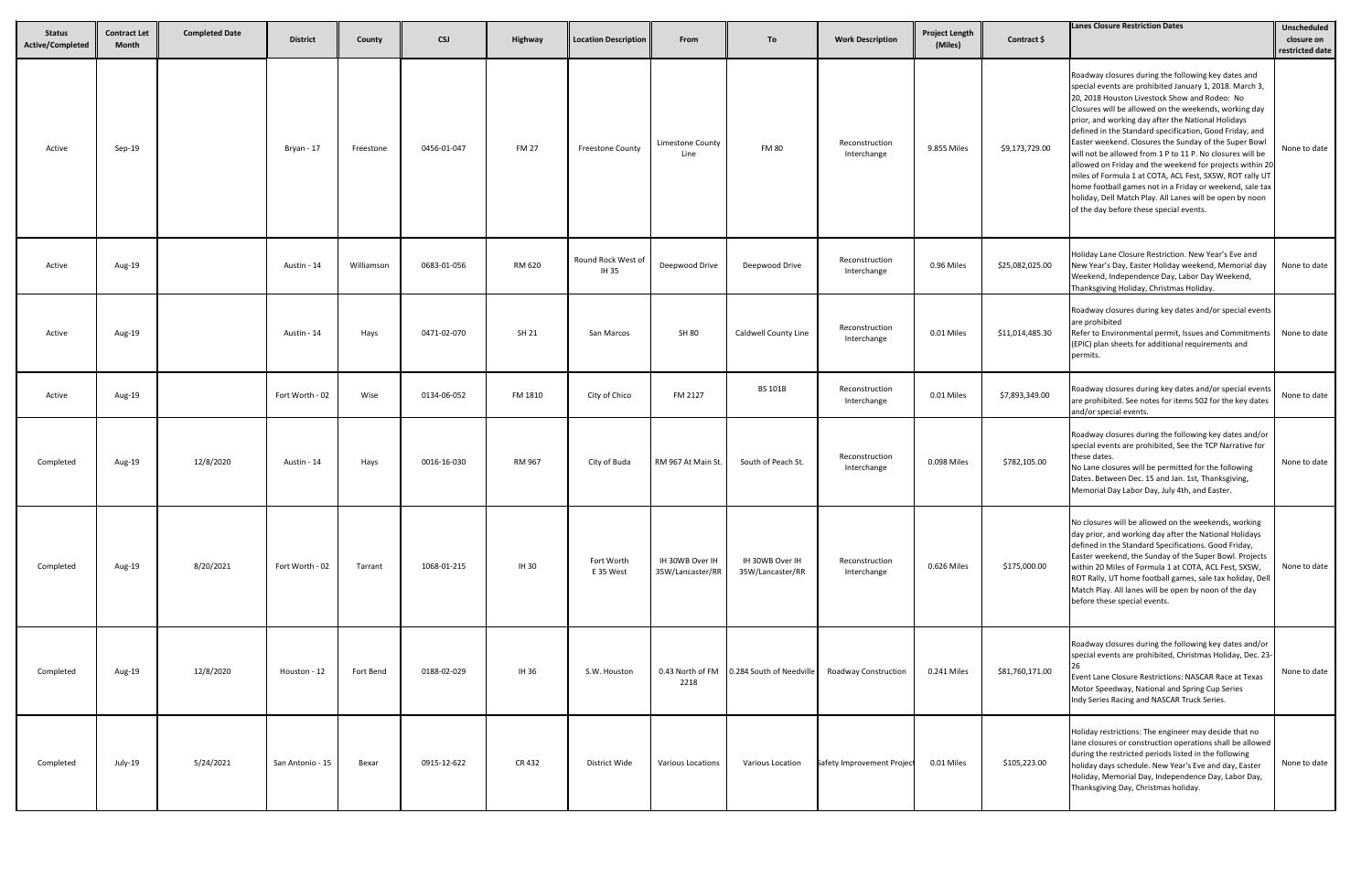| <b>Status</b><br>Active/Completed | <b>Contract Let</b><br>Month | <b>Completed Date</b> | <b>District</b>  | County     | <b>CSJ</b>  | Highway                  | <b>Location Description</b> | From                                          | To                                         | <b>Work Description</b>                           | <b>Project Length</b><br>(Miles) | Contract \$     | Lanes Closure Restriction Dates                                                                                                                                                                                                                                                                                                    | Unscheduled<br>closure on<br>restricted date |
|-----------------------------------|------------------------------|-----------------------|------------------|------------|-------------|--------------------------|-----------------------------|-----------------------------------------------|--------------------------------------------|---------------------------------------------------|----------------------------------|-----------------|------------------------------------------------------------------------------------------------------------------------------------------------------------------------------------------------------------------------------------------------------------------------------------------------------------------------------------|----------------------------------------------|
| Completed                         | July-19                      | 11/24/2020            | Fort Worth - 02  | Tarrant    | 0902-90-088 | <b>Various Locations</b> | District Wide               | <b>Various Locations</b>                      | Various Location                           | Installation of Traffic<br>Control devices        | 0.01 Miles                       | \$370,947.00    | No Lane closures will be allowed on the weekends,<br>working day and after the National Holidays, Good<br>Friday, and Easter weekend. Closures the Sunday of the<br>Super Bowl, formula 1 at COTA, ACL Fest, SXSW, ROT<br>Ratty, UT home football games. All lanes will be open by<br>noon of the day before these special events. | None to date                                 |
| Completed                         | July-19                      | 10/21/2020            | Fort Worth - 02  | tarrant    | 0902-00-163 | <b>Various Locations</b> | District Wide               | <b>Various Locations</b>                      | Various Location                           | Connecter pavement<br>Repair<br>Widen Non-Freeway | 0.01 Miles                       | \$3,677,705.00  | The following Holiday/Event lane closure restriction<br>requirements to this project. New Year's Eve and New<br>Year's Day, Easter Holiday weekend, Memorial Day<br>Weekend, Independence Day, Labor Day Weekend,<br>Thanksgiving Holiday, Christmas Holiday                                                                       | None to date                                 |
| Completed                         | July-19                      | 11/24/2020            | Fort Worth - 02  | Wise       | 0013-08-135 | US 81                    | US 81                       | <b>US380</b>                                  | FM 730                                     | Resurface Roadway                                 | 0.01 Miles                       | \$1,170,226.00  | Event Lane Closure Restriction Requirements<br>New Year's Eva and New Year's Day, Easter Holiday,<br>Memorial Day weekend, Independence & Labor Day<br>weekend, Thanksgiving & Christmas Holiday. Event Lane<br><b>Closures Restriction: NASCAR Races at Texas Motor</b><br>Speedway.                                              | None to date                                 |
| Completed                         | July-19                      | 8/31/2021             | Fort Worth - 02  | Tarrant    | 0013-10-086 | <b>BU 287P</b>           | North Fort Worth            | Minton Rd                                     | Palomino Dr.                               | Landscape Development                             | 1.245 Miles                      | \$433,944.00    | No Lane Closures will be permitted for the following<br>dates. dates. dates. dates.<br>Between December 15 and January 1. Festal week and<br>Tax-Free weekend, Wednesday before Thanksgiving thru<br>Sunday after Thanksgiving, Saturday and Sunday before<br>Memorial Day and Labor, Election days Bexar County<br>only           | None to date                                 |
| Active                            | July-19                      |                       | Houston - 12     | Galveston  | 0051-04-067 | SH 87                    | Galveston                   | 59th St.                                      | Seawall Blvd.                              | Reconstruction<br>Interchange                     | 3.885 Miles                      | \$10,994,230.00 | Roadway closures during the following key dates and/or<br>special event are prohibited. New Year's Eve and Day,<br>Easter Holiday weekend<br>Memorial Day weekend, Independence Day, Labor Day<br>weekend<br>Thanksgiving Holiday, Christmas Holiday                                                                               | None to date                                 |
| Active                            | July-19                      |                       | Fort Worth - 02  | Parker     | 0365-01-050 | SH 171                   | Weatherford                 | West Owen St.                                 | IH 20 Frontage Road                        | Reconstruction<br>Interchange                     | 0.895 Miles                      | \$391,373.00    | Roadway closures during the following key dates and/or<br>special event are prohibited. See the TCP Narrative for<br>these dates.                                                                                                                                                                                                  | None to date                                 |
| Active                            | July-19                      |                       | San Antonio - 15 | Bexar      | 0521-04-204 | SH 410                   | Northwest San<br>Antonio    | Ingram Road                                   | US 90                                      | Reconstruction<br>Interchange                     | 6.34 Miles                       | \$77,171,883.00 | Roadway closures during the following key dates<br>and/or special event are prohibited. See the TCP<br>Narrative for these dates.<br>See Notes for Item 502 for the key dates and/or special<br>events.                                                                                                                            | None to date                                 |
| Active                            | July-19                      |                       | Dallas - 18      | Denton     | 0918-46-279 | Various Locations        | District Wide               | <b>Various Locations</b>                      | Various Location                           | Reconstruction<br>Interchange                     | 0.01 Miles                       | \$3,061,437.00  | Event Lane Closures Restriction: NASDAR races at Texas<br>Motor Speedway, Fort Worth Stock Show and Rodeo,<br>Arlington Entertainment District, Grapevine Festivals,<br>Weatherford Peach Festival.                                                                                                                                | None to date                                 |
| Completed                         | July-19                      | 8/20/2021             | Fort Worth - 02  | Tarrant    | 1068-01-215 | <b>IH 30</b>             | West Fort Worth             | Taxco Road                                    | Westridge Ave.                             | Reconstruction<br>Interchange                     | 0.141 Miles                      | \$361,106.00    | Event Lane Closures Restriction: NASDAR races at Texas<br>Motor Speedway. Fort Worth Stock Show and Rodeo.<br>Arlington Entertainment District, Grapevine Festivals,<br>Weatherford Peach Festival.                                                                                                                                | None to date                                 |
| Completed                         | July-19                      | 10/21/2020            | Austin - 14      | Williamson | 2211-01-027 | RM 2338                  | Northwest<br>Georgetown     | 0.56 Miles North of<br>Ronald Reagan<br>Blvd. | 0.26 Miles North of<br>Ronald Reagan Blvd. | Reconstruction<br>Interchange                     | 0.306 Miles                      | \$286,852.00    | Holiday Lane Closure Restriction: New Year's Eve and<br>New Year's Day, Easter Holiday weekend, Memorial days<br>Weekend, Independence Day, Labor Day Weekend,<br>Thanksgiving Holiday,<br>Christmas Holiday, Lane Closure Restriction: NASCAR<br>Race at Texas, Motor Speedway,                                                   | None to date                                 |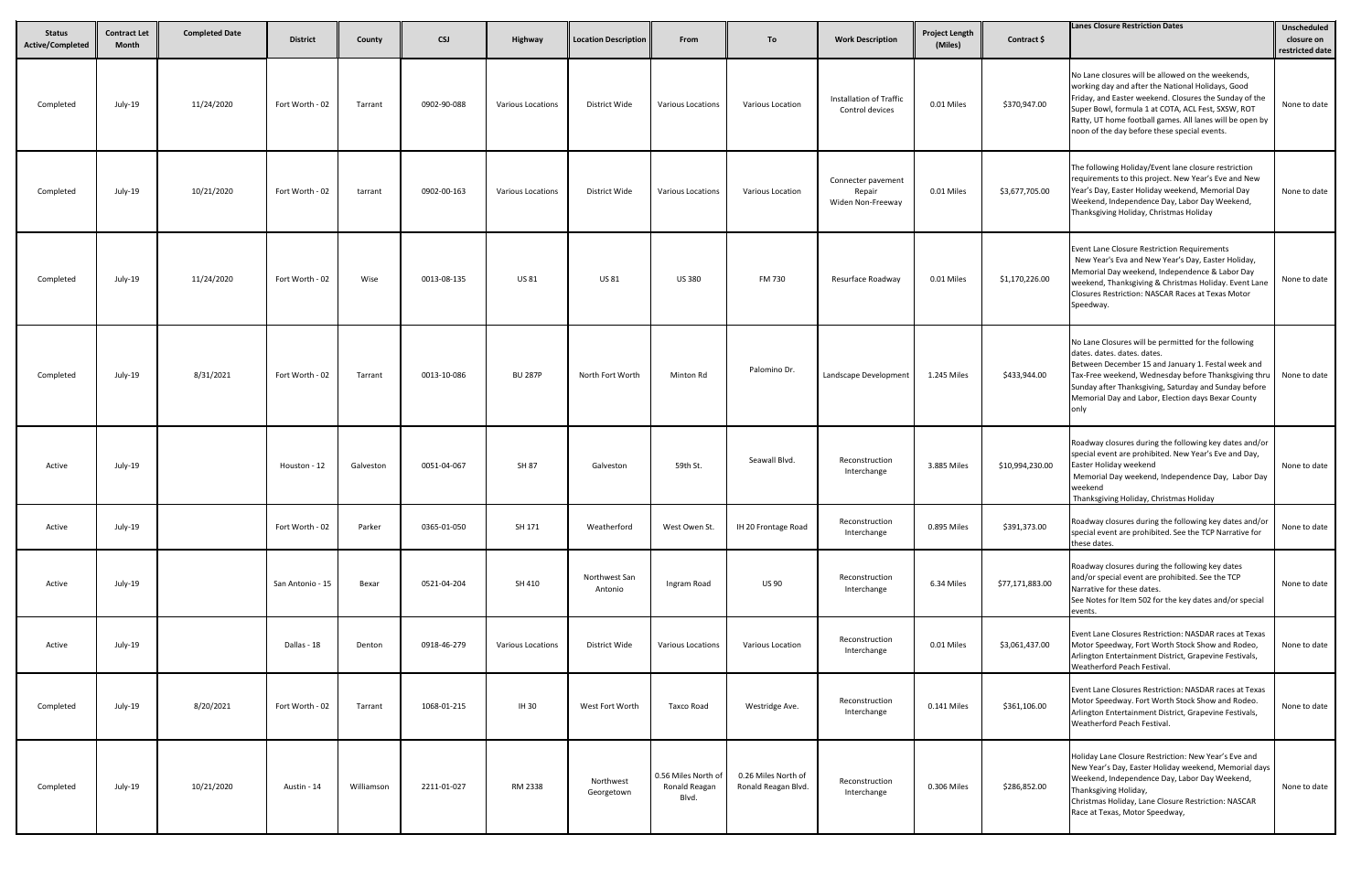| <b>Status</b><br>Active/Completed | <b>Contract Let</b><br>Month | <b>Completed Date</b> | <b>District</b>  | County    | <b>CSJ</b>  | Highway      | <b>Location Description</b> | From                       | To                              | <b>Work Description</b>       | <b>Project Length</b><br>(Miles) | Contract \$     | <b>Lanes Closure Restriction Dates</b>                                                                                                                                                                                                                                                                                                                                                                                                                       | Unscheduled<br>closure on |
|-----------------------------------|------------------------------|-----------------------|------------------|-----------|-------------|--------------|-----------------------------|----------------------------|---------------------------------|-------------------------------|----------------------------------|-----------------|--------------------------------------------------------------------------------------------------------------------------------------------------------------------------------------------------------------------------------------------------------------------------------------------------------------------------------------------------------------------------------------------------------------------------------------------------------------|---------------------------|
|                                   |                              |                       |                  |           |             |              |                             |                            |                                 |                               |                                  |                 |                                                                                                                                                                                                                                                                                                                                                                                                                                                              | restricted date           |
| Completed                         | June-19                      | 2/25/2021             | San Antonio - 15 | Frio      | 0301-06-018 | SH 85        | <b>Frio County</b>          | <b>BI35D</b>               | FM 1582                         | Highway Improvement           | 14117 Miles                      | \$22,794,970.00 | Roadway closures during the following key dates and/ or<br>special events are prohibited.                                                                                                                                                                                                                                                                                                                                                                    | None to date              |
| Completed                         | June-19                      | 2/19/2021             | Fort Worth - 02  | Tarrant   | 2374-05-086 | <b>IH 20</b> | Southwest Dallas            | Collins St.                | <b>Great Southwest PKWY</b>     | Resurface Roadway             | 0.01 Miles                       | \$736,964.00    | Roadway closures during the following key dates and/or<br>special events are prohibited. Vernon Cruise August 8th<br>11th.                                                                                                                                                                                                                                                                                                                                   | None to date              |
| Completed                         | June-19                      | 9/1/2020              | Atlanta - 19     | Camp      | 0083-08-053 | SH 11        | <b>West Pittsburg</b>       | At BU 271<br>Intersection  | At BU 271 Intersection          | Reconstruction<br>Interchange | 0.4 Miles                        | \$76,560.00     | The following Holiday/Events lane closure restriction<br>requirements to this project.<br>New Year's Eve and New Year's Day. Easter Holiday<br>Weekend. Memorial Day Weekend. Independence Day.<br>Labor Day. Thanksgiving Day. Christmas Holiday.                                                                                                                                                                                                           | None to date              |
| Completed                         | June-19                      | 2/23/2021             | Dallas - 18      | Dallas    | 0092-14-092 | IH 345       | North IH 30                 | North Good Latimer<br>Expy | SS 366                          | Reconstruction<br>Interchange | 0.01 Miles                       | \$545,745.00    | Roadway closures during the following key dates and/or<br>special events are prohibited:<br>Plains Annual Rodeo - First weekend in August, Plains<br>Watermelon Roundup - Last weekend in August                                                                                                                                                                                                                                                             | None to date              |
| Completed                         | June-19                      | 2/25/2021             | Houston - 12     | Harris    | 0271-14-237 | IH 610       | IH 610 West of 69           | At Jensen drive            | At Jensen drive                 | Reconstruction<br>Interchange | 0.041 Miles                      | \$470,020.00    | Lane and ramp closures during the following key dates<br>and /or special events are prohibited and other dates as<br>directed: Crape Myrtle Festival in July. Waxahachie Film<br>Festival in April. Vintage Market Days in March.<br>Christmas Parade in November. New Year's Eve and Day,<br>Easter Holiday weekend, Independence Day, Labor Day,<br>Thanksgiving Holiday, Christmas Holiday.                                                               | None to date              |
| Active                            | June-19                      |                       | San Antonio - 15 | Frio      | 0301-07-013 | SH 85        | N.E. of Dilley              | FM 1585                    | Atascosa County Line            | Reconstruction<br>Interchange | 12.625 Miles                     | \$24,665,469.00 | Roadway closures during the following key dares and/ or<br>special events are prohibited.<br>New Year's Eve and New Year's Day, Easter Holiday<br>Weekend. Memorial Day Weekend, Independence Day.<br>Labor Day Weekend, Thanksgiving Holiday. Christmas<br>Holiday. State Fair of Texas.<br>The University of Texas vs. University of Oklahoma<br>football game.                                                                                            | None to date              |
| Active                            | June-19                      |                       | San Antonio - 15 | Guadalupe | 0366-03-068 | SH 123       | South of Guadalupe          | SH 46                      | Wilson/Guadalupe<br>County Line | Reconstruction<br>Interchange | 10.139 Miles                     | \$24,608,309.00 | Roadway closures during the following key dates and/or<br>special events are prohibited.<br>Do not reduce the existing number of lanes open to<br>traffic except as shown on the following time schedule:<br>Day: Friday Night through Monday Morning.<br>Daytime closure hours: No Restrictions.<br>nighttime closure hours.<br>No Restriction.<br>Restriction hours subject to lane Assessment Fee.<br>Monday 5:00 AM - Friday 9:00 PM                     | None to date              |
| Completed                         | June-19                      | 7/2/2021              | Lubbock - 05     | Yoakum    | 0461-05-011 | SH 214       | N.W. of Plain               | <b>Cochran County Line</b> | US 82 In Plain                  | Reconstruction<br>Interchange | 14.06 Miles                      | \$24,052,608.00 | The following Holiday/Event Lane closure restriction<br>requirements to this project Between December 15 and<br>January 1st. Friday, Saturday and Sunday after<br>Thanksgiving. Saturday and Sunday before Memorial Day<br>and Labor Day. Saturday or Sunday when July 4 falls on a<br>Friday or Monday. Fiesta a week and Tax Free Weekend<br>(Bexar County only). Election Days (Bexar county only).<br>April 10 the - 12th (2020) April 2nd - 4th (2021). | None to date              |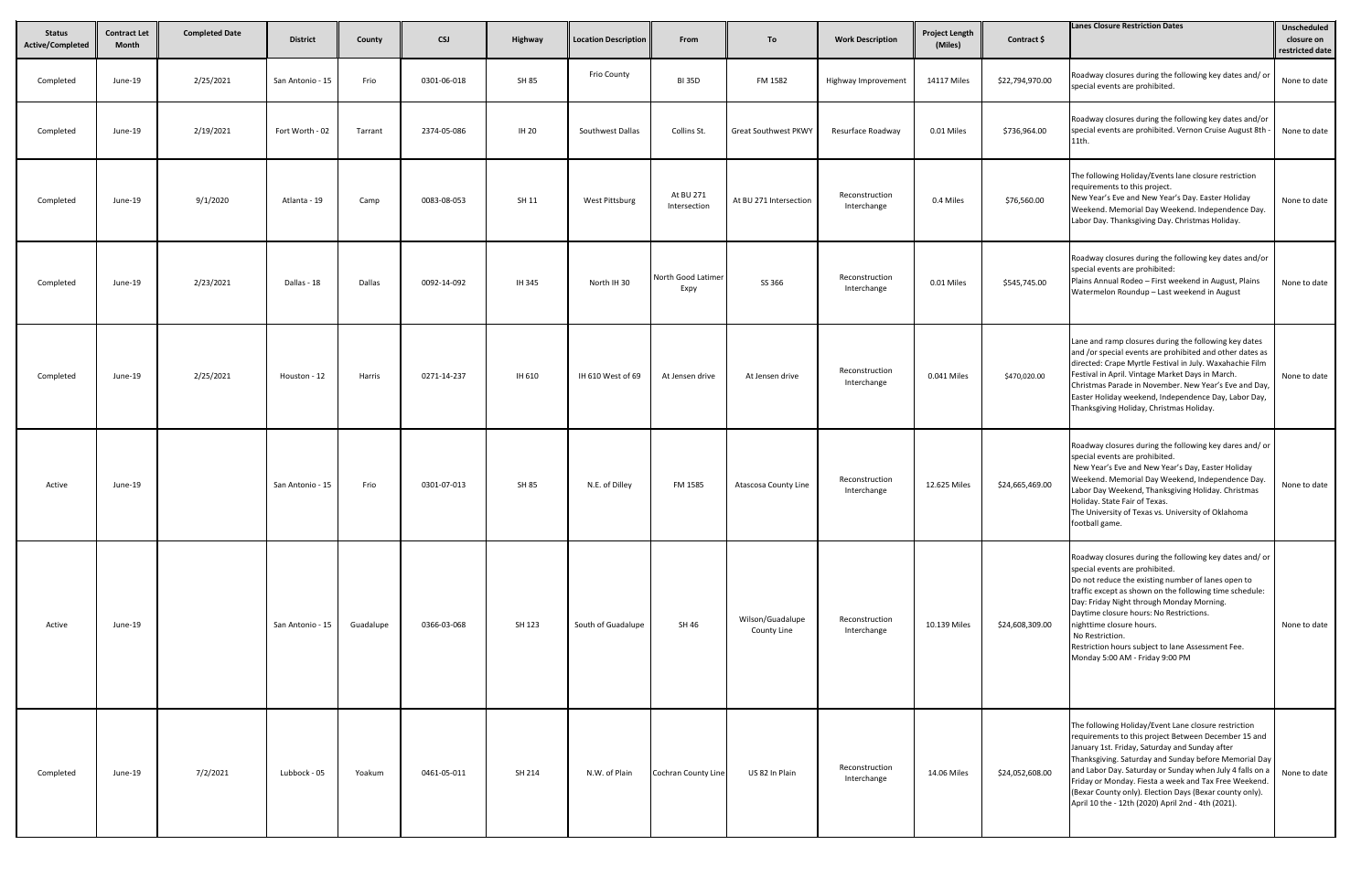| <b>Status</b><br><b>Active/Completed</b> | <b>Contract Let</b><br>Month | <b>Completed Date</b> | <b>District</b>  | County   | <b>CSJ</b>  | Highway                  | <b>Location Description</b> | From                                  | To                                        | <b>Work Description</b>       | <b>Project Length</b><br>(Miles) | Contract \$      | <b>Lanes Closure Restriction Dates</b>                                                                                                                                                                                                                                                                                                                                                                                                                                                                                                                           | Unscheduled<br>closure on<br>restricted date |
|------------------------------------------|------------------------------|-----------------------|------------------|----------|-------------|--------------------------|-----------------------------|---------------------------------------|-------------------------------------------|-------------------------------|----------------------------------|------------------|------------------------------------------------------------------------------------------------------------------------------------------------------------------------------------------------------------------------------------------------------------------------------------------------------------------------------------------------------------------------------------------------------------------------------------------------------------------------------------------------------------------------------------------------------------------|----------------------------------------------|
| Completed                                | June-19                      | 8/20/2021             | Fort Worth - 02  | Tarrant  | 1068-01-221 | IH 30                    | East of Fort Worth          | Green Oaks road                       | East of Ridgmar Blvd.                     | Reconstruction<br>Interchange | 0.01 Miles                       | \$1,477,580.00   | No Lane closures or Roadway Closures will be permitted<br>for the following key dates and/or special events.<br>Between Dec. 15 and January 1 Wednesday before<br>Thanksgiving Thru the Sunday after Thanksgiving.<br>Saturday and Sunday before Memorial Day and Labor<br>Day. No Lane closures or Roadway Closures will be<br>permitted for the following key dates and/or special<br>events. Between Dec. 15 and January 1. Wednesday<br>before Thanksgiving Thru the Sunday after Thanksgiving.<br>Saturday and Sunday before Memorial Day and Labor<br>Day. | None to date                                 |
| Completed                                | June-19                      | 2/19/2021             | Austin - 14      | Bastrop  | 3115-01-011 | FM 3000                  | East of Elgin               | SL 109                                | 3.6 Mi North of SL 109                    | Reconstruction<br>Interchange | 3.64 Miles                       | \$628,355.00     | Roadway closures during the following key dares and/ or<br>special events are prohibited.<br>Note the following significant traffic events: Trick or treat<br>Events, Christmas Parade. Pecan Festival. Tree Lighting<br>Ceremony. Holiday on first street. Chamber Parade.                                                                                                                                                                                                                                                                                      | None to date                                 |
| Completed                                | May-19                       | 2/22/2021             | Waco - 09        | Hill     | 0048-09-029 | IH 35 East               | Carl's Corner               | <b>IH 35 W</b>                        | Ellis County Line                         | <b>Construct New Road</b>     | 7,887 Miles                      | \$117,517,086.00 | Road closures are prohibited during these events. Fort<br>Bend County Fair September 27- October 6, 2019<br>Roadway closures during key dates and/or special events<br>are prohibited"                                                                                                                                                                                                                                                                                                                                                                           | None to date                                 |
| Active                                   | May-19                       |                       | Dallas - 18      | Ellis    | 0048-03-050 | <b>US 77</b>             | South of Waxahachie         | At BNSF and<br>Waxahachie<br>Creek    | t BNSF and Waxahachi<br>Creek             | Reconstruction<br>Interchange | 0.265 Miles                      | \$5,221,794.00   | Roadway closures during key dates and/or special events<br>are prohibited<br>Major traffic generator events include, but not limited to<br>University of Oklahoma vs. University of Texas football<br>weekend.                                                                                                                                                                                                                                                                                                                                                   | None to date                                 |
| Completed                                | May-19                       | 2/22/2021             | Atlanta - 19     | Harrison | 0208-02-045 | SH 43                    | N. E. Marshall              | 1.0 Miles N. of SL<br>390             | <b>Haggerty Creek</b>                     | Reconstruction<br>Interchange | 2.792 Miles                      | \$4,592,940.00   | Roadway closures during key dates and/or special events<br>are prohibited                                                                                                                                                                                                                                                                                                                                                                                                                                                                                        | None to date                                 |
| Active                                   | May-19                       |                       | Austin - 14      | Travis   | 0914-00-400 | Various Locations        | Various Locations           | Various Locations                     | <b>Various Locations</b><br>District Wide | Reconstruction<br>Interchange | 0.01 Miles                       | \$1,448,824.00   | Roadway closures during key dates and/or special events<br>are prohibited                                                                                                                                                                                                                                                                                                                                                                                                                                                                                        | None to date                                 |
| Completed                                | April-19                     | 6/23/2021             | San Antonio - 15 | Comal    | 8408-15-006 | San Antonio St.          | Comal county                | n new braunfels on<br>San Antonio St. | Comal River.                              | <b>Bridge Widening</b>        | 0.01 Miles                       | \$4,568,463.00   | Roadway closures during key dates and/or special events<br>are prohibited.<br>No Closures will be allowed on the weekend, working day<br>prior, and working day after National Holidays defined in<br>the Standard Specifications.<br>Good Friday, Easter Weekend, and Closures the Sunday<br>of the Super Bowl will not allowed.                                                                                                                                                                                                                                | None to date                                 |
| Active                                   | April-19                     |                       | San Antonio - 15 | Kendall  | 0072-06-084 | <b>IH 10</b>             | West of Boerne              | Cibolo Creek                          | SH 46                                     | Reconstruction<br>Interchange | 2.75 Miles                       | \$2,599,609.00   | No lane closures will be permitted for the following<br>Data's. Between December 15 and January 1. Festal week<br>and Tax-free weekend Wednesday before Thanksgiving<br>thru Sunday after Thanksgiving. Saturday and Sunday<br>before Memorial Day and Labor Day Saturday or sundae<br>when July 4th Falls on Friday or Monday Election Day<br>Easter weekend (April 19-21, 2019 and April 10-12, 2020).<br>9 AND APRIL 10-12, 2020).                                                                                                                            | None to date                                 |
| Completed                                | April-19                     | 9/21/2020             | San Antonio - 15 | Bexar    | 0915-00-223 | <b>Various Locations</b> | Various Locations           | Various Locations                     | Various Locations<br>District Wide        | Reconstruction<br>Interchange | 0.01 Miles                       | \$3,616,026.00   | Roadway closures during key dates and/or special events<br>are prohibited                                                                                                                                                                                                                                                                                                                                                                                                                                                                                        | None to date                                 |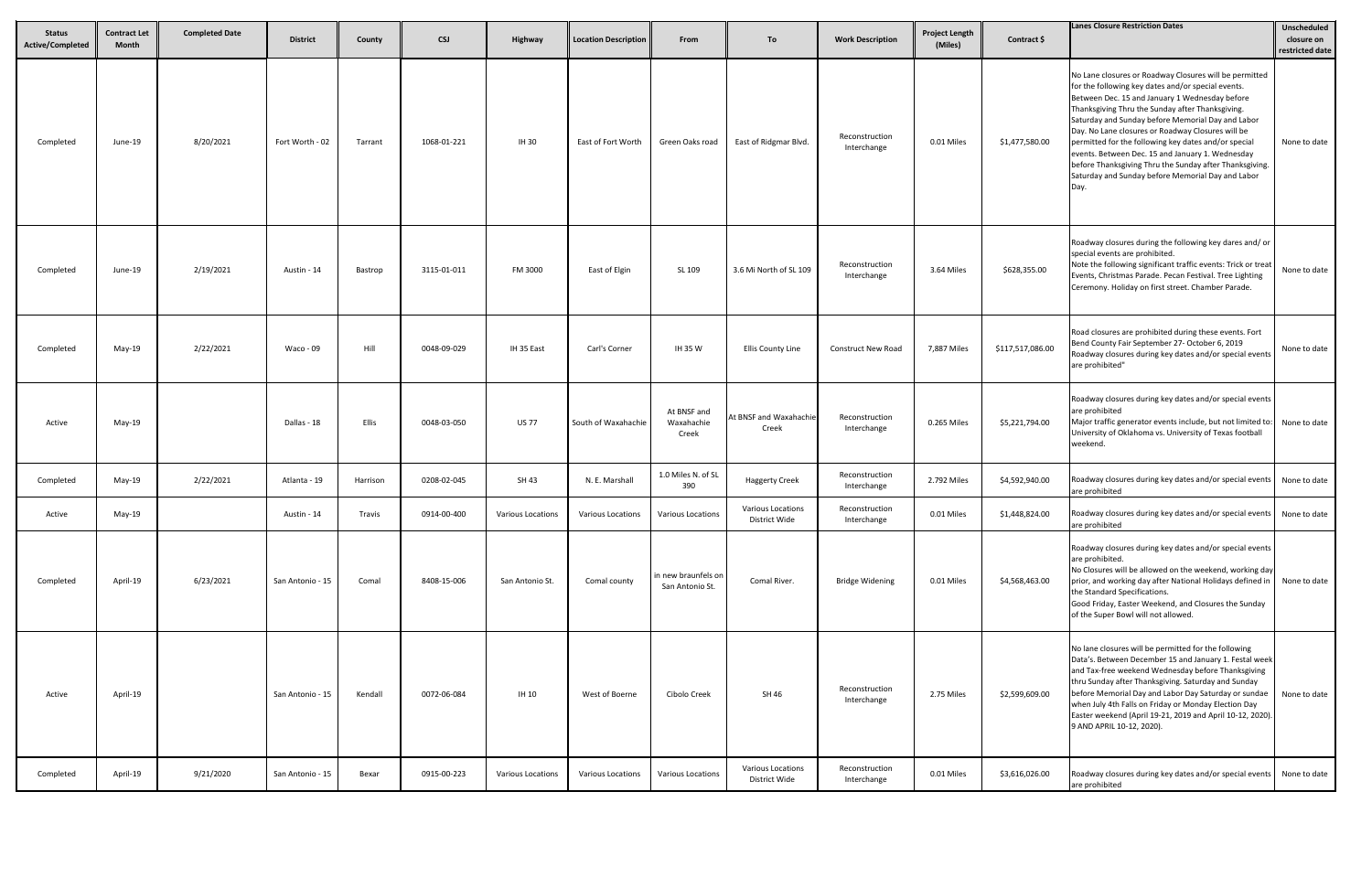| <b>Status</b><br>Active/Completed | <b>Contract Let</b><br>Month | <b>Completed Date</b> | <b>District</b>  | County     | <b>CSJ</b>  | Highway           | <b>Location Description</b>             | From                                        | To                              | <b>Work Description</b>                                                                                           | <b>Project Length</b><br>(Miles) | Contract \$     | <b>Lanes Closure Restriction Dates</b>                                                                                                                                                                                                                                                                                                                                                                                                                                  | Unscheduled<br>closure on<br>restricted date |
|-----------------------------------|------------------------------|-----------------------|------------------|------------|-------------|-------------------|-----------------------------------------|---------------------------------------------|---------------------------------|-------------------------------------------------------------------------------------------------------------------|----------------------------------|-----------------|-------------------------------------------------------------------------------------------------------------------------------------------------------------------------------------------------------------------------------------------------------------------------------------------------------------------------------------------------------------------------------------------------------------------------------------------------------------------------|----------------------------------------------|
| Completed                         | April-19                     | 4/30/2021             | Dallas - 18      | Denton     | 2250-02-017 | SL 288            | West 35 W                               | IH 35                                       | FM 2164                         | Reconstruction<br>Interchange                                                                                     | 2.715 Miles                      | \$1,819,825.00  | Roadway closures during the following key dates and/or<br>special events are prohibited:<br>1st half of September 2019, West Texas Fair and Rodeo,<br>1st half of May 2020, Western Heritage<br>May 9,2020, ACU Graduation.                                                                                                                                                                                                                                             | None to date                                 |
| Completed                         | Mar-19                       | 2/16/2021             | San Antonio - 15 | Kendall    | 0072-06-074 | IH 10             | Between Boerne @<br>Fair Oak Ranch      | Gibolo Creek                                | SH 46                           | Overlay and Pavement<br>Markings on Main Lanes                                                                    | 2.75 Miles                       | \$2,347,057.00  | On Friday before Texas A&M home football games or<br>other special event days such as Texas A&M graduation,<br>Parents Weekend, etc., the Engineer may decide that no<br>construction operations will take place that impact traffi<br>after 12:00 noon.                                                                                                                                                                                                                | None to date                                 |
| Active                            | Mar-19                       |                       | Dallas - 18      | Dallas     | 0009-02-040 | SH 78             | <b>Various Locations</b>                | In Garland from IH<br>635                   | Forest Lane                     | Traffic signal and<br>intersection improvement                                                                    | 1.976 Miles                      | \$3,869,774.00  | Barricades, Signs and Traffic handling. No road closures<br>will be allowed.                                                                                                                                                                                                                                                                                                                                                                                            | None to date                                 |
| Active                            | Mar-19                       |                       | Bryan - 17       | Robertson  | 0049-06-079 | SH <sub>6</sub>   | North of Calver to Falls<br>County Line | <b>Falls County Line</b>                    | FM 1644 West                    | Reconstruction<br>Interchange                                                                                     | 13.129 Miles                     | \$6,958,890.00  | No closures will be allowed on the weekends,<br>working day prior, and working day after the National<br>Holidays defined in the Standard Specifications, Good<br>Friday, and Easter weekend. Closures the Sunday of the<br>Super Bowl will not be allowed from 1 PM to 11 PM.                                                                                                                                                                                          | None to date                                 |
| Completed                         | Mar-19                       | 3/4/2021              | Austin - 14      | Travis     | 0914-00-399 | Various Locations | Various Locations                       | Various Locations                           | <b>Various Locations</b>        | Reconstruction<br>Interchange                                                                                     | 0.03 Miles                       | \$1,784,883.00  | No closures will be allowed on the weekends, working<br>day prior and working day the after the National Holidays<br>define in the Standard Specifications, Good Friday, and<br>weekend Closures the Sunday of the Super Bowl will not<br>be allowed from 1 PM to 11PM . no closures will be<br>allowed Friday and weekend for projects within 20 miles<br>of Formula. AXCL Fest, SXSW, ROT Rally, UT home<br>football game, sales tax holiday or other special events. | None to date                                 |
| Completed                         | Feb-19                       | 3/24/2021             | San Antonio - 15 | Bexar      | 2452-04-016 | SL 1604e          | East of San Antonio                     | IH 10 East                                  | <b>Martinez Creek</b>           | Expand from 2 lane to 4<br>lane divided.                                                                          | 2.98 Miles                       | \$19,587,430.00 | Roadway closure during the following key dates and/or<br>special events are prohibited.                                                                                                                                                                                                                                                                                                                                                                                 | None to date                                 |
| Completed                         | Feb-19                       | 3/3/2021              | San Antonio - 15 | Bexar      | 0521-03-060 | SL 13             | S.W. San Antonio                        | <b>US 90</b>                                | Leon Creek                      | Base Repair, Seal Coat,<br>Overlay and Pavement<br>Marking.                                                       | 3.824 Miles                      | \$3,075,678.00  | Roadway closures during key dates and/or special events<br>are prohibited.<br>No closure will be allowed on the weekend, National<br>Holidays, Good Friday, Easter weekend, closure the<br>Sunday of the Super Bowl will not allowed.                                                                                                                                                                                                                                   | None to date                                 |
| Completed                         | Feb-19                       | 8/25/2021             | Lubbock - 05     | Lubbock    | 0783-01-098 | SL 289            | East of Lubbock                         | US 65/82 Northeast                          | 2000 FT East of<br><b>US 84</b> | Reconstruction<br>Interchange                                                                                     | 7.163 Miles                      | \$13,802,665.00 | Roadway closures during the following key dates and/or<br>special event are prohibited.<br>Between Dec. 15 and Jan. 1, Fiesta week. Wednesday<br>before Thanksgiving thru Sunday after Thanksgiving,<br>during major events at the AT&T center, (Spurs home<br>games, Rodeo, concerts)                                                                                                                                                                                  | None to date                                 |
| Active                            | Feb-19                       |                       | Lubbock - 05     | Lubbock    | 0880-04-032 | FM 179            | West of Lubbock                         | 800 FT North of SH<br>114                   | Donald Preston Dr.              | Reconstruction<br>Interchange                                                                                     | 4.153 Miles                      | \$18,836,295.00 | Roadway closure during the following key dates and/or<br>special events are prohibited.<br>City of Lubbock Mayer's Marathon: Spring 2020. (Exact<br>date TBD)                                                                                                                                                                                                                                                                                                           | None to date                                 |
| Completed                         | Jan-19                       | 2/12/2021             | Austin - 14      | Williamson | 0015-08-142 | IH 35             | <b>Williamson County</b>                | Corn Hill<br>(Bud Stockton LP)<br>Underpass | FM 972 Overpass                 | Convert existing 2-LN NB<br>& SB 2 way Frontage RD to<br>2 LN one way frontage<br>way & replace existing<br>ramp. | 6.178 Miles                      | \$12,066,248.00 | Roadway closures during the following key dates and/or<br>special events are prohibited: Fort<br>Griffin Fandangle: Usually scheduled on Thursday, Friday<br>and Saturdays in the last 2 weeks each<br>June. The contractor will need to check the current<br>events calendar to verify the exact dates.                                                                                                                                                                | None to date                                 |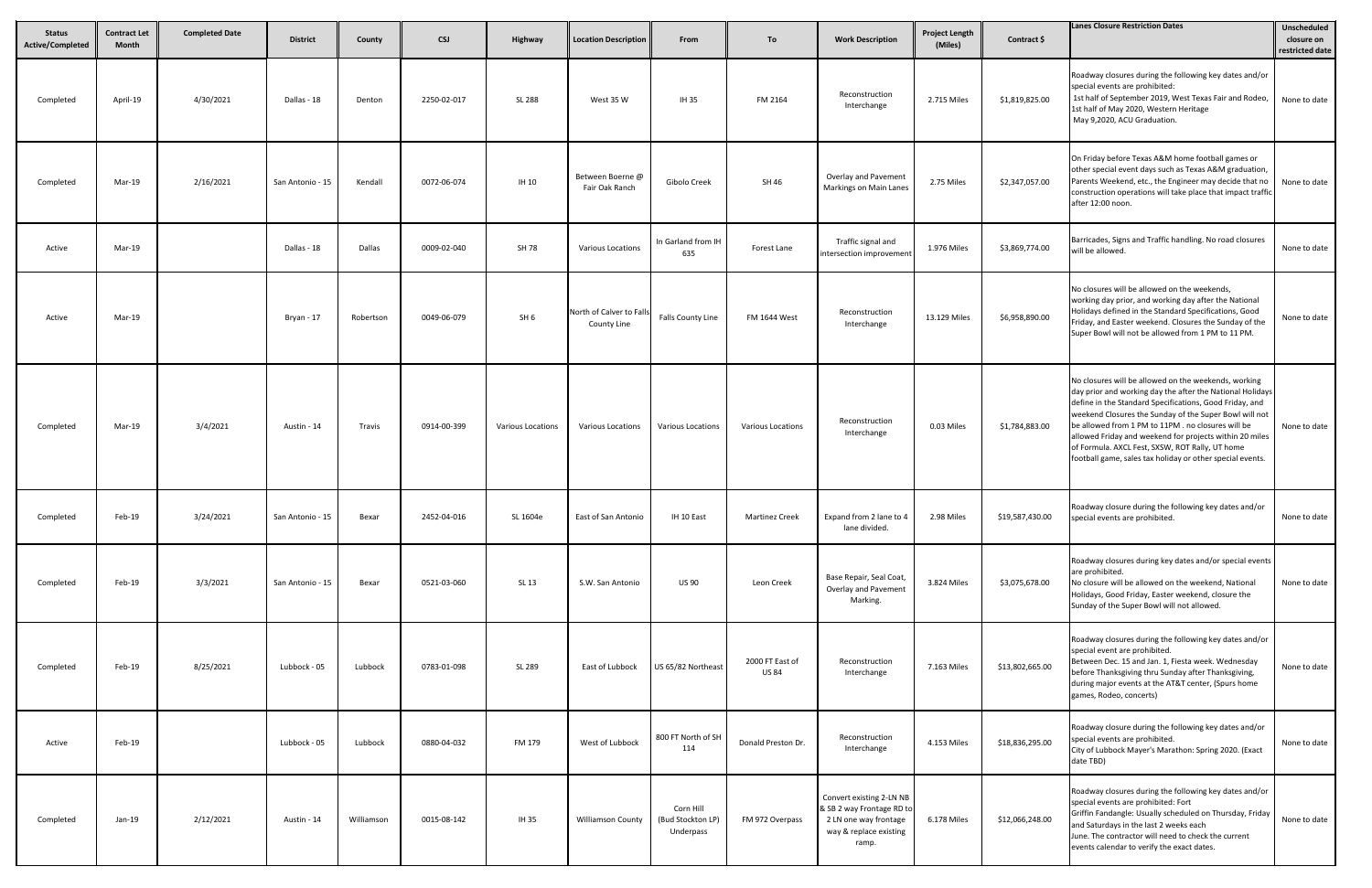| <b>Status</b><br><b>Active/Completed</b> | <b>Contract Let</b><br>Month | <b>Completed Date</b> | <b>District</b>  | County    | <b>CSJ</b>  | Highway           | <b>Location Description</b>                    | From                                  | To                     | <b>Work Description</b>                                                   | <b>Project Length</b><br>(Miles) | Contract \$     | <b>Lanes Closure Restriction Dates</b>                                                                                                                                                                                                                                                                                                                                                   | Unscheduled<br>closure on<br>restricted date |
|------------------------------------------|------------------------------|-----------------------|------------------|-----------|-------------|-------------------|------------------------------------------------|---------------------------------------|------------------------|---------------------------------------------------------------------------|----------------------------------|-----------------|------------------------------------------------------------------------------------------------------------------------------------------------------------------------------------------------------------------------------------------------------------------------------------------------------------------------------------------------------------------------------------------|----------------------------------------------|
| Completed                                | Jan-19                       | 11/4/2020             | Austin - 14      | Travis    | 0152-01-083 | <b>US 183</b>     | West of Austin<br><b>International Airport</b> | South of SH 71                        | South of FM 812        | <b>Preventive Maintenance</b>                                             | 4.11 Miles                       | \$1,734,824.00  | Roadway closures during the following key dates and/or<br>special events are prohibited within the city limits of<br>Herford and within 3 miles of the city limits. Special even<br>XIT Rodeo<br>Highway 54: 2019 - Aug 2th --Aug 4th: 2020 - July 31st --<br>Aug 2nd.                                                                                                                   | None to date                                 |
| Active                                   | Jan-19                       |                       | Bryan - 17       | Robertson | 0049-14-012 | SH 46             | <b>Robertson County</b>                        | The Falls County<br>Line              | SH 14                  | GRDG, WEN, STRCS, Base,<br>Surf, SGNS, MRKGS,<br>Rehabitate Existing Road | 1.37 Miles                       | \$1,404,401.00  | Holiday restrictions - the engineer may decide that no<br>lane closures or construction operations shall be allowed<br>during the restricted periods listed in the following<br>holiday schedule. New Year's Eve and Day, Easter Holiday<br>weekend, Memorial Day weekend, <sup>2</sup> Independence Day.<br>Labor Day weekend, <sup>2</sup> Thanksgiving Holiday, Christmas<br>Holiday. | None to date                                 |
| Completed                                | Jan-19                       | 4/19/2021             | Amarillo - 04    | Hartley   | 0238-02-038 | <b>US 54</b>      | Southwest Dalhart                              | Rita Blanca Creek<br>Bridge           | Middlewater            | Reconstruction<br>Interchange                                             | 20.026 Miles                     | \$20,000,001.00 | Roadway closures during key dates and/or special events<br>are prohibited. See notes for Item 502<br>for the key dates and/or special events.                                                                                                                                                                                                                                            | None to date                                 |
| Completed                                | Jan-19                       | 11/4/2020             | Austin - 14      | Bastrop   | 0471-05-046 | SH 21             | West of Bastrop                                | At FM 1209                            | At FM 1209             | Reconstruction<br>Interchange                                             | 0.2 Miles                        | \$221,425.00    | No closures will be allowed on the weekends, working<br>day prior, and working day after the National Holidays<br>defined in the Standard Specifications, Good Friday, and<br>Easter weekend. Closures the Sunday of the Super Bowl<br>will not be allowed from 1 PM to 11 PM.                                                                                                           | None to date                                 |
| Completed                                | Dec-18                       | 12/1/2020             | Austin - 14      | Travis    | 1186-01-097 | FM 969            | <b>East Austin</b>                             | At SL 111                             | At SL 111              | Improve Traffic Signal                                                    | 0.1 Miles                        | \$360,089.00    | The following Holliday/Event Lane closure restriction<br>requirements to this project<br>New Year's Eve and Day, Easter Holiday weekend,<br>Memorial Day weekend, Independence Day. Labor Day<br>weekend. Thanksgiving Holiday, Christmas Holiday.                                                                                                                                       | None to date                                 |
| Completed                                | Nov-18                       | 12/23/2020            | Austin - 14      | Travis    | 0914-00-418 | Various Locations | Austin                                         | Various Locations on<br>IH 35, US 183 | US 290, SH 71          | <b>Asphalt Pavement</b>                                                   | 0.01 Miles                       | \$2,145,700.00  | Two lanes closed on IH 35 allowed to begin at 9 P for<br>main lane (shoulder work not included)<br>RM Roadway E. Lakeview Dr. to Main St. 8 PM to 5 AM.                                                                                                                                                                                                                                  | None to date                                 |
| Completed                                | Oct-18                       | 12/23/2020            | Lubbock - 05     | Floyd     | 0145-11-011 | FM 97             | East of Lockney                                | <b>US 70</b>                          | Main Street in Lockney | Surfacing/Roadway<br>Restoration                                          | 1.348 Miles                      | \$3,018,018.00  | Roadway closures during the following key dates and/or<br>special events are prohibited<br>(June 15th (Juneteenth Celebration Parade and park<br>event)                                                                                                                                                                                                                                  | None to date                                 |
| Completed                                | Sep-18                       | 2/23/2021             | Pharr - 21       | Cameron   | 0039-19-061 | IH2               |                                                | West of Harlingen Hidalgo/Cameron CL  | Dixieland Rd.          | Overlay                                                                   | 9.3 Miles                        | \$6,924,708.00  | Roadway closures during the following key dates and/or<br>special events are prohibited within 1 mile of major retail<br>generators from 3PM Thanksgiving Day to 9AM January 2                                                                                                                                                                                                           | None to date                                 |
| Completed                                | Sep-18                       | 2/23/2021             | Austin - 14      | Llano     | 0577-04-022 | SH 71             |                                                | Northwest of Llano Mason County Line  | SH 29                  | Reconstruction<br>Interchange                                             | 18.92 Miles                      | \$824,057.00    | Roadway closures during the following key dates and/or<br>special events are prohibited within city limits of Teeline<br>and within one mile of the city limits. Teeline Community<br>Days US 87 June 1 to June 4.                                                                                                                                                                       | None to date                                 |
| Completed                                | Aug-18                       | 3/22/2021             | San Antonio - 15 | Atascosa  | 0517-01-043 | SH 16             | Rural                                          | FM 1332                               | McMullen/Atascosa Line | Rehab And Widen To<br>Provide Operational<br>Improvements                 | 17.779 Miles                     | \$22,041,915.00 | Election days; Thanksgiving week 11/21-11/25; 12/15-<br>1/1; Easter weekend; Fiesta week 2019; Memorial<br>weekend; sales tax holiday 2019; Labor Day weekend                                                                                                                                                                                                                            | None to date                                 |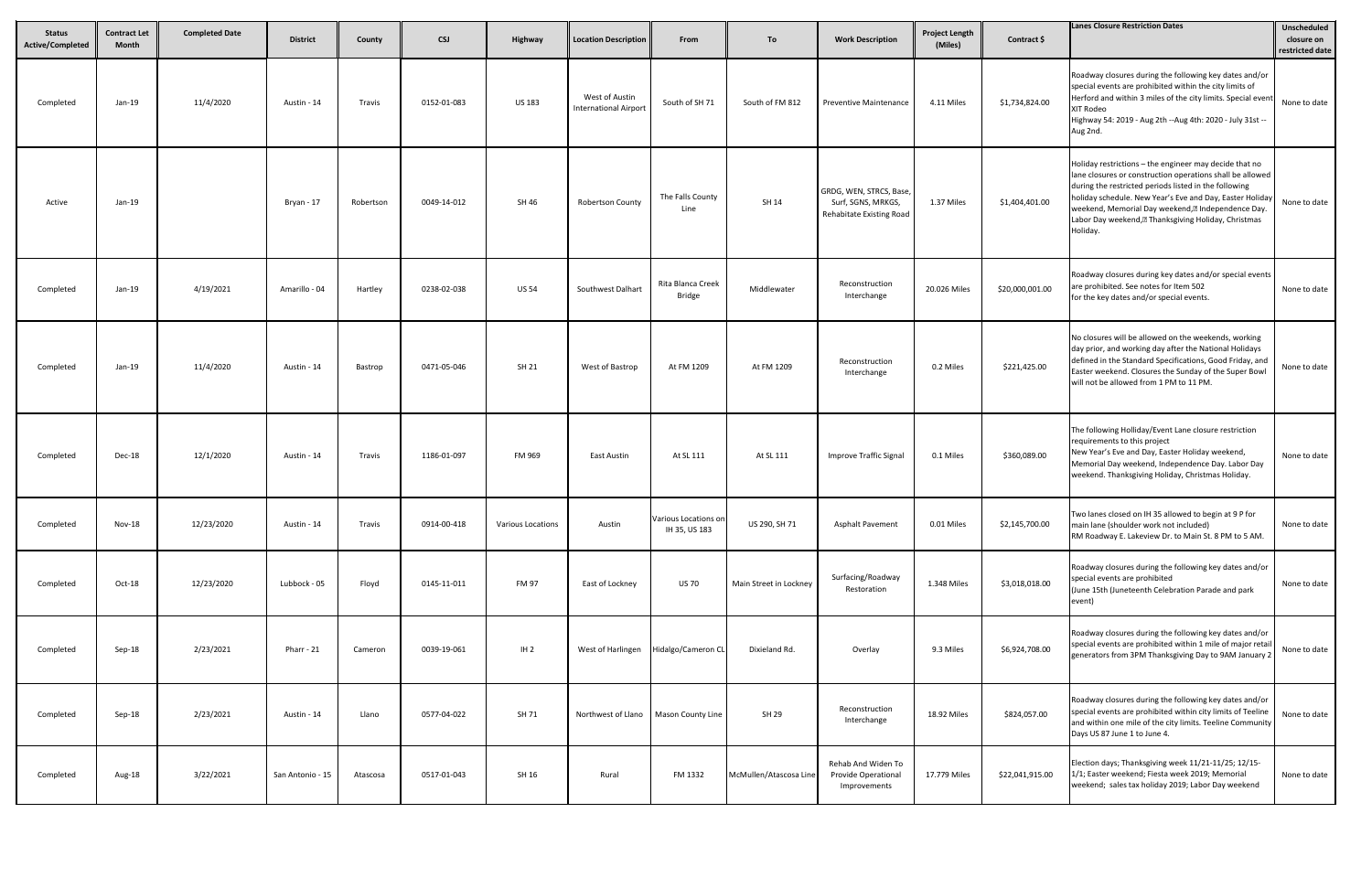| <b>Status</b><br><b>Active/Completed</b> | <b>Contract Let</b><br>Month | <b>Completed Date</b> | <b>District</b>  | County     | <b>CSJ</b>  | Highway                  | <b>Location Description</b> | From                                | To                       | <b>Work Description</b>                                                                                                        | <b>Project Length</b><br>(Miles) | Contract \$     | Lanes Closure Restriction Dates                                                                                                                                                                                                                                                                                                                                                                                                                                         | Unscheduled<br>closure on<br>restricted date |
|------------------------------------------|------------------------------|-----------------------|------------------|------------|-------------|--------------------------|-----------------------------|-------------------------------------|--------------------------|--------------------------------------------------------------------------------------------------------------------------------|----------------------------------|-----------------|-------------------------------------------------------------------------------------------------------------------------------------------------------------------------------------------------------------------------------------------------------------------------------------------------------------------------------------------------------------------------------------------------------------------------------------------------------------------------|----------------------------------------------|
| Completed                                | Aug-18                       | 11/24/2020            | Fort Worth - 02  | Wise       | 0134-12-005 | <b>BU 380F</b>           | Decatur                     | <b>US380</b>                        | <b>BU 81</b>             | Surfacing/Roadway<br>Restoration                                                                                               | 1.465 Miles                      | \$963,087.00    | Roadway closures during the following key dates and /or<br>special events are prohibited.<br>Decatur Main Street Program Events<br>Cruise Nights, 1st Saturday in May, June, September, and<br>October.<br>Chisholm Trail Days, August.<br>Paint the Town Pink, October.<br>Decatur Swirl, November.<br>Lucky Seven, November.                                                                                                                                          | None to date                                 |
| Completed                                | Aug-18                       | 10/21/2020            | Austin - 14      | Travis     | 0914-00-413 | <b>Various Locations</b> | <b>Various Locations</b>    | Various Locations i<br>Bastrop, Lee | Caldwell County          | Restriping & Replacement<br>Of Raised Pavement<br>Markings On Us 290 & 77<br>SH 71, 21, 95 & 304 and<br>Various Other FM Roads | 0.01 Miles                       | \$2,193,468.00  | No closures will be allowed on the weekends, working<br>day prior and working day the after the National Holidays<br>define in the Standard Specifications, Good Friday, and<br>weekend Closures the Sunday of the Super Bowl will not<br>be allowed from 1 PM to 11PM . no closures will be<br>allowed Friday and weekend for projects within 20 miles<br>of Formula. AXCL Fest, SXSW, ROT Rally, UT home<br>football game, sales tax holiday or other special events. | None to date                                 |
| Completed                                | Aug-18                       | 10/12/2020            | Fort Worth - 02  | Tarrant    | 0902-00-213 | <b>Various Locations</b> | <b>Various Locations</b>    | Various Locations                   | <b>Various Locations</b> | <b>Concrete Pavement</b><br>Repair, Spot Repairs<br><b>Various Locations</b>                                                   | 0.01 Miles                       | \$1,777,800.00  | No closures will be allowed on the weekends, working<br>day prior and working day the after the National Holidays<br>define in the Standard Specifications, Good Friday, and<br>weekend Closures the Sunday of the Super Bowl will not<br>be allowed from 1 PM to 11PM . no closures will be<br>allowed Friday and weekend for projects within 20 miles<br>of Formula. AXCL Fest, SXSW, ROT Rally, UT home<br>football game, sales tax holiday or other special events. | None to date                                 |
| Completed                                | Aug-18                       | 9/27/2020             | San Antonio - 15 | Bexar      | 0017-01-024 | SL 353                   | SW San Antonio              | Pitluk Rd                           | Cassin Rd.               | Profile Edge<br>line/Centerline Markings                                                                                       | 2.256 Miles                      | \$13,175.00     | Texas Reds Festival, 9/28-9/30; Christmas Parade- Bryan,<br>December                                                                                                                                                                                                                                                                                                                                                                                                    | None to date                                 |
| Completed                                | Aug-18                       | 9/27/2020             | Austin - 14      | Travis     | 0113-13-175 | SH 71                    | SE Austin                   | IH 35                               | <b>US 183</b>            | Mill & Inlay                                                                                                                   | 4.134 Miles                      | \$2,563,754.00  | No closures will be allowed on the weekends, working<br>day prior and working day the after the National Holidays<br>define in the Standard Specifications, Good Friday, and<br>weekend Closures the Sunday of the Super Bowl will not<br>be allowed from 1 PM to 11PM . no closures will be<br>allowed Friday and weekend for projects within 20 miles<br>of Formula. AXCL Fest, SXSW, ROT Rally, UT home<br>football game, sales tax holiday or other special events. | None to date                                 |
| Active                                   | Aug-18                       |                       | Austin - 14      | Hays       | 0016-03-103 | IH 35                    | SW San Marcos               | 0.741 Miles N. of<br>Posey Road     | Comal County Line        | Reconstruction<br>Interchange                                                                                                  | 2.271 Miles                      | \$30,043,802.00 | Election days; Thanksgiving 11/23-11/25; 12/15-1/1;<br>Easter weekend; Memorial weekend; Labor Day<br>weekend.                                                                                                                                                                                                                                                                                                                                                          | None to date                                 |
| Completed                                | Aug-18                       | 7/21/2021             | Laredo - 22      | Dimmit     | 0237-07-015 | FM 133                   | Rural                       | 5.0 Miles East of US<br>83          | 9.0 Miles East of US 83  | Reconstruction<br>Interchange                                                                                                  | 4.00 Miles                       | \$7,121,347.00  | No closures will be allowed on the weekends, working<br>day prior and working day the after the National Holidays<br>define in the Standard Specifications, Good Friday, and<br>weekend Closures the Sunday of the Super Bowl will not<br>be allowed from 1 PM to 11PM . no closures will be<br>allowed Friday and weekend for projects within 20 miles<br>of Formula. AXCL Fest, SXSW, ROT Rally, UT home<br>football game, sales tax holiday or other special events. | None to date                                 |
| Active                                   | Aug-18                       |                       | Houston - 12     | Montgomery | 0523-08-014 | FM 1488                  | SW Magnolia and<br>Rural    | Waller C/L                          | FM 1774                  | Reconstruction<br>Interchange                                                                                                  | 3.508 Miles                      | \$3,164,973.00  | Roadway closures during the following key dates and<br>special events are prohibited. Montgomery County Fair<br>and Rodeo April 5-28, 2019                                                                                                                                                                                                                                                                                                                              | None to date                                 |
| Active                                   | Aug-18                       |                       | Fort Worth - 02  | Tarrant    | 0718-02-045 | FM 156                   | North Fort Worth            | US 81/287                           | Watauga Road             | Reconstruction<br>Interchange                                                                                                  | 3.777 Miles                      | \$55,191,780.00 | 11/21-11/25; 12/15-1/1; Memorial weekend; 4/11-<br>4/13/19; 4/19-4/21/19; Labor Day Weekend                                                                                                                                                                                                                                                                                                                                                                             | None to date                                 |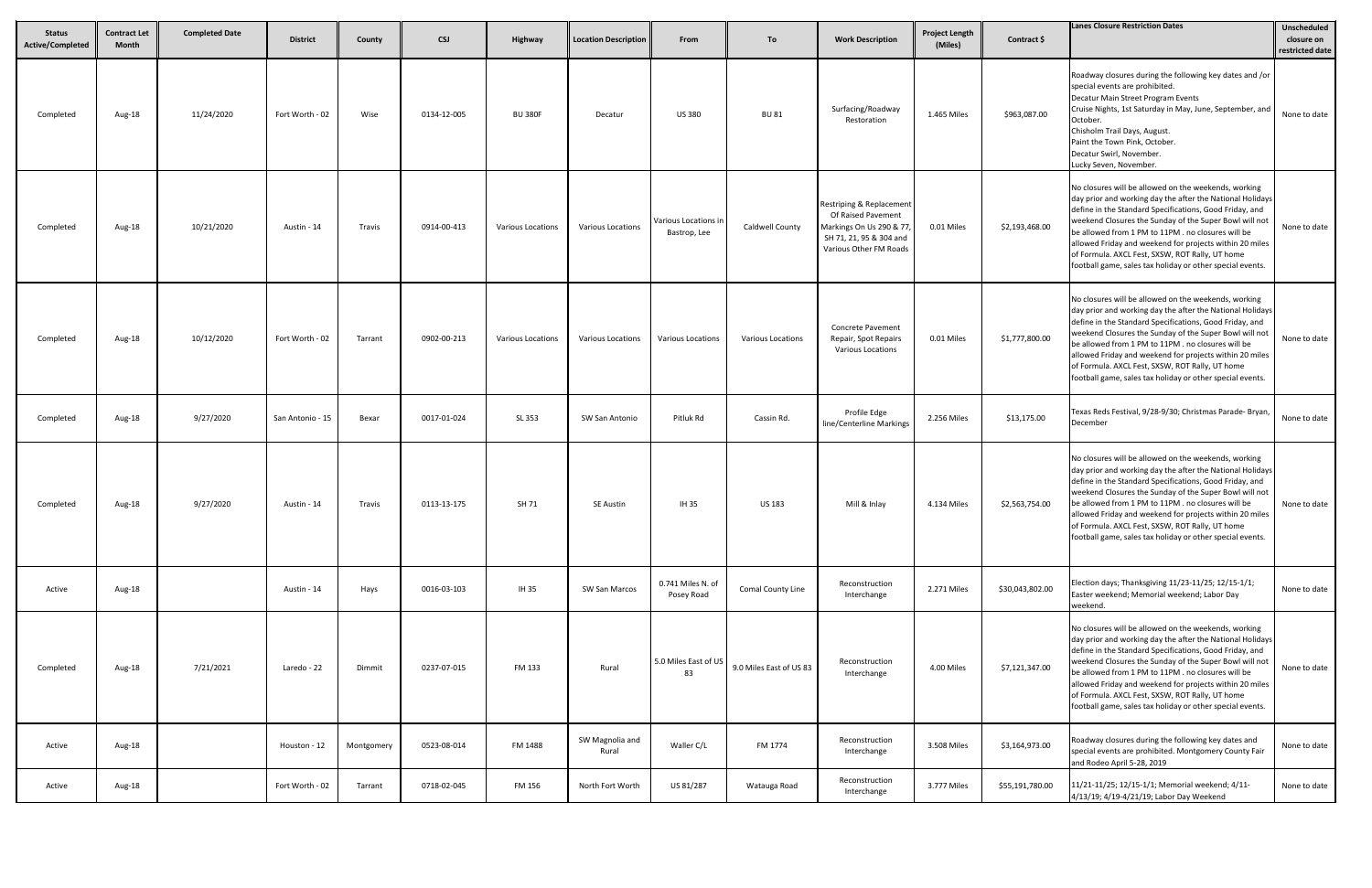| <b>Status</b><br>Active/Completed | <b>Contract Let</b><br><b>Month</b> | <b>Completed Date</b> | <b>District</b>  | County     | <b>CSJ</b>  | Highway       | <b>Location Description</b>                           | From                                 | To                                 | <b>Work Description</b>                                                                 | <b>Project Length</b><br>(Miles) | Contract \$     | <b>Lanes Closure Restriction Dates</b>                                                                                                                                                                                                                                                                                                                                                                                                                                              | Unscheduled<br>closure on<br>restricted date |
|-----------------------------------|-------------------------------------|-----------------------|------------------|------------|-------------|---------------|-------------------------------------------------------|--------------------------------------|------------------------------------|-----------------------------------------------------------------------------------------|----------------------------------|-----------------|-------------------------------------------------------------------------------------------------------------------------------------------------------------------------------------------------------------------------------------------------------------------------------------------------------------------------------------------------------------------------------------------------------------------------------------------------------------------------------------|----------------------------------------------|
| Completed                         | Jul-18                              | 5/12/2021             | San Antonio - 15 | Bexar      | 0017-10-286 | IH 35         | Just east of downtown<br>San Antonio                  | Pine St.                             | Union Pacific Railroad             | Landscape Planting And<br>Irrigation                                                    | 1.75 Miles                       | \$542,994.00    | Major events; sales tax holiday 8/10-8/12; Labor Day<br>weekend 9/1-9/3; election days; Thanksgiving week<br>11/21-11/25; 12/15-1/1; Fiesta week 2019; Memorial<br>weekend 2019                                                                                                                                                                                                                                                                                                     | None to date                                 |
| Completed                         | Jul-18                              | 5/12/2021             | Austin - 14      | Travis     | 1186-01-098 | FM 969        | At US 183 on east side 0.3 Miles West of<br>of Austin | <b>US 183</b>                        | 0.3 Miles East of<br>Craigwood Dr. | Safety Lighting                                                                         | 0.939 Miles                      | \$199,994.00    | Weekends; National Holidays; Super Bowl 2019;<br>Vandergrift High School special events in the evening<br>(http://vhs.leanderisd.org/calendar)                                                                                                                                                                                                                                                                                                                                      | None to date                                 |
| Completed                         | Jul-18                              | 3/19/2021             | San Antonio - 15 | Kendall    | 0215-06-039 | SH 46         | East side of Boerne                                   | <b>Herff Road</b>                    | Ammann Road                        | Expand From 2 Lanes To 4<br>Lanes With Raised Median<br>Or Continuous Left Turn<br>Lane | 1.913 Miles                      | \$11,710,628.00 | Sales tax holiday 8/10-8/12; Labor Day weekend 9/1-9/3;<br>election days; Thanksgiving week 11/21-11/25; 12/15-<br>1/1; Easter weekend 2019; Fiesta week 2019; Memorial<br>weekend 2019                                                                                                                                                                                                                                                                                             | None to date                                 |
| Completed                         | Jul-18                              | 12/30/2020            | Houston - 12     | Montgomery | 3158-01-032 | FM 3083       | NE Conroe                                             | East of UPRR                         | LP 336 North                       | Widen To 4-Lane Divided<br>Urban                                                        | 1.818 Miles                      | \$9,047,341.00  | No closures will be allowed on the weekends, working<br>day prior and working day the after the National Holidays<br>define in the Standard Specifications, Good Friday, and<br>weekend Closures the Sunday of the Super Bowl will not<br>be allowed from 1 PM to 11PM . no closures will be<br>allowed Friday and weekend for projects within 20 miles<br>of Formula. AXCL Fest, SXSW, ROT Rally, UT home<br>football game, sales tax holiday or other special events.             | None to date                                 |
| Completed                         | Jul-18                              | 10/12/2020            | Austin - 14      | Williamson | 0015-08-140 | IH 35         | Rural, north of Jarrell                               | At CR 305                            | AT CR 305                          | <b>Bridge Replacement</b>                                                               | 0.1 Miles                        | \$6,028,949.00  | No closures will be allowed on the weekends, working<br>day prior and working day the after the National Holidays<br>define in the Standard Specifications, Good Friday, and<br>weekend Closures the Sunday of the Super Bowl will not<br>be allowed from 1 PM to 11PM . no closures will be<br>allowed Friday and weekend for projects within 20 miles<br>of Formula. AXCL Fest, SXSW, ROT Rally, UT home<br>football game, sales tax holiday or other special events.             | None to date                                 |
| Completed                         | Jul-18                              | 10/12/2020            | Austin - 14      | Williamson | 1566-02-019 | FM 1660       | SE Hutto and rural                                    | King Lane in Hutto                   | FM 973                             | Rehab Rdwy                                                                              | 6.321 Miles                      | \$8,947,810.00  | The following Holiday/events lane closure restriction<br>requirement apply to this project.<br>No work that restricts or interferes with traffic shall be<br>allowed between 3 PM on the day preceding a Holiday or<br>Event and 9 AM on the day after Holiday or Event.<br>New Year's Eve and New Year's Day (December 31<br>through January 1) 3 PM December 30 through 9 AM<br>January 2.<br>Easter Holiday Weekend (Friday through Sunday) 3PM<br>Thursday through 9 AM Monday. | None to date                                 |
| Completed                         | Jul-18                              |                       | San Antonio - 15 | Bexar      | 0253-04-138 | <b>US 281</b> | North of San Antonio                                  | 0.8 Miles North of<br>Stone Oak      | Bexar/ Comal County<br>Line        | Reconstruction<br>Interchange                                                           | 4.79 Miles                       | \$181,548.00    | Major events; sales tax holiday 8/10-8/12; Labor Day<br>weekend 9/1-9/3; election days; Thanksgiving week<br>11/21-11/25; 12/15-1/1; Fiesta week 2019; Memorial<br>weekend 2019                                                                                                                                                                                                                                                                                                     | None to date                                 |
| Completed                         | Jun-18                              | 11/17/2020            | Fort Worth - 02  | Tarrant    | 0014-16-276 | IH 35 West    | Downtown Fort Worth                                   | At Hattie St.                        | At Hattie St.                      | <b>Bridge Maintenance</b>                                                               | 0.034 Miles                      | \$526,007.00    | Roadway closures during the following key dates and/or<br>special events are prohibited:<br>September 21, 2018 and September 22, 2018.                                                                                                                                                                                                                                                                                                                                              | None to date                                 |
| Completed                         | May-18                              | 12/16/2020            | Abilene - 08     | Taylor     | 0006-04-072 | IH 20         | <b>Taylor County</b>                                  | At Noodle Creek<br>(IH 20 NFR & SFR) | 0.10 Miles East of<br>FM 1085      | Remove/Replace Bridge<br>Rail                                                           | 4.403 Miles                      | \$229,516.00    | Roadway closures during the following key dates and/or<br>special events are prohibited when<br>working in or around the City of Merkel (Sites 4-6):                                                                                                                                                                                                                                                                                                                                | None to date                                 |